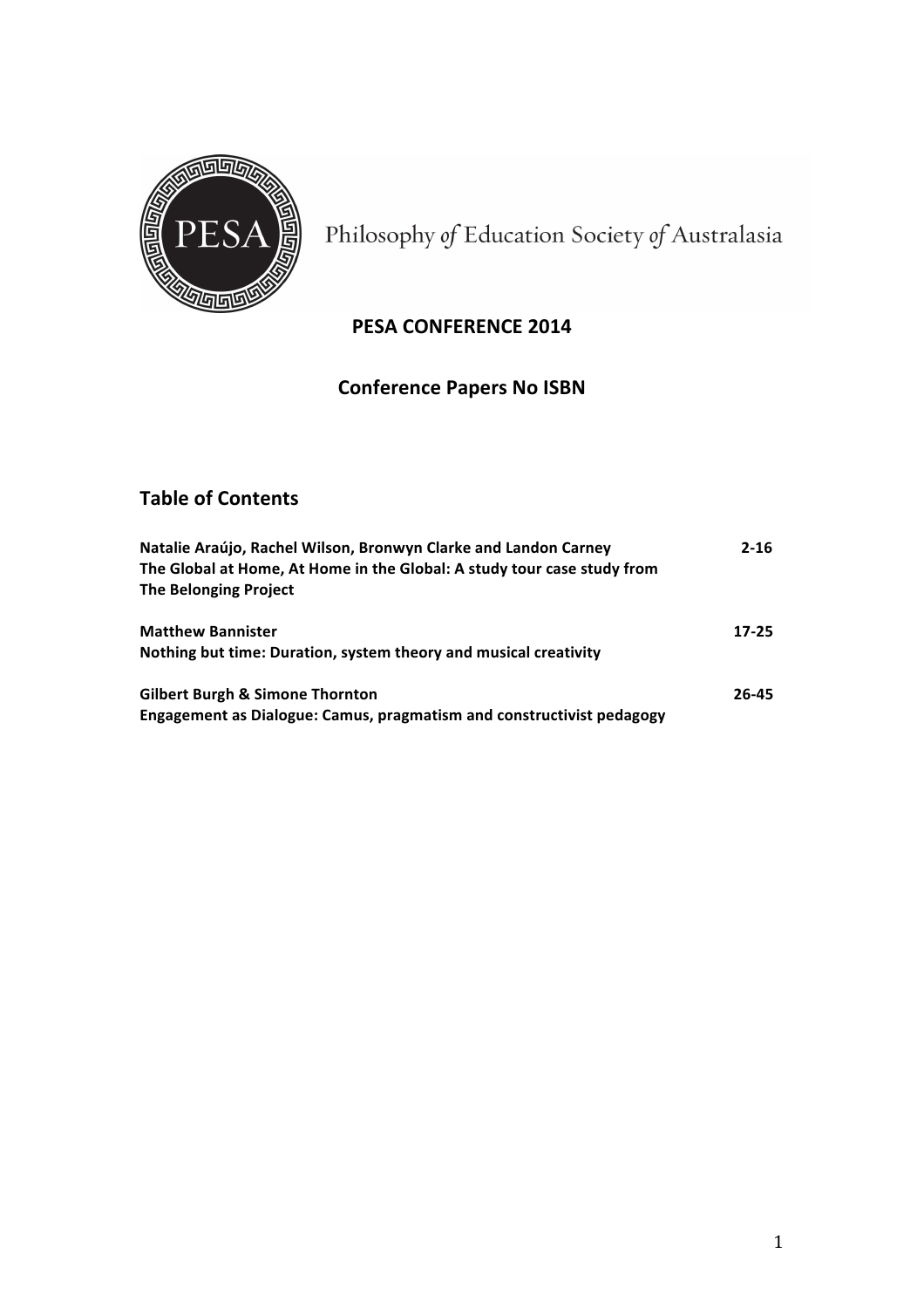

Philosophy of Education Society of Australasia

### **PESA CONFERENCE 2014**

Author/s: name: Natalie Araújo, Rachel Wilson, Bronwyn Clarke, Landon Carney **University/institution/affiliation: RMIT University Email address: natalie.araujo@rmit.edu.au Title: The Global at Home, At Home in the Global: A study tour case study from The Belonging Project**

### **Abstract:**

Study abroad and study tour opportunities have become the dominant model of intercultural exchange in Australian universities. While these initiatives can provide meaningful opportunities for the empathetic engagement with Others, the development of cosmopolitan consciousness, and multicultural identity (Paige, Fry, Stallman, Josic, & Jon, 2009; Bellamy & Weinberg, 2006; Ribeiro, 2005) for students who are able to access them, they are not unproblematic. As Waters and Brooks (2010) have noted in the UK context, these students 'remain a highly privileged group and their experiences [may] serve only to facilitate the reproduction of their privilege.' The fly-in, fly-out nature of these exchanges may limit the effectiveness of fully reciprocal relationships.

This paper draws on the research of The Belonging Project, a four-year longitudinal project at RMIT University that aims to support the participation and integration of students from diverse backgrounds, circumstances and cultures. Specifically it draws on qualitative research and an ethnographic case study of a course initiative between the RMIT Melbourne and RMIT Vietnam campuses. It explores low-cost possibilities for pedagogical innovation and virtual collaboration as means to develop more sustainable, equitable, and accessible intercultural opportunities.

### **Keywords:**

pedagogy, study tour, exchange, equity, student experience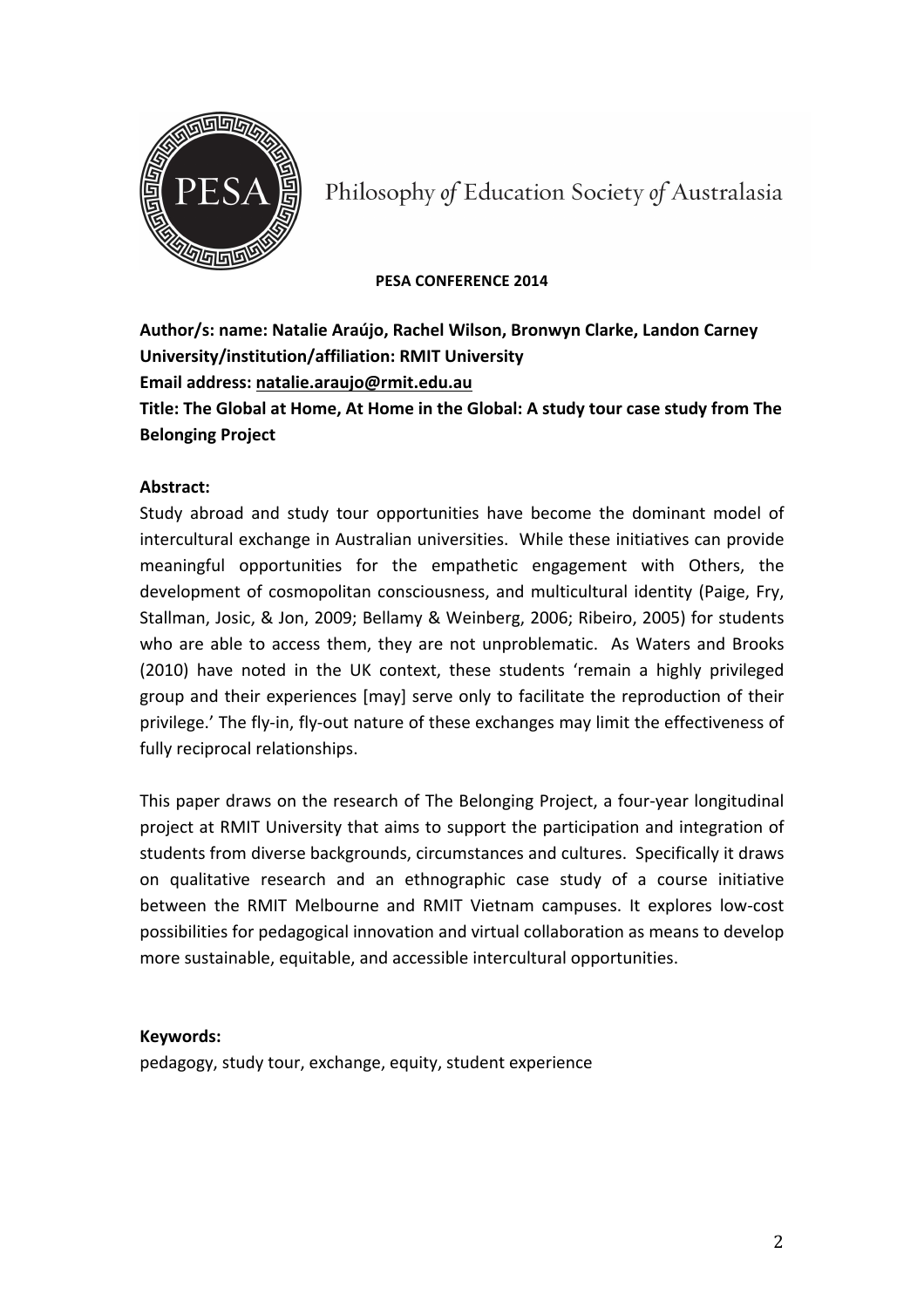# **The Global at Home, At Home in the Global:** A study tour case study from The Belonging Project

Over the past twenty years, Australian universities have increasingly turned their attention toward globalization of the curriculum and internationalization of the student experience. During this same period, study abroad and study tours have become the dominant model of intercultural exchange. While these programs can provide meaningful opportunities for the empathetic engagement with cultural Others, the development of cosmopolitan consciousness, and multicultural identity (Paige, Fry, Stallman, Josic, & Jon, 2009; Bellamy & Weinberg, 2006; Ribeiro, 2005) for students who are able to access them, they are not unproblematic. As Waters and Brooks (2010) have noted in the UK context, students who are able to access study abroad opportunities 'remain a highly privileged group and their experiences [may] serve only to facilitate the reproduction of their privilege.' Moreover, the flyin, fly-out nature of these exchanges may limit the effectiveness of fully reciprocal relationships. As a result, layers of privilege that replicate both socio-economic disparities within nations and the geo-political inequalities across national borders may become embedded within institutional practices.

Nonetheless, study abroad remains a key tool in the development of professional competencies in an increasingly transnational job market and in the personal development of the empathetically engaged global citizens needed to address complex real-world worlds. Paige, Fry, Stallman, Josic, and Jon's (2009) retrospective study of the long-term impacts of study abroad on US university graduates highlights the potential impact of study abroad opportunities for those who engage in them. The study's 6,291 respondents ranked study abroad as most significant curricular or co-curricular experience of their university lives in terms of impact on their long-term life trajectories—above peer relationship and curriculum. Other large-scale surveys of the sustained impact of study abroad have yielded similar results particularly with respect to the personal development of participants and their increased intercultural competency (see e.g. Kehl & Morris, 2008; Chieffo & Griffiths, 2004; Dwyer & Peters, 2004). While there is some evidence that longer exchanges yielded greater impact (Dwyer, 2004), it is increasingly recognized that even short-term study tours offer students considerable benefits. They may increase capacity for intercultural awareness, improve intercultural communication skills and offer practical benefits in the form of extended international networks (Cooper, 2009; Williams, 2005). Notably, short term 'study tours' are also more likely to involve intercultural exchange between staff members. For this reason, they are more likely to support professional development of educators and, by extension, more extensive internationalization of the curricula (Festervand & Tillery, 2001; Hutchins, 1996).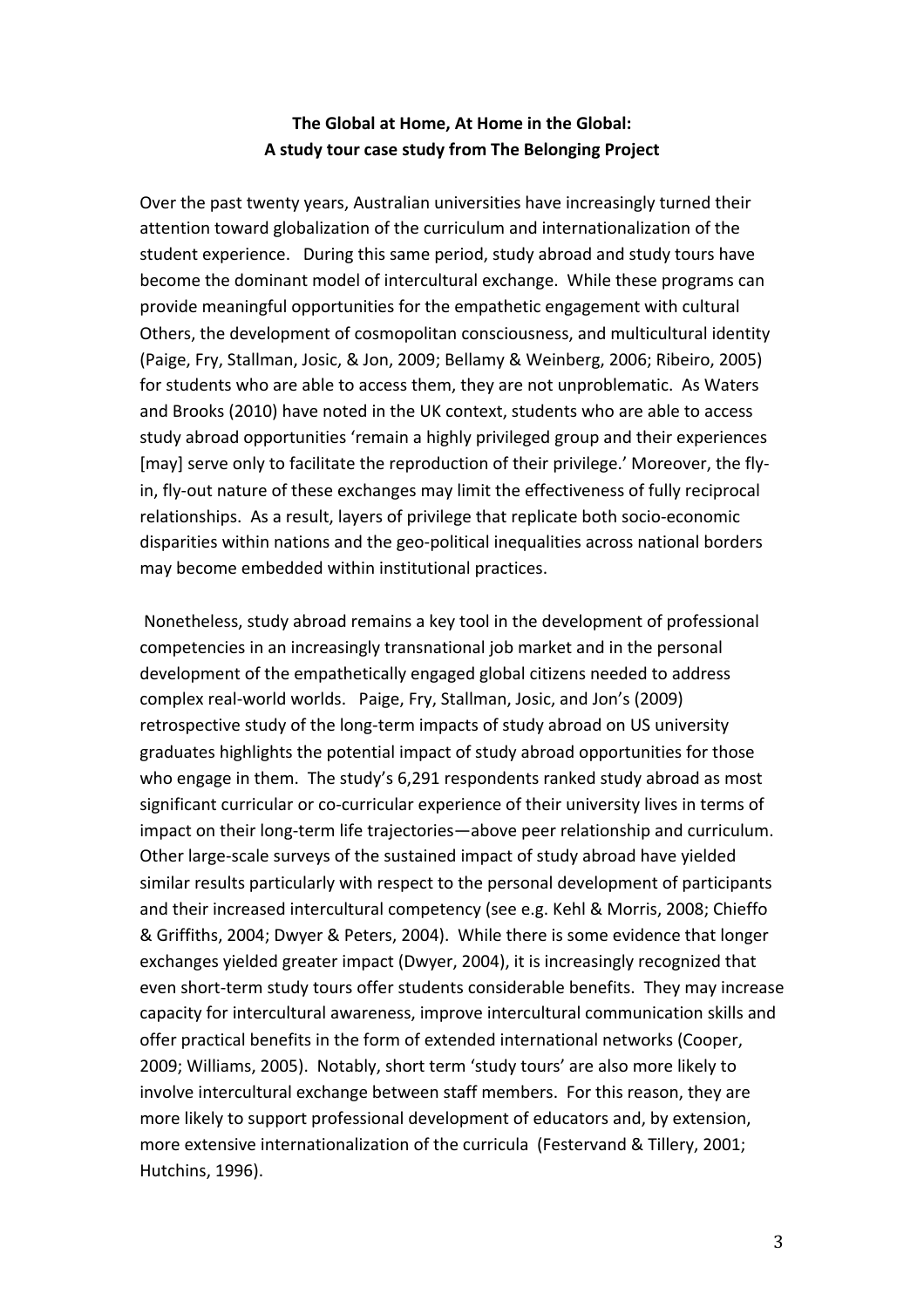Given both the transformative potential of intercultural exchange and the barriers to diversity within this context, a critical question for higher education institutions is how best to increase access and equity within study abroad opportunities. An important corollary is the challenge of reducing power imbalances where possible. This paper draws on a 2014 pilot initiative of The Belonging Project, a longitudinal project based at RMIT University in Melbourne, Australia, which attempted to address these issues. It focuses a curricular initiative undertaken as part of The Belonging Project's research: 'The Global at Home, At Home in the Global'. Specifically it draws on qualitative research and an ethnographic case study of a course initiative between the RMIT Melbourne and RMIT Vietnam campuses, which sought to address obstacles in institutional habitus in order to facilitate greater depth of engagement for short-term study tour participants. As part of this initiative, course-coordinators pursued opportunities for pedagogical innovation and virtual collaboration as means of developing more sustainable, equitable, and accessible intercultural opportunities for all students. We argue that while embedded bias may prove to be formidable obstacle to full reciprocity, small practical changes in the development and delivery of study tours may increase their effectiveness as tools of intercultural engagement.

### **Changing Education Sectors**

The issue of equity in study abroad cannot be separated from that of access in the higher education more broadly. Australian higher education institutions have been attracting more diverse cohorts following developments in the local sector. In 2008, the Bradley Review sought to address the changing global economic environment, specifically an increasingly knowledge-based economy, by prioritizing access to education arrangements (Bradley et al. 2008, p. 88). Since that time the government has adopted strategies to ensure that a greater number of Australians become university-educated. This has occurred during a period in which the government policy has simultaneously driven a shift toward student-as-market-consumer conceptualizations of the education sector. Governmental strategies have included national targets of 20% of higher education enrolments at undergraduate level from LSES backgrounds by 2020 (Ibid, p. xiv).

A critical question for RMIT, as for similar institutions, is how best to position itself at the intersection of training and industry (Wright, Davis, Bucolo, 2013). In addition, the university must contend with how to remain diligent in upholding its philosophical and ethical imperatives as agents for social change. Like many universities, RMIT University has responded to these pressures by creating a mandate for programs 'to foster the development of graduates as critical and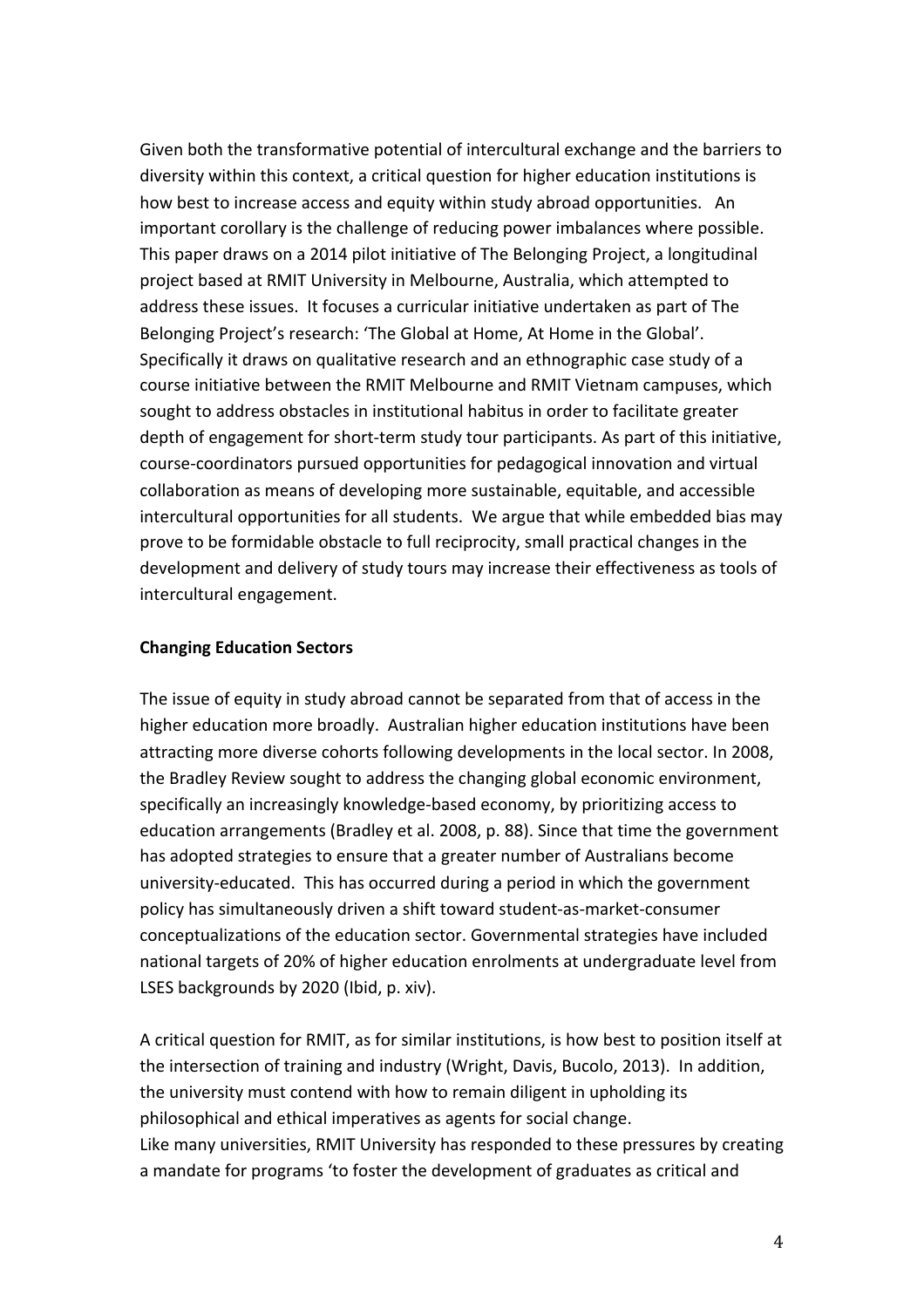creative thinkers, multi-skilled and collaborative practitioners, and responsible leaders with a global perspective' (School of Media and Communication Workplan, 2012). This strategic goal has spurred wide-scale curriculum redevelopment and major shifts in course delivery modes. In addition, as in the wider sector, RMIT University has increasingly emphasized the role of internationally engaged workintegrated-learning (WIL), study tours, and intercultural virtual collaboration as a means of providing spaces for the development of global awareness and globalized professional identities.

# **The Belonging Project**

Emerging out of this context rapid change, The Belonging Project is a longitudinal project investigating an improved student experience in RMIT University's School of Media and Communication. The Belonging Project as a whole aims to:

- 1. Develop strategies to support the participation and integration of students from diverse backgrounds, circumstances and cultures, including in particular students those from low Socio Economic Status (SES) backgrounds
- 2. Enhance student satisfaction and retention rates
- 3. Help develop and make known a distinctive RMIT student experience

In order to achieve these goals, The Belonging Project developed the Belonging Project Narrative Model (Carlin et al, 2011; Wilson et al, 2012; Morieson et al, 2013; Araujo et al, 2014). This model proposes a three-tier student experience, beginning with a strong grounding in a *diverse disciplinary cohort* (Tier One), broadening out to encompass the *interdisciplinary community of the school* (Tier Two), and grounded in a sense of belonging to a profession as an *employable and ethical global citizen* (Tier Three).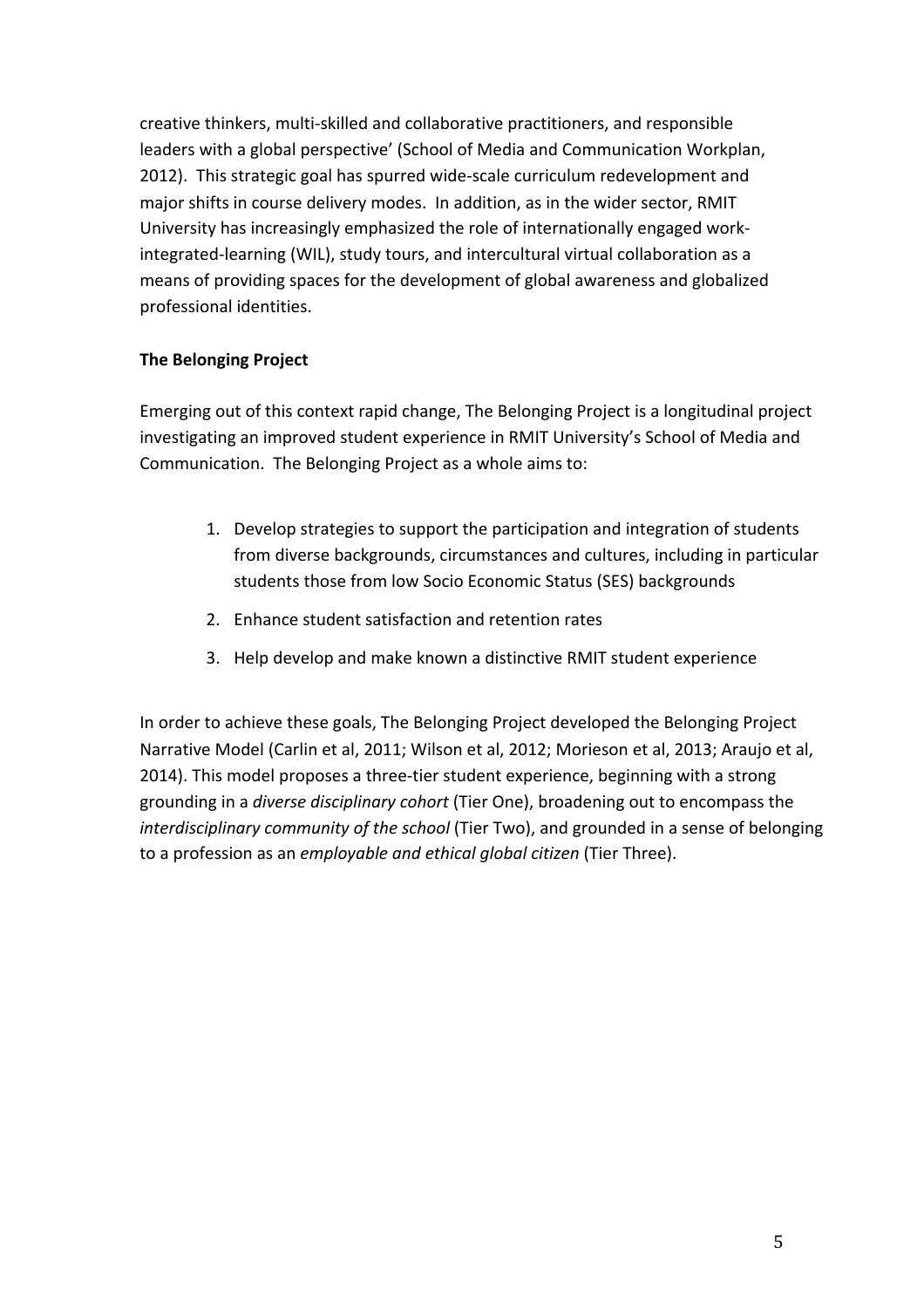

*Diagram 1: The Belonging Project Narrative Model of Student Engagement*

The Belonging Project Narrative Model reflects and prepares students for an employability context in which industry is shifting toward new operational standards and cultural milieus (PricewaterhouseCoopers, 2011). The model prepares students for this landscape by crafting a holistic approach to professional and personal development. In proposing such a model, The Belonging Project supports the contention that ' future graduates in Media and Communication will need to be connected across disciplines and borders' (Peterson & Hansen, 2012, p. 3).

In 2014, the The Belonging Project began work on the forth phase of its research, *The Global at Home:* At Home in the *Global*, an exploration of intercultural communication and global citizenship. As part of this phase of research, The Belonging Project proposed to trial and develop a peak 'global' experience based primarily in the student's home campus as an alternatve or adjunct to overseas study tour options. The initiative builds upon the established best practice of the global/internationalized curriculum as proposed by people such as Betty Leask (see e.g. Leask, 2008, 2009) and Michelle Barker (Ramsey, Jones, & Barker, 2007; Daly & Barker, 2005; Mak, Westwood, Ishiyama, & Barker, 1999). It had four primary aims:

- 1. Increase the participation of low SES students in global experiences
- 2. Foster a more unified perception of RMIT identity between multiple 'home' campuses
- 3. Facilitate sustained intercultural engagement for those unable to participate in long term study abroad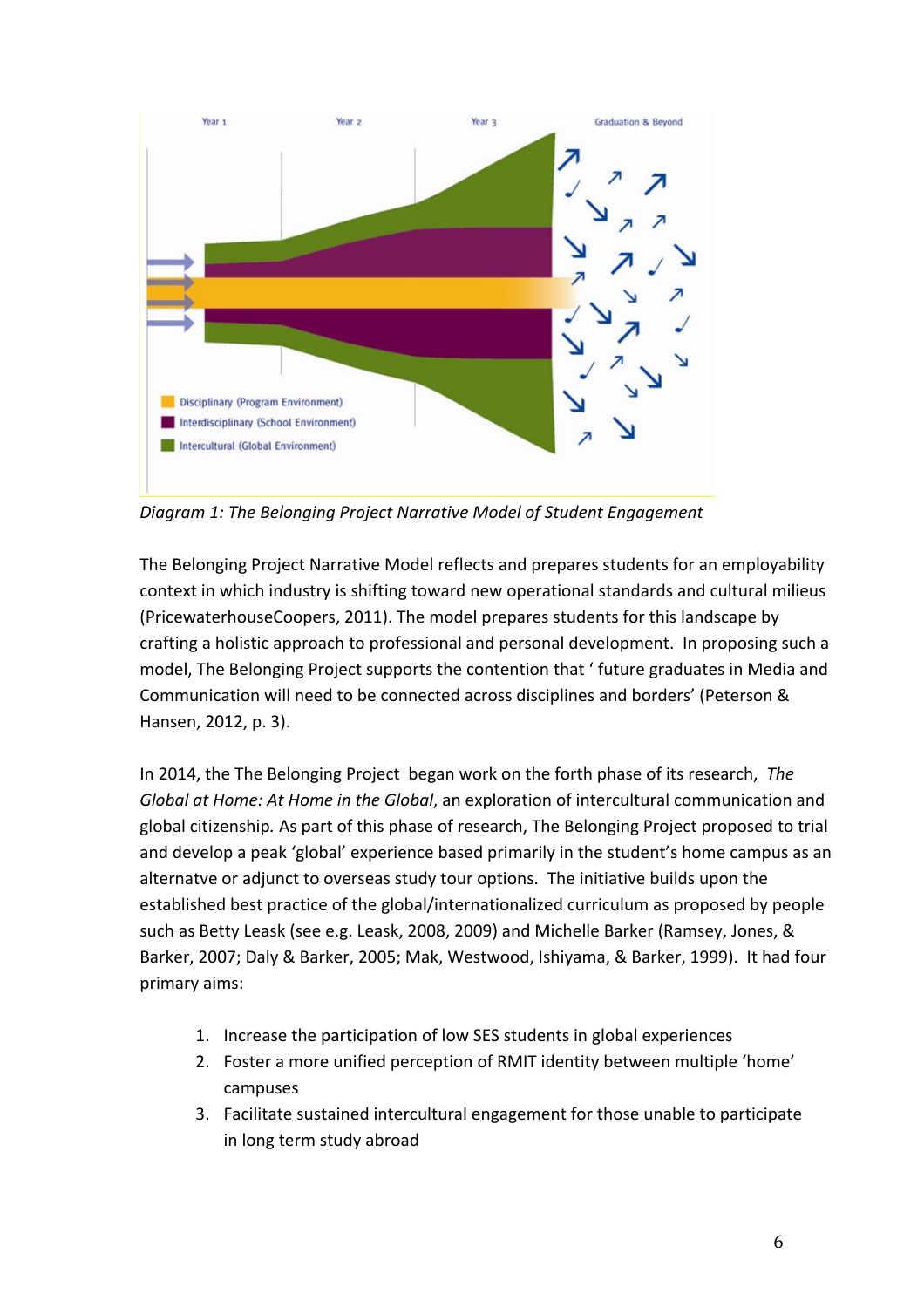# 4. Support the development of more equitable relationships between participants

The case study utilized research practices that were primarily qualitative, ethnographically informed, and narrative based. Emerging from that research, this paper draws on participant-observation of an embedded researcher who observed and participated in the redevelopment of the existing course, the 'Interdisciplinary Communications Project,' and its deployment via hybridized study-tour. It also draws upon interviews with 18 of the 20 participating students, interviews and critical reflections of teaching and support staff, and the students' formal and informal written reflections. Participants in earlier iterations of the course were also interviewed for comparative purposes.

## **Interdisciplinary Communication Project**

Intercultural Communication Project is a project-driven, client-focused 12-credit point course taught in three iterations across the RMIT Melbourne and RMIT Vietnam campuses. It is semester-long course for Professional Communication students on the Vietnam campus. In addition, it is offered both as a semester-long School of Media and Communication elective on the Melbourne campus, and as a two-week study tour that brings Melbourne-based students to the Vietnam campus to work alongside Vietnam students during the Melbourne campus' winter break. On both campuses, the course runs as a professionally-oriented learning experience for students looking to expand their real-world competencies. The course has consistently utilized a project-led structure and drawn on interdisciplinary competencies to support the development of transferable skills. In past iterations, however, focus on intercultural competencies was minimal or absent in the course structure.

In 2013, the course coordinator of the Melbourne study-tour applied for and received funding for ten AsiaBound Grants to support Melbourne-based Australian citizens to participate in the Vietnam study tour iteration of the course. The AsiaBound Grants program is an Australian government funding scheme that provides financial support to Vocational Education Training (VET) and Higher Education students who wish to participate in education opportunities in any one of 26 Asian destinations. They were introduced in 2013 as one of the government's responses to its white paper, 'Australia in the Asian Century,' (October 2012) which recognized the role of Asia economies as both the world's largest producers of goods and services and the world's largest consumers. As Robertson and Lundbeg (2013, p. 13) note, the rise of Asia's geo-political power has meant that, for Australia, 'the tyranny of distance that North America and Europe once presented has been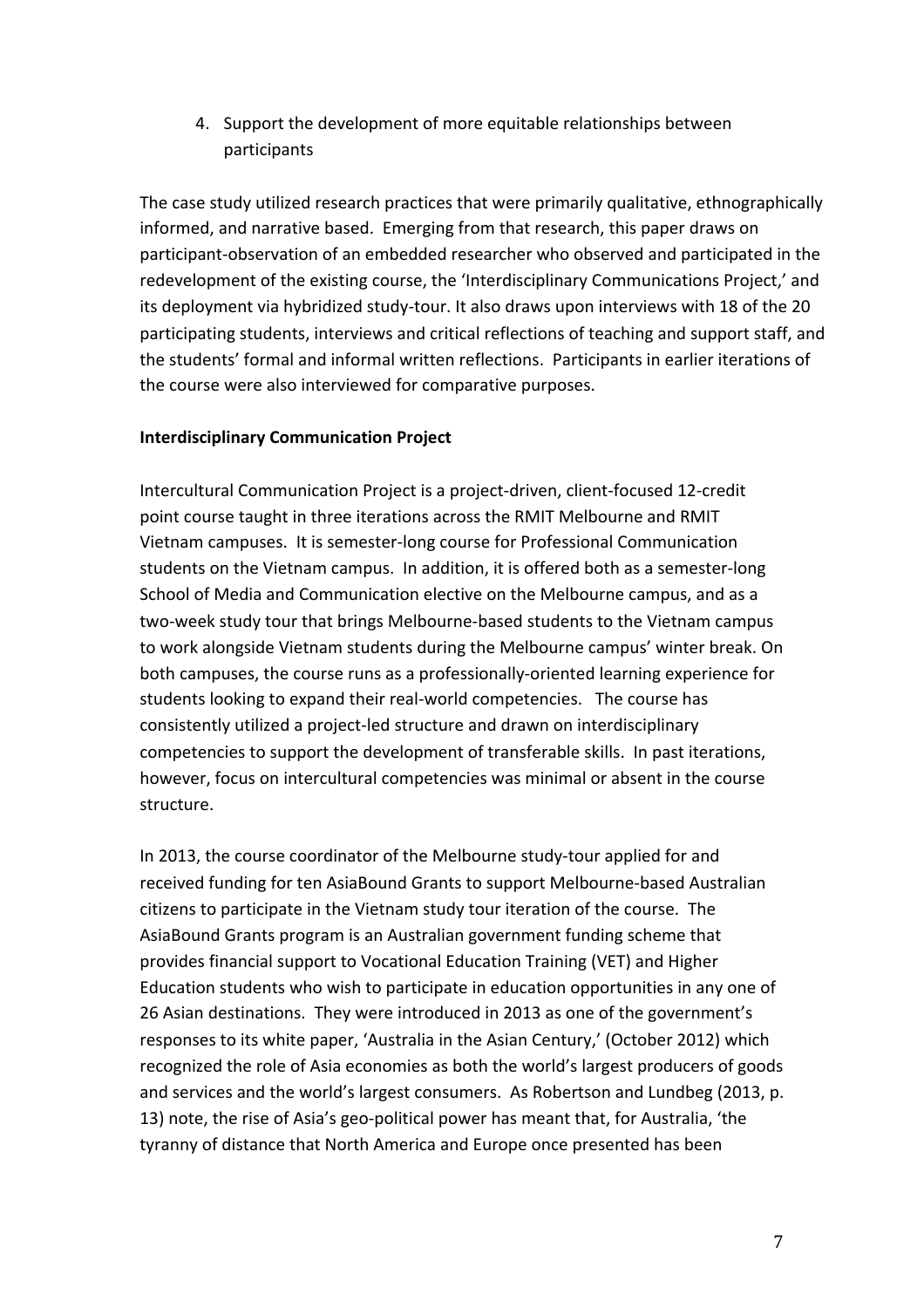replaced by the 'prospects of proximity''. These small grants<sup>1</sup> aim to facilitate students ability to become 'Asia-literate' so as to more fully seize upon these possibilities. As with broader shifts in the higher education sector, the AsiaBound program can be seen to at once facilitate the development of ethical global citizens (Nikolic and Gledic, 2013; Green, 2012) and shape the emergence highly specified workplace competencies to fuel the Australian economy (Universities Australia, 2014). 

By securing AsiaBound Grants, the Melbourne course coordinator was presented with the opportunity to provide greater access to study abroad opportunities for socio-economically marginalized students, thereby increasing their stake in global citizenship. Moreover, she was able to seize the opportunity to reshape the course content and structure to better support the dual employability and engagement principles that inform the grants. In the case of the Interdisciplinary Communication Project study tour, this provided a space to experiment with the development of a study tour that exceeded the traditional parameters of this model of intercultural engagement. 

Previous iterations of the Vietnam study tour involved limited pre-departure requirements, two weeks of collaborative work between Vietnam and Melbourne cohorts, and virtually no post-tour cross-cultural engagement. This fly-in, fly-out model is typical of many of the study abroad opportunities offered in the School of Media and Communication and is quickly becoming a dominant model in the higher education sector more broadly (Donnelley-Smith, 2009; Mills, Deviney, & Ball, 2009). While longer study abroad experiences have been associated with greater depth of engagement and a wider array of intercultural capacities, such options are not appropriate or desirable for all students. They may be especially problematic for students from Low Socio-Economic Status (SES) backgrounds who must often work to meet the ever-rising costs of education. The challenge for institutions is to shape experiences that meet the needs of multiple stakeholders. This must include those with socio-economic barriers to participation and those who may prefer intercultural 'tasters' and wish to primary learn in the context of their own comfort zones.

In collaboration with the Ho Chi Minh based course coordinator, the Melbourne coordinator worked to create a model of the study tour that could replicate the longterm benefits of semester abroad study options within the context of hybridized study tour and 'at home' experience. The first innovation in course delivery was a decision to 'time shift' the study tour so as to allow study tour participants to interact with their Vietnamese peers over a sustained period of time. The

<sup>&</sup>lt;sup>1</sup> As of 2014, \$5000 per student is available for semester programs and \$2000 per student for study tours.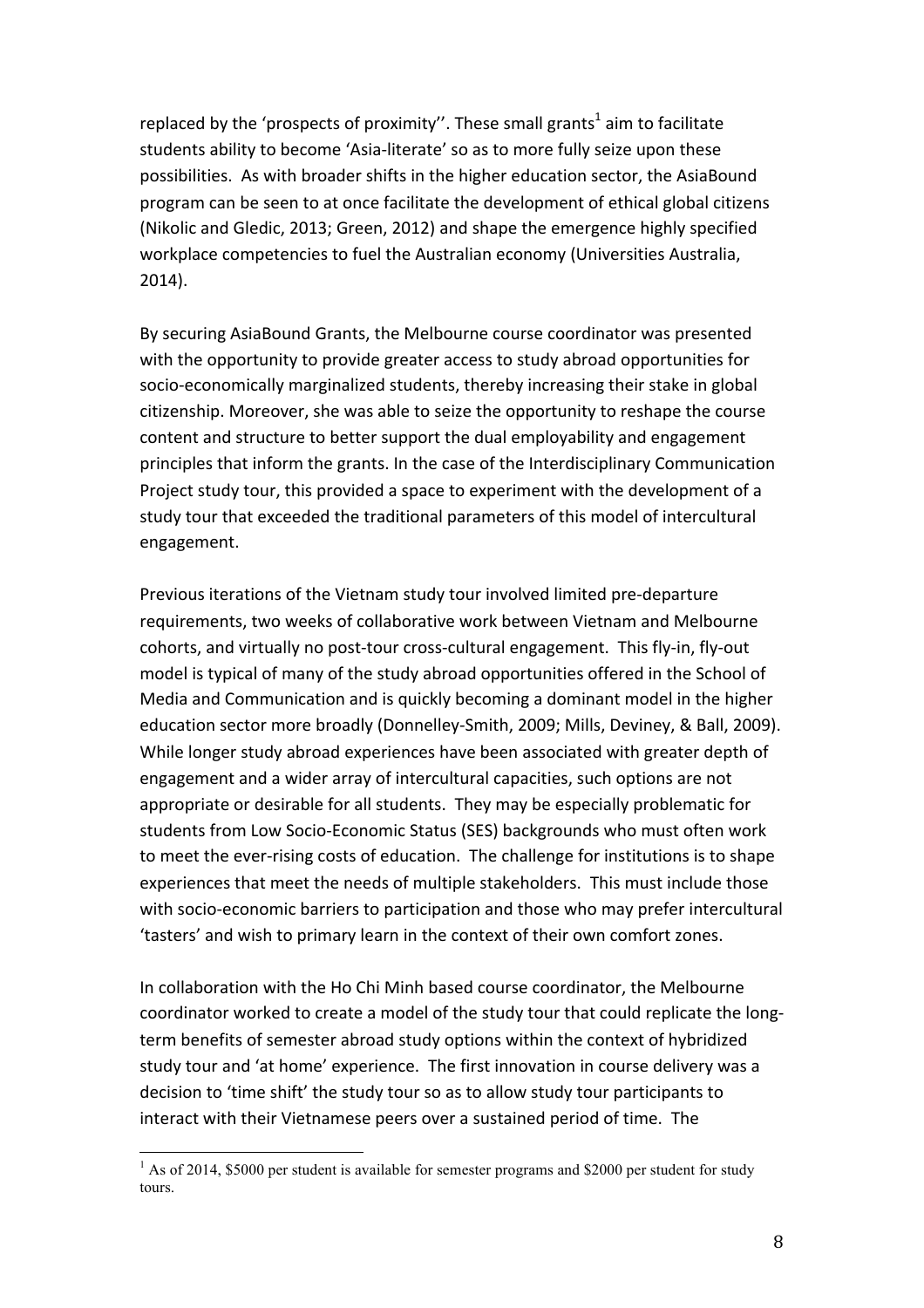Melbourne campus and Vietnam campuses technically form parts of a singular institution, The Royal Melbourne Institute of Technology. Though operating under a common institutional framework, the campuses maintain unique contextuallyshaped academic cultures and institutional habitus. Among the practical challenges to sustained collaboration were differences in time zones, academic calendars, and timetables. The Vietnam campuses operate on a trimester system, while the Melbourne campuses use semesters. This variation enabled previous study tours to operate during breaks in the Melbourne academic calendar and still enjoy interactions with Vietnamese cohort. However, it presented considerable challenges to deeper engagement. In response, in the new model, coordinators agreed to require Melbourne-based study tour participants to commit to participating in the Vietnam course delivery sequence. This was to be achieved through virtual learning and teleconferencing 'at home' and embodied engagement 'abroad' during the twoweek study tour occurring during Melbourne winter holidays that corresponded to teaching weeks of the Vietnam trimester.

The coordinators recognized that Australian participants would require deep commitment to participation and willingness to actively nurture cross-cultural relationships both in Vietnam and virtually. In light of this, the students were chosen through a competitive process whereby they were asked to provide short essay answers to a series of questions related to their motivations for participating, skill sets, and pre-existing intercultural understanding and/or assumptions. Whereas many study abroad opportunities at RMIT University rank students according to academic performance (GPA), the selection committee explicitly chose to focus on the qualitative responses to the selection kit. Quantitative indicators such as GPA were relied upon only when candidates were equally ranked. Selected students were offered \$2000 AsiaBound grants to offset the expenses of participation. While the grants served as an incentive for sustained participation, they were also envisioned as a means of encouraging applications from Low SES students.

Following acceptance, Melbourne students engaged in a pre-departure meeting held during the Melbourne non-teaching period. They were briefed about the course expectations and outputs and given an overview of the Vietnam context in which they would be working. In the following weeks, two 'virtual' classes were arranged to coincide with the Vietnam Interdisciplinary Communication Project's normally scheduled classes. During these times, videoconferencing was used to bring together students in Vietnam and Melbourne. The course coordinators in Vietnam and Melbourne delivered the course content jointly. In these virtual sessions, students were introduced to each other, the projects on which they would be working, and their Melbourne and Vietnam industry-based clients. Importantly,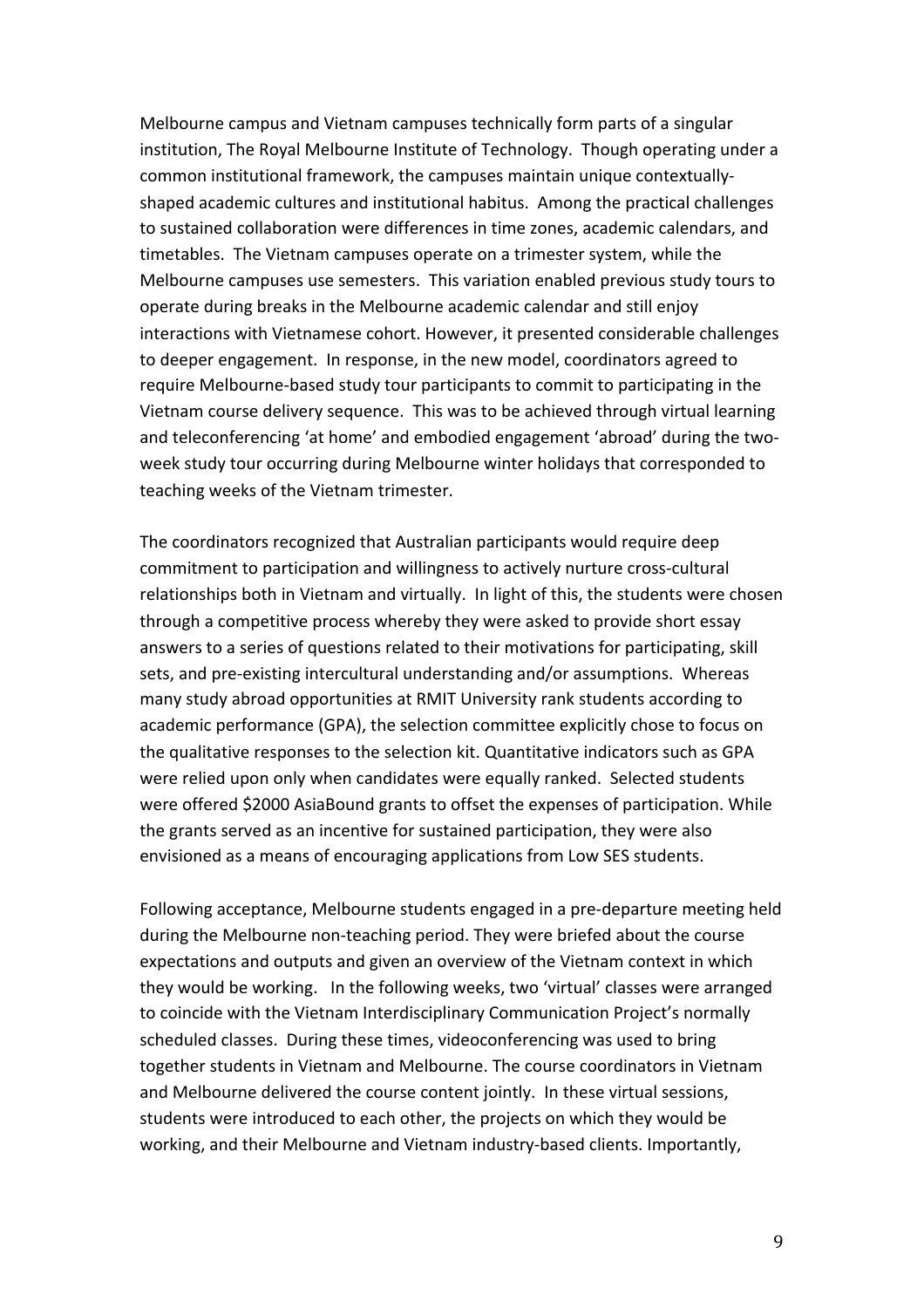considerable time was also spent unpacking intercultural communication style, differences, and strategies.

In late June, Melbourne-based students departed to join their Ho Chi Minh based peers for Weeks 3 and 4 of the Vietnam semester. In Vietnam, they engaged in a series of ice-breakers that built-upon the virtual ice-breakers undertaken in the teleconferencing sessions. Following this, students were divided into two groups each consisting of ten members with an equal mix of Vietnam and Melbourne-based participants. The groups became the working teams for the project-based learning that unfolded over the next ten weeks. One team was assigned to work on behalf of the RMIT Melbourne Education Abroad unit to devise a campaign to boost the numbers of Melbourne-based students studying abroad on the RMIT Vietnam campuses. The second group was tasked with working on behalf of the RMIT Vietnam Global Mobility unit to launch new partnerships with four institutions in North America and Europe. During their time in Vietnam, both teams were brought together for three formal classes and required to meet each day to undertake work on the projects. These informal meetings informed assessment tasks due during those two weeks, including a client pitch and critical reflections.

Their team-based projects continued beyond the two-week study tour. After the Melbourne students returned to their campus, they continued to work in their intercultural and now transnational teams to achieve project goals and deliverables. To support their continued engagement, Melbourne and Vietnam course coordinators scheduled three further 'virtual' classes in addition to virtual client meetings with industry partners, and regular weekly workshop opportunities. These ensured that students on both campuses maintained contact with teammates and were supported as they continued a process of intercultural competency development.

### **Student Perceptions**

In the course of one-on-one interviews, students from the Melbourne and Vietnam campus almost universally expressed the value of the intercultural exchange to their personal and professional development. They noted that the experience 'helped [them] to really understand how people in other places work— the ideas, the practices, the expectations'. This was seen as important professional advantage not only for those interested in working abroad, but also for those looking for a competitive edge in their respective 'home' markets. The twelve-week course structure was emphasized as being particularly important to the success of the experience as a whole in that it 'required ongoing conversations and negotiation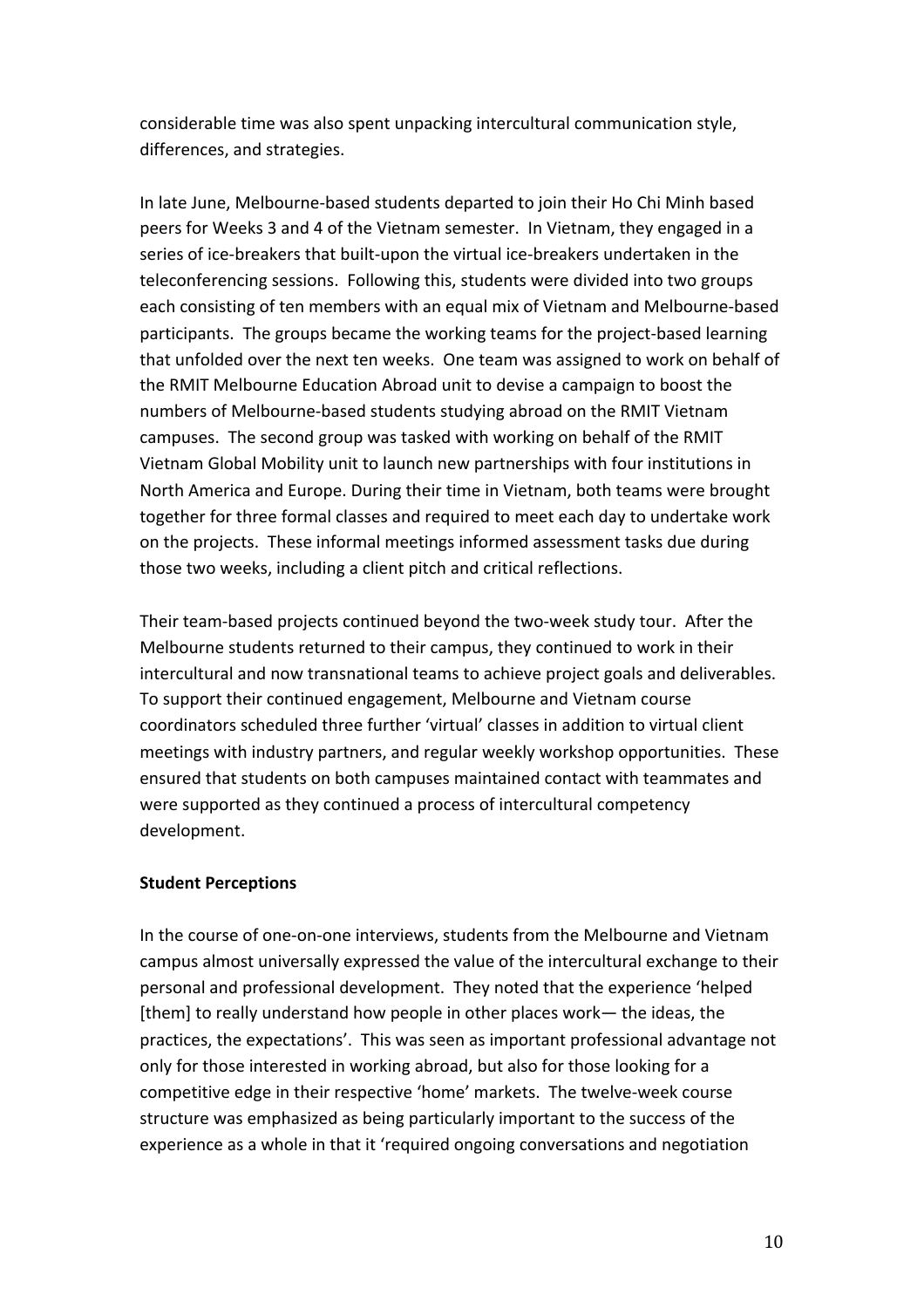with the client and team members' in ways that a two-week exchange of the kind previously employed would not.

Beyond specific project-based skills, several students from each cohort highlighted the transformative personal experiences that emerged from the study tour. One Melbourne-based student noted that she had made deep and sustainable friendships with Vietnamese peers:

I don't see or talk to my Melbourne classmates everyday, but I have interacted with [Vietnamese peers] every day since we got back. We Skype and text and Snapchat constantly.

Three other Melbourne-based students spoke of plans to visit Vietnamese peers in coming months. In contrast, a student who had participated in the 2013 (study tour only) iteration of the same course expressed that she and her peers had developed an appreciation for Vietnam and desire to explore Asia, but not necessarily developed meaningful interpersonal relationships during their short experience.

Melbourne-based students were not the only ones to report personal gains from the experience. A Vietnam-based student shared his beliefs about the long-term value of the experience:

I definitely think it was valuable. I learned how to work with Australians. Really work with them. You know, we do things differently here, but it is good to know how they work. I think also it is good because I would like to visit one day and I feel I have friends now and support to do that.

In expressing his appreciation for the opportunity to work alongside Australian peers, the student also identified a potential limitation of the experience. After expressing his desire to visit Australia, he continued: 'I wish we could do what they've done. I wish we could spend two weeks working with them in Melbourne.' In his statement, the student drew attention to the absence of full reciprocity in the course structure. While Melbourne students had been required to engage as full members of the Vietnamese cohort through embodied and virtual engagement, they may also have disproportionately benefitted. They experienced not only an intercultural learning opportunity, but also a new and exotic locale.

While the focus on intercultural competencies early in the course had left Australian students feeling 'prepared and confident' in their abilities to navigate intercultural communication, this imbalance expressed itself to varying degrees throughout the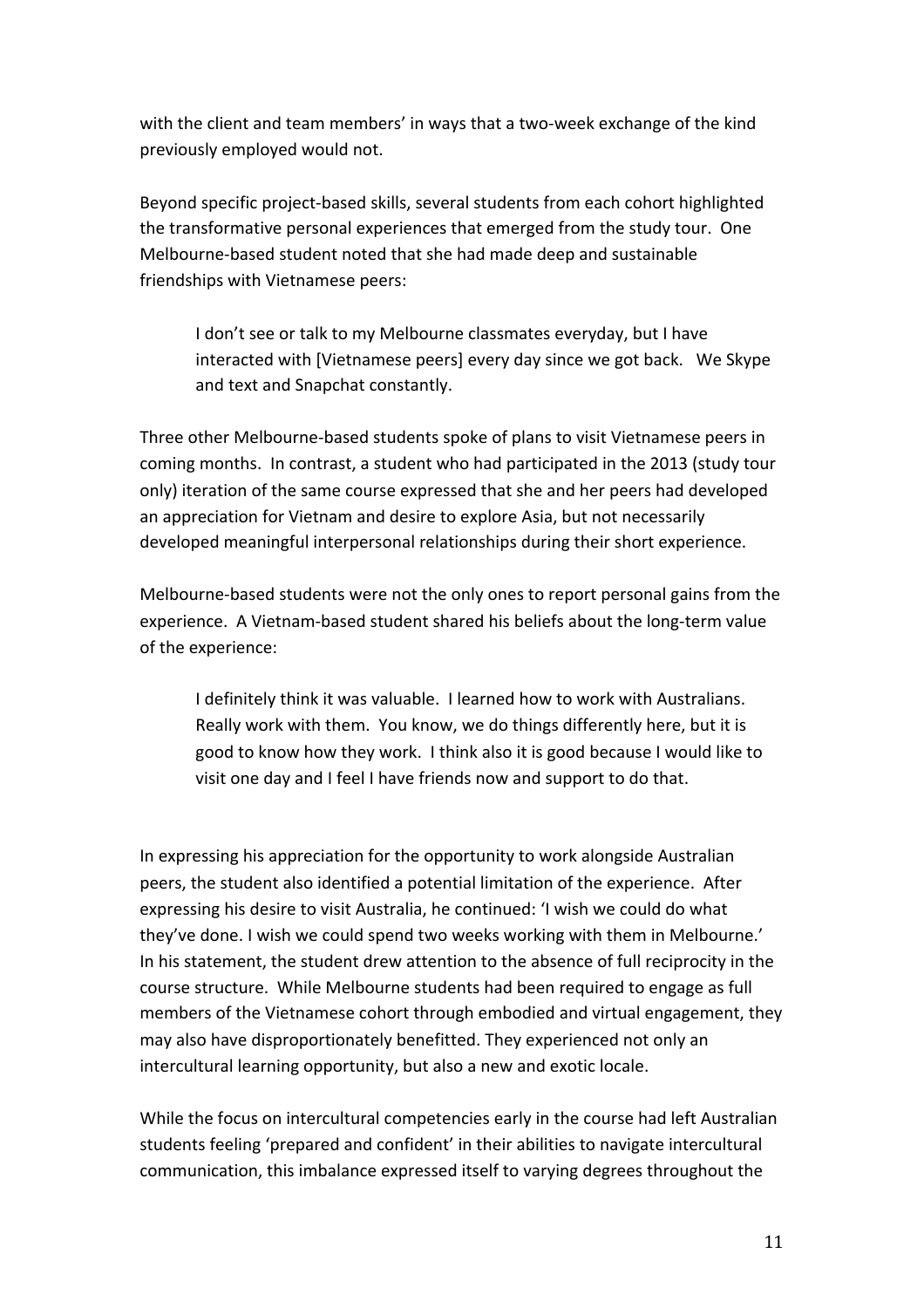course. In one-on-one interviews, Vietnamese students noted that while the grants had created contracts for engagement for the Australian students, they were asked to meet the same high expectations but without the incentive of international travel. Moreover, while Melbourne students were able to focus exclusively on the Interdisciplinary Communication Project during the first six weeks of the course as it was undertaken in their winter break, Vietnam-based students lamented that they shouldered the same responsibilities as their Melbourne peers but with three other courses to manage. They almost universally expressed that this was 'not fair'. One student went so far as to insist that she and her cohort had been 'taken advantage of' by Australian students who were experiencing a 'great holiday' but sometimes acted without consideration for the personal needs of their peers. Though her view was expressed more emphatically than the concerns of other Vietnamese students, it is indicative of a pervasive unease with persisting imbalances in the respective student experiences.

Once Melbourne-based students returned to their campus and began other courses, they were better able to reflect on this reality. The overwhelming majority of Melbourne students expressed an opinion that the Vietnamese peers should 'have the same opportunity.' Yet, some were concerned that they themselves 'wouldn't be able to manage' daily meetings or 'wouldn't be able to be as accommodating' as their Vietnamese hosts had been. This delayed understanding did not overcome the inequalities experienced by the Vietnam cohort, but nonetheless it speaks to increasing empathetic understandings.

### **Reflecting on Equitable Intercultural Engagement**

The re-conceptualized Interdisciplinary Communication Project was designed to provide students from diverse backgrounds with opportunities for sustained workintegrated intercultural engagement. Viewed from the perspective of the Australian cohort, the initiative was a success. Of the ten Australian participants, six identified in interviews that without grant support they would not have been able to participate. All spoke to increased awareness of the Vietnam campus and the majority noted their transformed perceptions of Vietnam more broadly. Overall, the Melbourne-based students echoed the belief that the hybrid offering had, in the words of an interviewee, allowed for intercultural relationships to develop, 'as organically as possible'. Still, full reciprocity and equitable intercultural engagement remained ongoing issues. Reflecting on the teaching experience the course coordinators asserted that time-shifting and prolonged engagement had resulted in overall better student experiences. However, like students, they noted that prolonging cross-cultural interactions did not completely negate the ethnocentric behaviors that had characterized earlier iterations of the subject.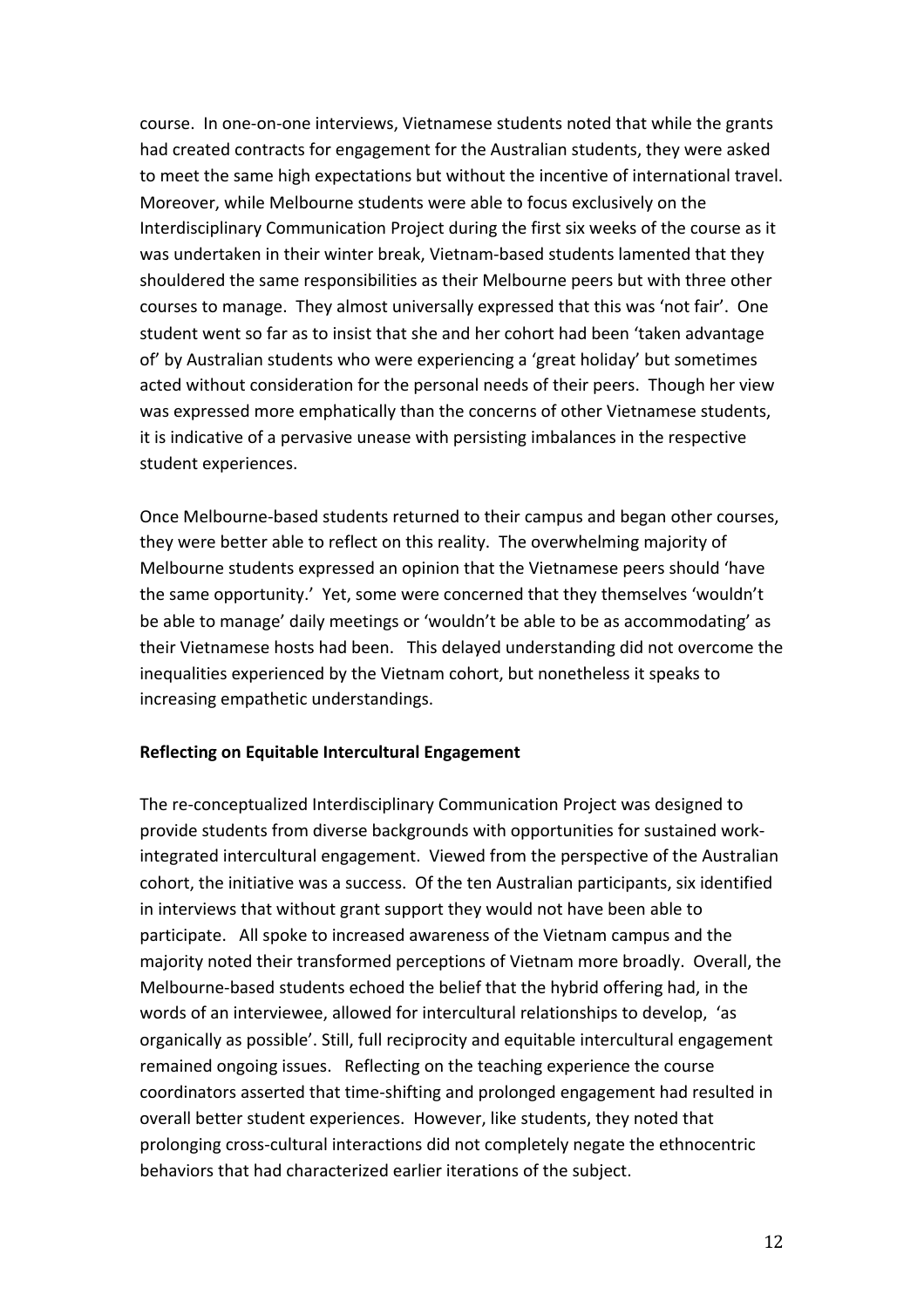It is, of course, overly ambitious to assume that any single curriculum experience can produce full intercultural competency. Intercultural awareness is developed through a spectrum of experiences that shape both 'mindsets' and 'skillsets' (Bennett, JM, 2008; Bennett, J. & Bennett, M., 2004; Bennett, M. & Adelphi, 2001). Like any learning experience, these opportunities provide basic tools for capacity building, if not full transformation. The acquisition of these capacities occurs in stops and starts. Importantly, as demonstrated by the Melbourne students growing awareness of inequities, awareness develops over time.

The study tour model trialed by The Belonging Project attempted to provide students with such a space. However, our research strongly suggests that broader reflection on the institution limits, assumptions and obstacles to equitable engagement is necessary. Too often study tours are treated as a cure-all: a one-stop answer to the development global citizens. The challenge for educational institutions and educators is to recognize that 'study abroad in and of itself does not lead to [that] development' (Lutterman-Aguilar & Gingerich, 2007). Meaningful intercultural learning requires purposeful design that shapes spaces not only of encounter but also of sustained reflection.

## **References**

- Araújo, N., Carlin, D., Clarke, B., Morieson, L., Lukas, K., & Wilson, R. (2014). 'Belonging in the first year: a creative discipline cohort case study'. *International Journal of the First Year in Higher Education,* 5(3). Retrieved from https://fyhejournal.com/article/view/240
- Bellamy, C., & Weinberg, A. (2006). Creating Global Citizens through Study Abroad. *Connection: The Journal of the New England Board of Higher Education, 21(2),* 20-21.
- Bennett, J. M. (2008). On becoming a global soul: A path to engagement during study abroad. Developing intercultural competence and transformation: Theory, *research, and application in international education*, 13-31.
- Bennett, J. M., & Bennett, M. J. (2004). An integrative approach to global and domestic diversity. *Handbook of intercultural training*, 147-165.
- Bennett, M. J., & Adelphi, M. D. (2001). An intercultural Mindset and Skillset for Global Leadership. In *from Conference Proceedings of Leadership Without* Borders: Developing Global Leaders. University of Maryland, University College: *National leadership institute and the Center for Creative Leadership.*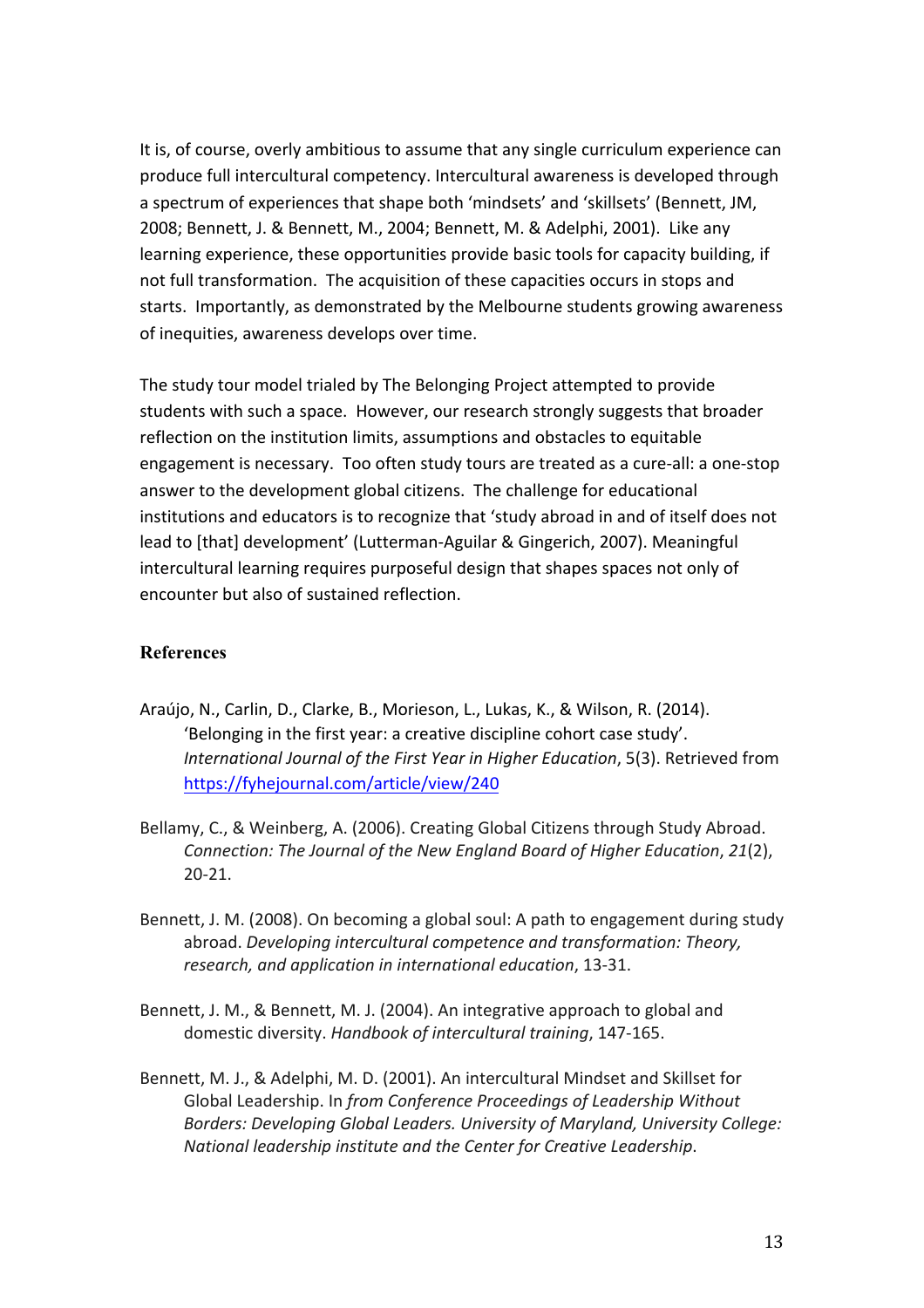- Bradley, D., Noonan, P., Nugent, H., & Scales, B. (2008). Review of Australian higher education: final report [Bradley review].
- Carlin, D., Clarke, B., & Wilson, R. (2011). *The Belonging Project. Phase 1: Planting* the Seeds. RMIT University.
- Clarke, B., Wilson, R., Carlin, D., Lukas, K., & Morieson, L., (2012). *The Belonging Project. Phase 2: Focus on the First Year Experience.* RMIT University
- Chieffo, L. & Griffiths, L. (2004) Large-Scale Assessment of Student Attitudes after a Short-Term Study Abroad Program. Frontiers: The interdisciplinary journal of *study abroad* 10, 165-177.
- Cooper, V. A. (2009). Inter-cultural student interaction in post-graduate business and information technology programs: the potentialities of global study tours. *Higher Education Research & Development*, *28*(6), 557-570.
- Daly, A. J., & Barker, M. C. (2005). Australian and New Zealand university students' participation in international exchange programs. Journal of Studies in *International Education*,  $9(1)$ , 26-41.
- Donnelly-Smith, L. (Fall 2009). Global learning through short-term study abroad. Peer *Review*. 12-15.
- Dwyer, M. M. (2004). More Is Better: The Impact of Study Abroad Program Duration. *Frontiers: The Interdisciplinary Journal of Study Abroad, 10, 151-163.*
- Dwyer, M. M., & Peters, C. K. (2004). The benefits of study abroad. *Transitions abroad*, *37*(5), 56-58.
- Festervand, T. A., & Tillery, K. R. (2001). Short-term study-abroad programs-a professional development tool for international business faculty. *Journal of Education for Business*, *77*(2), 106-111.
- Green, M. F. (2012). Global citizenship: What are we talking about and why does it matter. *Trends and Insights for International Education Leaders*, 1-3.
- Hutchins, M. M. (1996). *International education study tours abroad students'* professional growth and personal development in relation to international, *global, and intercultural perspectives* Doctoral dissertation, The Ohio State University.
- Kehl, K., & Morris, J. (2008). Differences in Global-Mindedness between Short-Term and Semester-Long Study Abroad Participants at Selected Private Universities. *Frontiers: The Interdisciplinary Journal of Study Abroad, 15, 67-79.*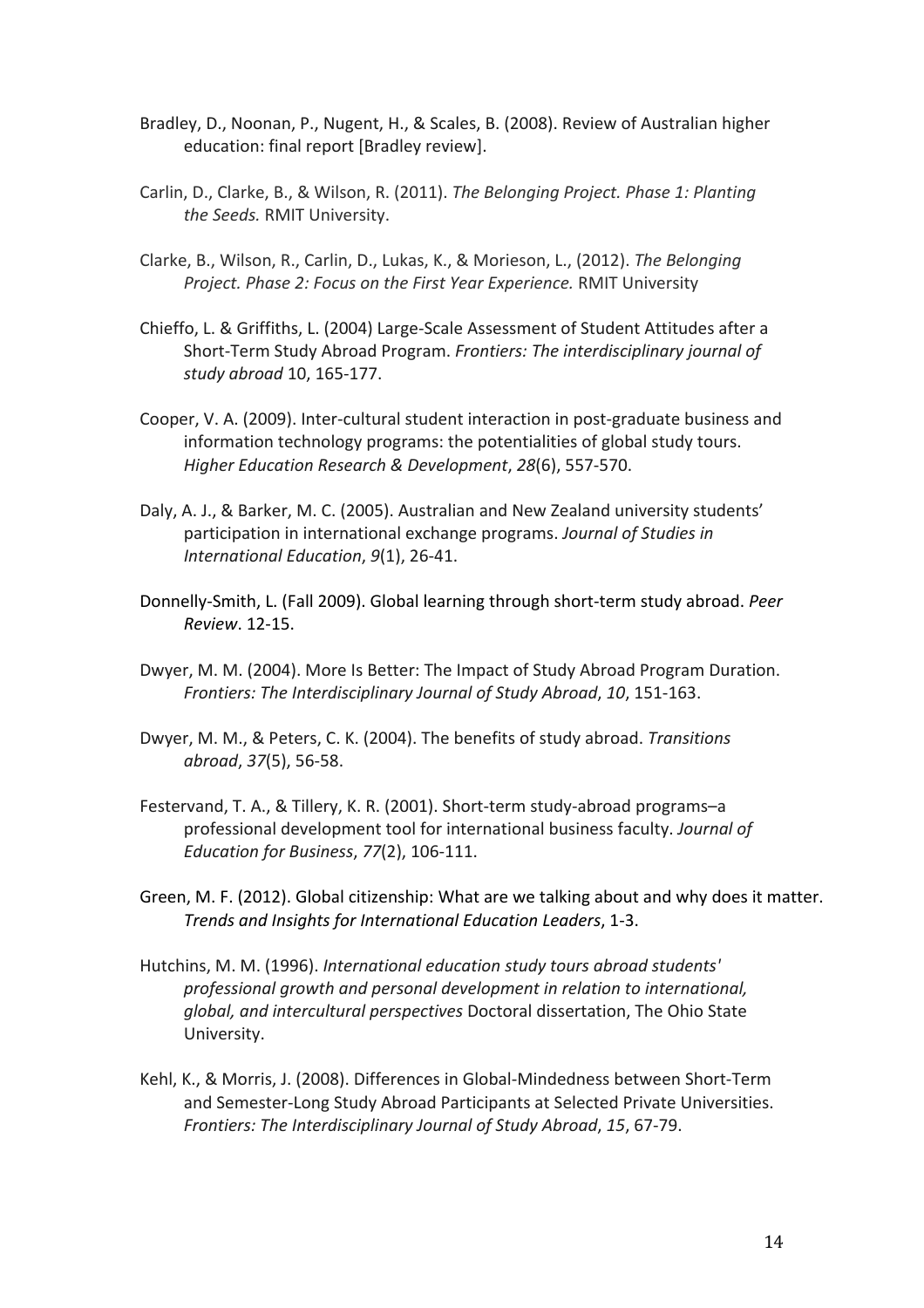- Leask, B. (2009). *Internationalisation, globalisation and curriculum innovation*. Springer Netherlands,
- Leask, B. (2008). 12 Teaching for Learning in the Transnational Classroom. *Teaching in transnational higher education:* Enhancing learning for offshore *international students*, 120.
- Lutterman-Aguilar, A., & Gingerich, O. (2002). Experiential pedagogy for study abroad: Educating for global citizenship. Frontiers: The Interdisciplinary Journal *of Study Abroad*, *8*, 41-82.
- Nikolic, J., & Gledic, J. (2013). Going agile: Agile methodologies in the education of global citizens. Going global: Identifying trends and drivers of international *education*, 119-127.
- Peterson, F. & Hansen, S. (2012). Media and Communication: Program Suite and Delivery for the Future. RMIT University.
- Mak, A. S., Westwood, M. J., Ishiyama, F. I., & Barker, M. C. (1999). Optimising conditions for learning sociocultural competencies for success. *International Journal of Intercultural Relations*, *23*(1), 77-90.
- Mills, L. H., Deviney, D., & Ball, B. (2010). Short-term study abroad programs: a diversity of options. *The Journal of Human Resource and Adult Learning, 6*(2), 1-13.
- Morieson, L., Carlin, D., Clarke, B., Lukas, K., & Wilson, R. (2013). 'Belonging in Education: Lessons from the Belonging Project'. *International Journal of First* Year in Higher Education, 4(2). Retrieved from https://fyhejournal.com/article/view/173
- Paige, R. M., Fry, G. W., Stallman, E. M., Josić, J., & Jon, J. E. (2009). Study abroad for global engagement: The long-term impact of mobility experiences. *Intercultural Education, 20(sup1), 29-44.*
- PricewaterhouseCoopers (2011). Global Entertainment and Media Outlook: 2011-2015.
- Ramsay, S., Jones, E., & Barker, M. (2007). Relationship between adjustment and support types: Young and mature-aged local and international first year university students. *Higher Education*, *54*(2), 247-265.
- Ribeiro, M. (2005): Fostering multicultural and identity development in adult learners through study tours. Adultspan Journal 4.2, 92-104.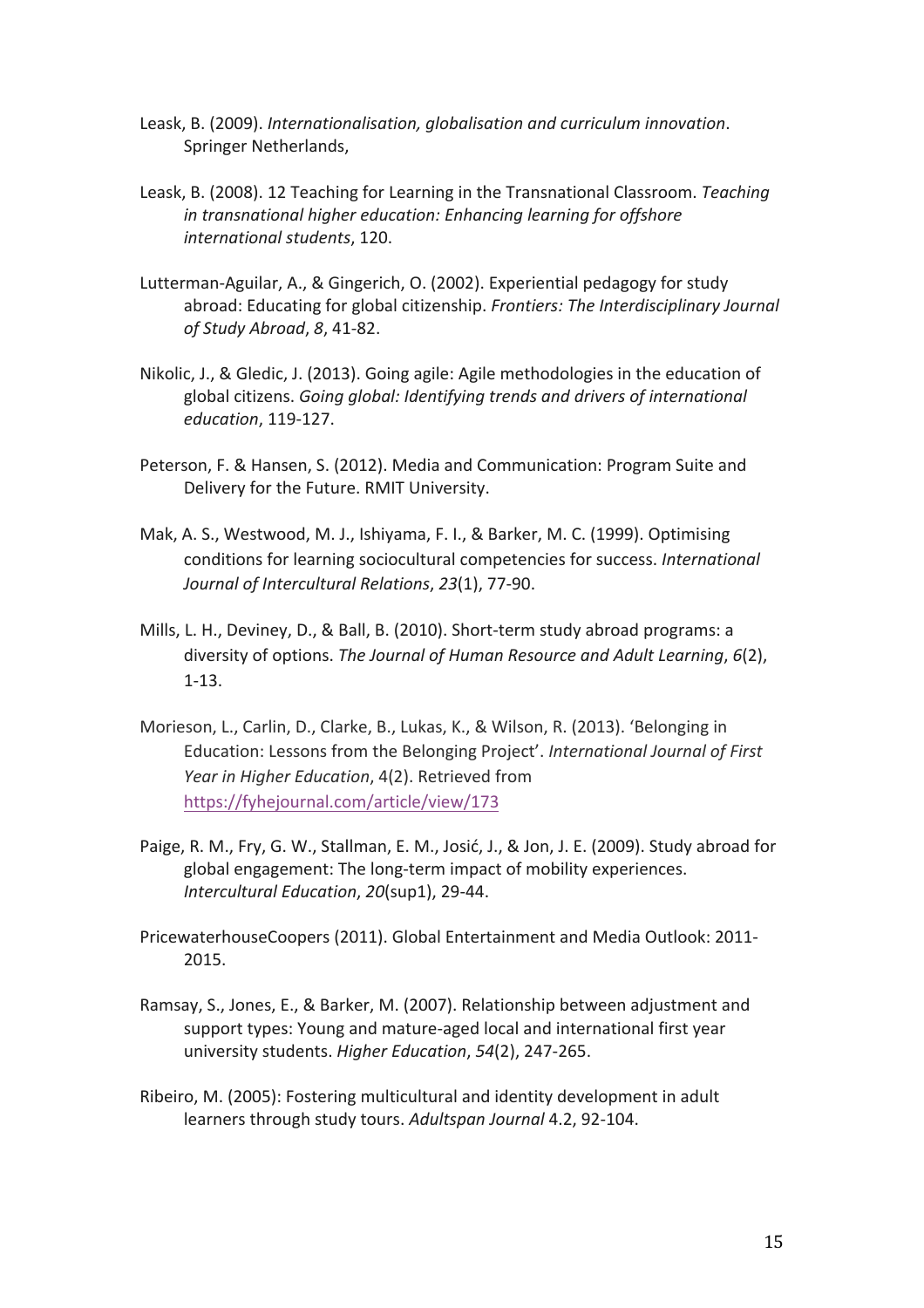- Robertson, Robbie, and Lundberg, Anita (2013) *Asian-Australian nexus: an* educational challenge. In: Proceedings of the International Conference on Managing the Asian Century, pp. 13-21. From: ICMAC 2013: International Conference on Managing the Asian Century, 11-13 July 2013, Singapore.
- Universities Australia (2014) Submission to the Senate Inquiry into Australia's Innovation System. Accessed at: https://www.universitiesaustralia.edu.au/news/submissions-andreports/Inquiry-into-Australia-s-Innovation-System/Senate-Inquiry-into-Australia-s-Innovation-System#.VDS2yEt5ApE
- Waters, J. & Brooks, R. (2010). Accidental achievers? International higher education, class reproduction and privilege in the experiences of UK students overseas. *British Journal of Sociology of Education* 31.2, 217-228.
- Williams, T. R. (2005). Exploring the impact of study abroad on students' intercultural communication skills: Adaptability and sensitivity. *Journal of Studies in International Education, 9(4), 356-371.*
- Wright, N., Davis, R., & Bucolo, S. (2013, May). The creative citizen: understanding the value of design education programs in the knowledge economy. In *Proceedings of the 2nd International Conference for Design Education Researchers. Volume 4,* 2230-2248.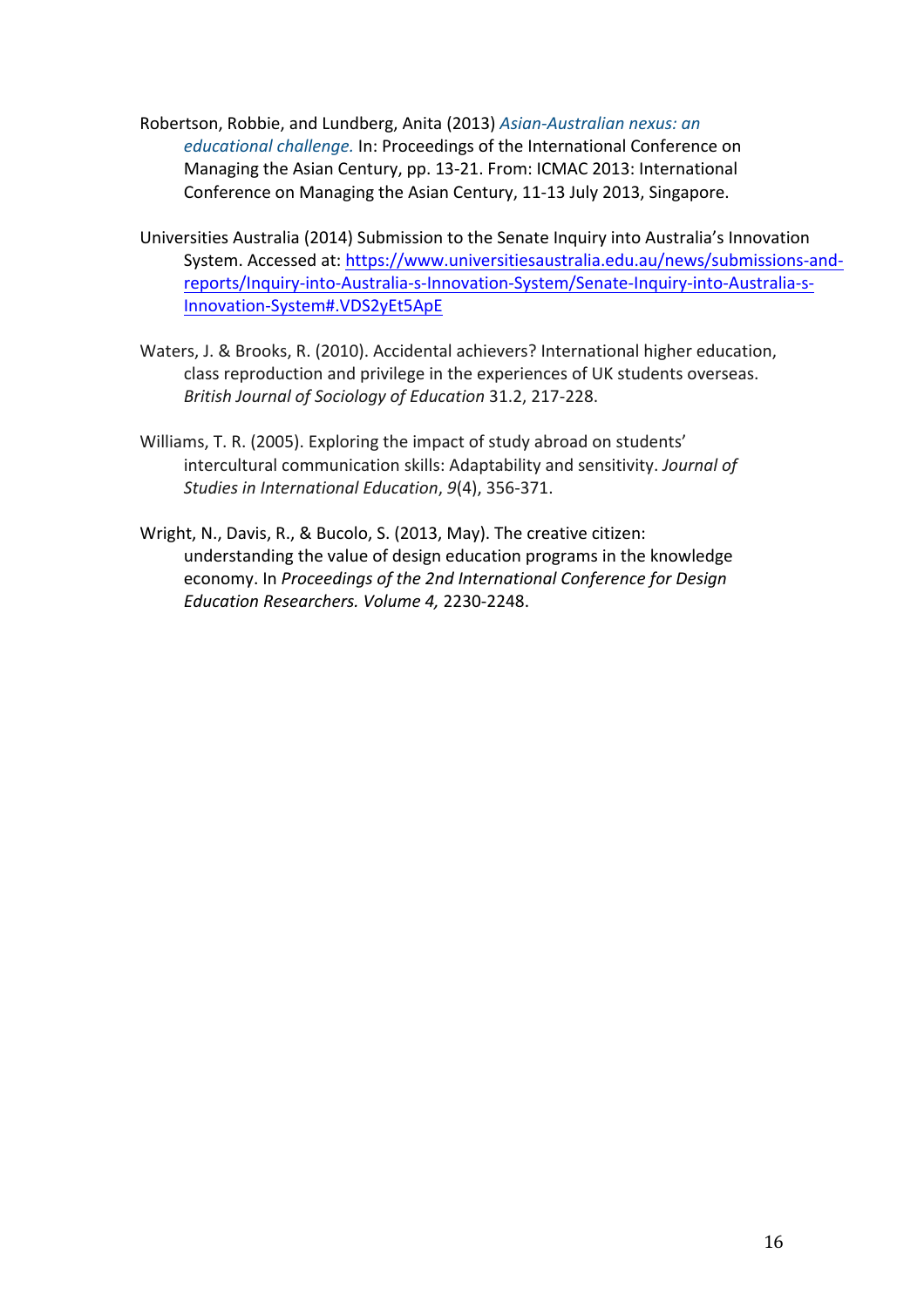

Philosophy of Education Society of Australasia

# **PESA CONFERENCE 2014**

**Author name:** Matthew Bannister (Dr.)

**University/institution/affiliation: WINTEC (Waikato Institute of Technology) Email address:** matthew.bannister@wintec.ac.nz **Title:** Nothing but time: Duration, systems theory and musical creativity

## **Abstract:**

This paper offers a critique of the kind of intellectual frameworks typically used to explain creativity in music (for example, the kind of research questions typically asked of a student commencing a music project at postgraduate level). These questions are typically analytical, say around the conventions of a genre and how they can be used to produce new work, but they fail in my view to acknowledge creativity as a process, analytical questions being more suitable to assess a finished work, not one that hasn't even started yet, or is in process. The conventional academic wisdom is that the "new" is a revoicing or recombining of the familiar, but in this formulation, the "new" remains essentially untheorised. I use concepts around creativity as novelty from Henri Bergson, such as duration and movement, to offer a critique of systems theories of creativity (Toynbee, McIntyre and Csikszentmihalyi) that seek to reduce the creative process to a series of "choices" between different pre-existing creative possibilities. In its place I propose a focus on novelty, duration and movement as aspects of creative process.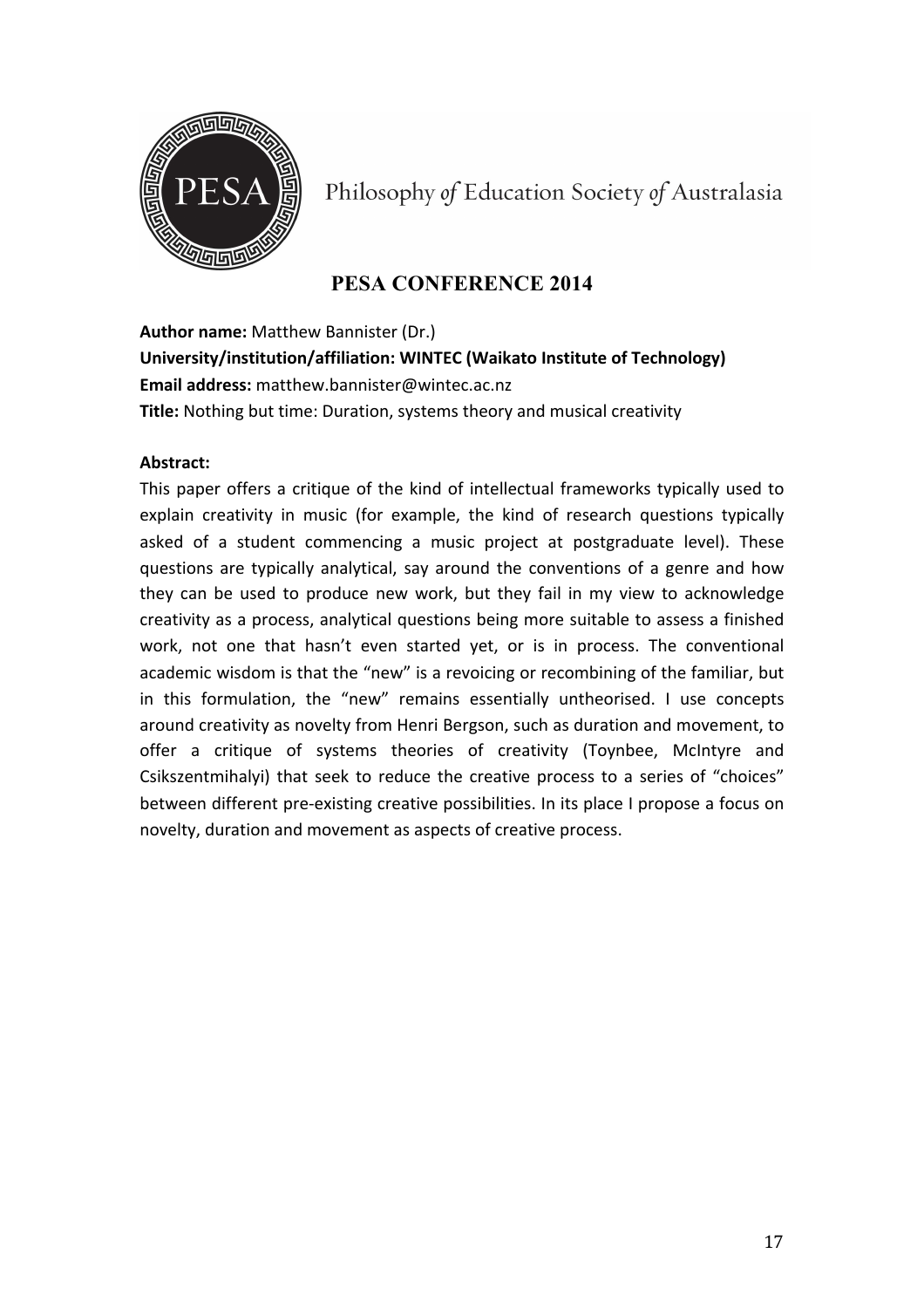This paper argues that Western thought has struggled with the concept of creativity, because of its tendency to see knowledge as the discovery of eternal and changeless truths and laws about the world. However, the philosophy of Henri Bergson, partly as interpreted by Gilles Deleuze, has "transformed philosophy by posing the question of the 'new' instead of that of eternity" so that we can ask afresh "how are the production and appearance of something new possible?" (Deleuze, 1986, p. 3).

Traditionally creativity was explained as a mysterious force either issuing from Nature, the cosmos, a deity, or, in the case of artistic creation, from the intuitive "genius" of the human mind. More recently it has been demystified and theorised as a mechanism – ranging from materialist accounts of evolution in science to critical theoretical reflections on "art" and creativity as the product of complex cultural systems. Bergson argues that neither model is adequate, because both assume that "all is given"  $-$  ie either that there is a final cause or author, or on the other hand that the phenomena can be adequately understood as conforming to a set of laws that arise from scientific observation (Bergson, 1944, p. 45). What both accounts omit, according to Bergson, is time. Time means that all is not given, because we don't know the future, which is both scary (because human knowledge is not absolute) and exciting, because it makes novelty possible. Rather than understanding the world in terms of fixed, eternal truths, Bergson argues that change and difference are primary, and this is one with his insistence on time, or as he calls it, duration. This is not clock time, divisible, measurable, linear, predictable, spatial, but more like time as experienced, though not reducible to experience, rather a way of linking individual consciousness to continuous, indivisible, openended processes of change. Bergson proposes that creativity is a fundamental life process, and that human creativity provides the best means to participate in, if not understand, it. Creativity is a differentiating movement in time.

Bergson's philosophy is built around apparent dualisms, but dualism is his method, rather than his end point (Matthews, 1999). His concept of difference is not about variations between two terms, or how one term negates the other, rather difference is a creative force operating in time to produce multiple varieties of newness (Grosz, 2005). As we have already seen with difference, Bergson's philosophy is based on paradoxes – for example that the only certainty is change. In paradox, logic collides with lived experience: A is not A; identity is not itself, experience taking time into account, whereas logic does not (Colie, 1966). He tends to use paradox in two ways  $$ the first is to analyse traditional philosophical paradoxes and show how they are badly analysed composites  $-$  that they mix two different kinds of knowledge  $$ intellectual on the one hand, and time-based, broadly experiential, or intuitive (Deleuze, 1991). This leads to the formulation of a series of paradoxes - that questions contain more than answers, that nothing is more than something, that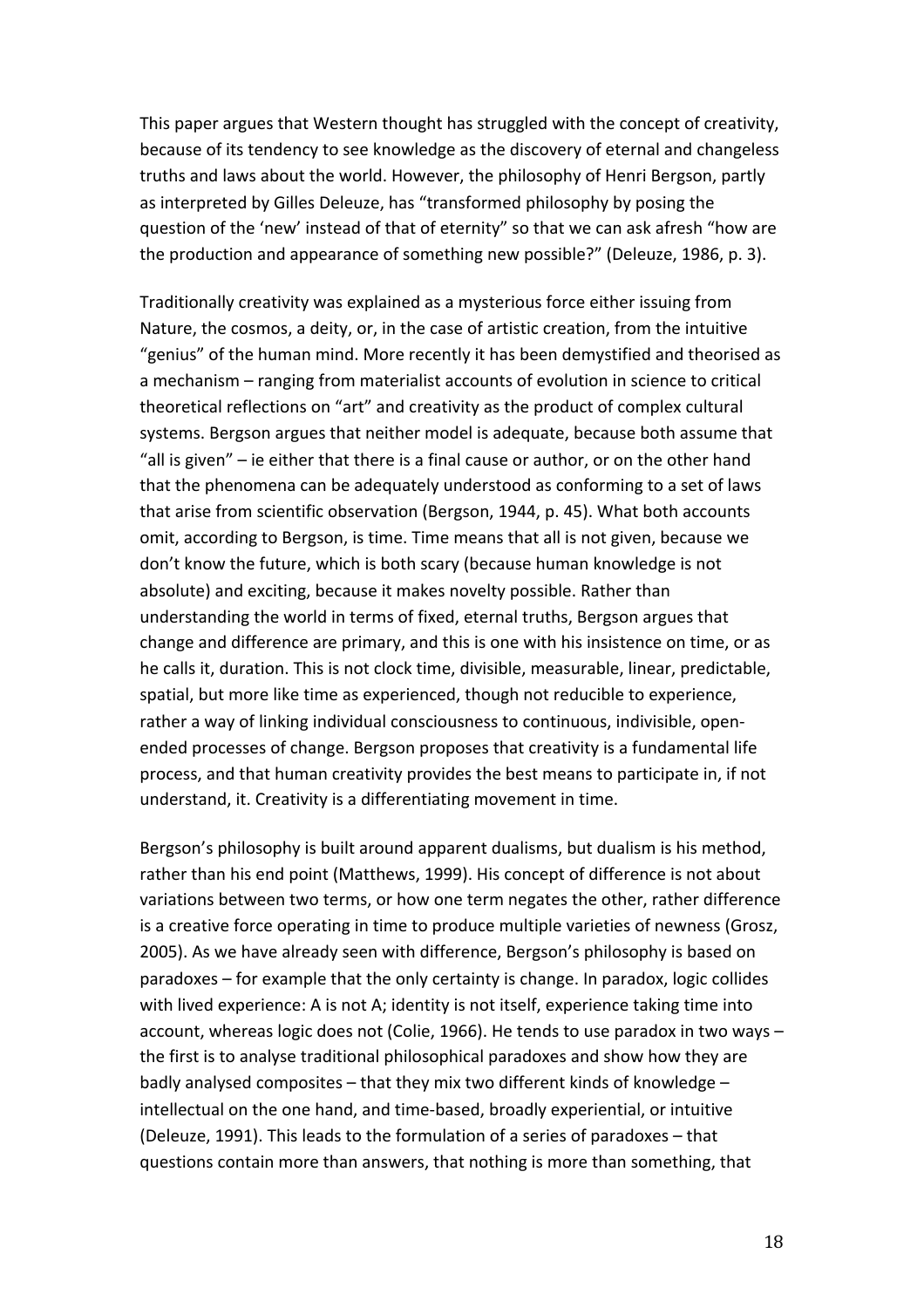disorder is more than order, that the reality of a work of art precedes its possibility, that continuity and heterogeneity, or singularity and multiplicity can co-exist, and that creativity, far from being an optional add-on or culmination of experience, is in fact its fundamental generative principle.

Bergson's career in philosophy began with the explication of Zeno's paradoxes of motion, such as Achilles and the tortoise (1944, pp. 328-30). Mathematics tells us that because the space between Achilles and the tortoise is infinitely divisible, he will never overtake the tortoise. However, Bergson argues that it is mistaken to substitute the analysis of the movement for the movement itself - while space may be infinitely divisible, movement is continuous and indivisible  $-$  if you break a movement up into a series of steps, it is no longer the same movement (think of a melody). Moreover, movement takes place in time - we don't actually know when or where the movement is going to end, whereas mathematics necessarily treats the movement as complete, or at least predictable. The intellect treats movement as a series of frozen positions. So the paradox arises from the mixture of two modes of knowledge, or the attempt to explain one in terms of the other. The same argument can be applied to systems theories' attempt to explain novelty as the recombination of pre-existing elements. "If I consider parts... abstractly, I cannot understand the movement which goes from one to the other. Imagine I am starving at A and at B there is something to eat, when I have reached B and had something to eat, what has changed is not only my state, but the state of the whole which encompassed B, A and all that was between them" (Deleuze, 1986, p. 8).

The systems theory of creativity, as discussed in McIntyre (2006, 2008), Csikszentmihalyi (1988), and Toynbee (2000), sets out agents and possibilities in various fields, structures or domains and sees creativity as arising from interactions between them. I think these theories have important insights in terms of seeing creativity as a social process, as "greater" than the individual creator, and in emphasising intertextuality  $-$  the extent to which new work is a recombination or "revoicing" of existing parts. But they fail to understand the experience of creativity, or to link that experience to actual creation, to explain how novelty is possible in a field where everything is already given, for example why it gave rise to "that" work as opposed to another. It is possible to show how grass grows in terms of a complex system of interactions between seeds, soil, weather and environment. But no two blades of grass are the same and while this might be trivial in some contexts, in an artistic or cultural context, the difference, not the similarity, is what excites our interest and engagement. I will proceed by problematizing the terminology of systems theory, for example "field" and "possibility".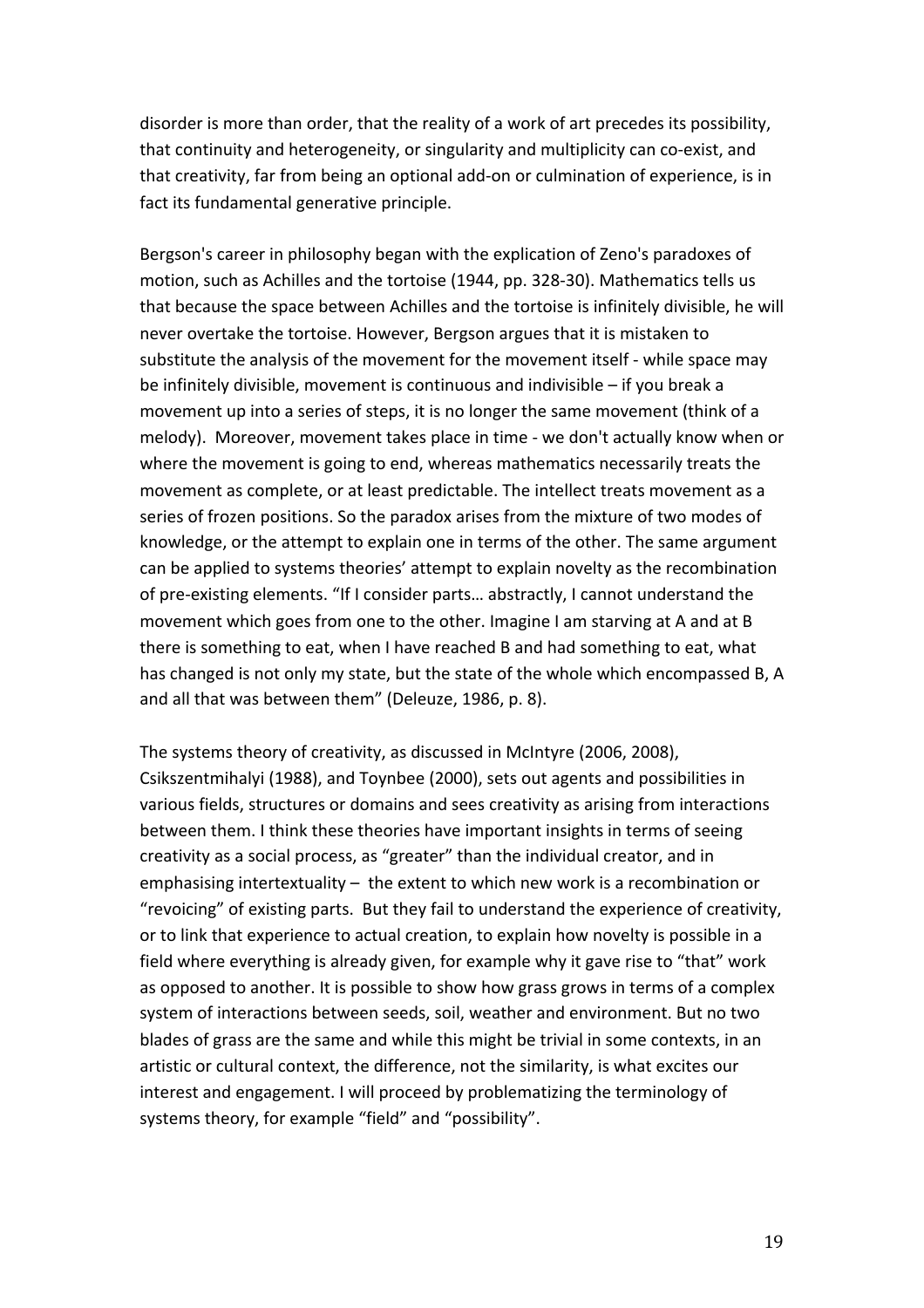McIntyre, Toynbee and Csikszentmihalyi propose that creativity is an "activity whereby products, processes and ideas are generated from antecedent conditions by the agency of someone ... and the resultant novel variation is seen as a valued addition to the store of human knowledge" (McIntyre, 2006, p. 202). That is, there is an agent (presumably the artist) and structure, typically split between a formal field (in McIntyre a domain of knowledge) and a social or cultural field. In Toynbee the split is between a field of production and a field of works. Both theorists use Bourdieu's concept of habitus to mediate between structure and agent (so that agents and structure are continually rewriting each other). Both also note that manoeuvring in the field has to do with the acquisition of cultural capital. The question arises  $-$  how do we know something is novel? McIntyre and Csikszentmihalyi's answer is that the field tells us so. This argument is somewhat circular – besides it could just as easily be argued (as Bourdieu does) that novelty is actually cultural capital, which isn't really novelty at all (Bourdieu, 1996). Also, what form does this recognition take? Is it critical reception, sales (the answer surely depends somewhat on the field)? What about retrospective recognition? What is new about the works apart from the fact that they are "recognised" as such? Nothing, according to McIntyre: "the information that goes into the creative idea existed long before the creative person arrived on the scene" (2008, p. 41). For Toynbee it is about the translation or transgression of existing work or ideas. Although arguing (correctly) that one of the advantages of the systems model is that it does not privilege the creator (creativity can start at any point in the system), nevertheless both McIntyre and Toynbee offer a model which places the creator in some kind of field from which they "choose" different possibilities, constrained and enabled by their habitus and the nature of the field itself. "Producing variations in the symbols systems, they make decisions and choices about them. The limitations on autonomous decision making are... set by the field and domain, acting as both ... constraints and enabling factors" (McIntyre, 2008, p. 49). Toynbee talks similarly about the "selection of possibles", his eventual point being that authorship is "social", as in the example of Charles Mingus, because Mingus drew on many traditions of African American music (2000, p. 46). But clearly there is a difference between analysis of complete body of work and a creative process. One deals with a (reasonably) finished body of work, one with a process of becoming.

Field is obviously a spatial metaphor, which we fill with ideas, concepts or examples. Bergson argues that "the habit of proceeding from emptiness to fullness is the source of non-existent problems" (1965, p. 113). Rather, he argues for treating reality as a fullness from which space is extracted by an act of mind. If we are always experiencing something, the experience of nothing (or of space) is a logical impossibility, or rather it relates to the human experience of lack  $-$  "nothing" is the lack of the thing we were looking for. Or as John Cage puts it in relation to musical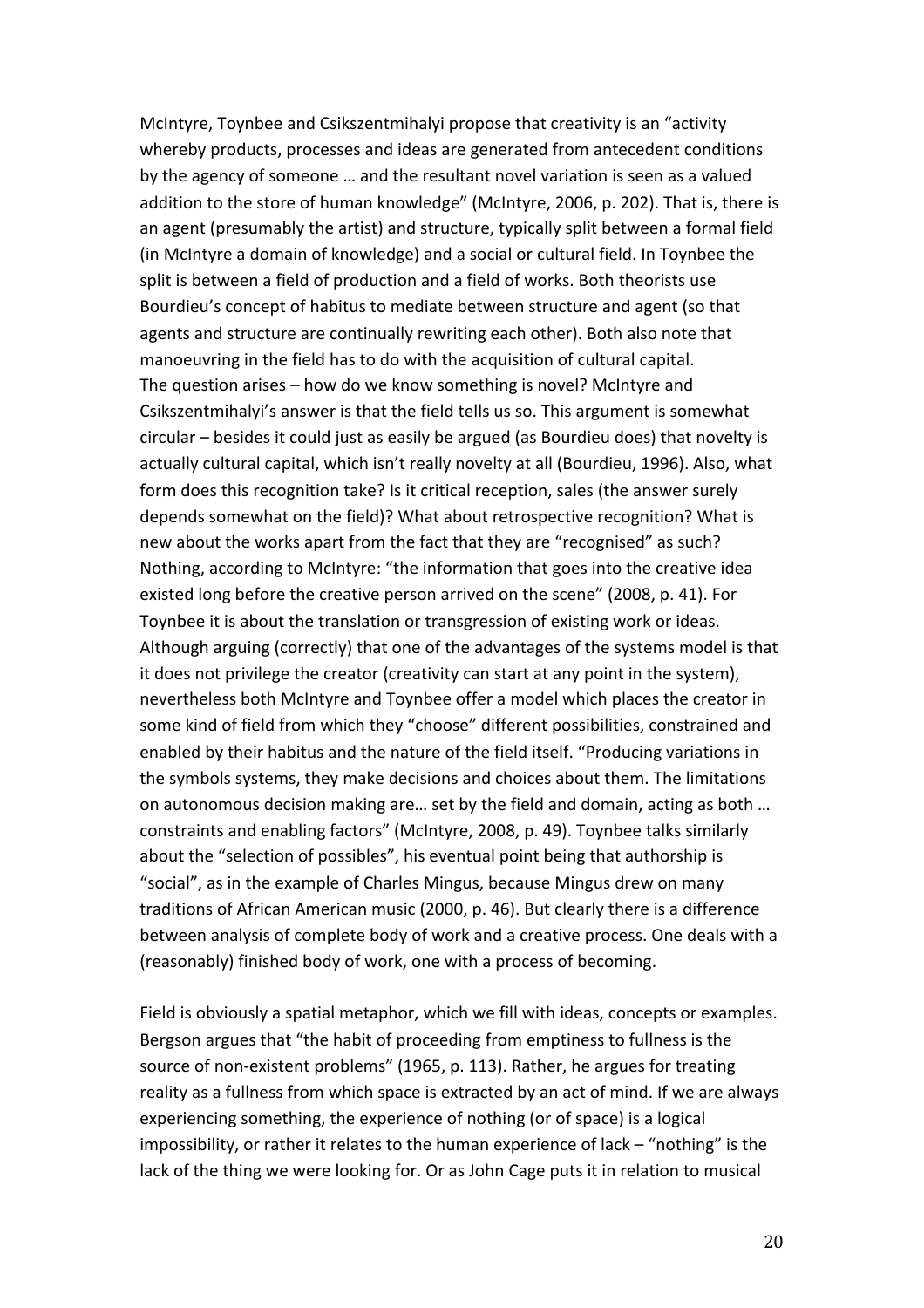experience: "there is no such thing as silence"  $(2011, p. 51)$ . Perception is always interested, or, if you like, because we're always in the field, we never see it as a distinct thing, except perhaps in retrospect. But then the creative act is already over. To put it another way, perception is action (another paradox), and this is never more true than in a creative process.

The most radical inversion is that of the possible and the real, and this is the one that relates most directly to creativity. Conventionally we think that the possible is less than, and precedes the real, which actualises or fills out possibility. But for Bergson it is the opposite way round  $-$  the reality of a creative work precedes its possibility. Like nothing, possibility is an act of mind, so it includes the real plus the mind engaging with it. Bergson imagines he is asked to predict what will occur in the field of post-war drama: "If I knew what was to be the great dramatic work of the future, I should be writing it" (1965, p. 118). The creation of a work is what makes it possible. The obvious analogy is evolution – while scientists can classify and analyse what has already occurred, they can never predict what new forms life will take in the future. And so it is, to some degree, with cultural processes as well. In McIntyre's discussion of the Beatles' "Yesterday" (2006) he explains how interactions of the field, domain and agents gave rise to the conditions that allowed "Yesterday" to be written. But what can never be explained is why it was that song that was written and not another. It's always possible to explain something in retrospect, but this is to look for the mirage of the past in the present.

This argument seems pertinent to the explanation of the evolution of music scenes, the Dunedin Sound for example. There are two points here – first that many accounts often seem to cite the same kind of precedents: isolation, university town, possibly inclement weather, a lack of cultural stimulation, a few highly educated record collections, perhaps a college radio station – sounds like Dunedin... or Seattle, or Athens, Georgia... and so on (McLeay, 1994; Shuker, 1998). The second point is that if the Dunedin Sound had not been some kind post-punk alternative guitar rock but had been another genre like electronica or a ska revival, the same factors would be cited. "If the event can always be explained afterwards by an arbitrary choice of antecedent events, a completely different event could have been equally well explained in the same circumstances by another choice of antecedent  $-$  nay, by the same antecedents ... otherwise perceived" (Bergson, 1965, p. 122).

Frith similarly argues against the idea that people create music, which expresses their social conditions, emotions, culture etc. A Marxist model might show how a "base" produces a particular cultural superstructure, but "the difficult trick is to do the analysis the other way round, to show how the base produced this superstructure" (1996, p. 109). Rather than identities creating music, music creates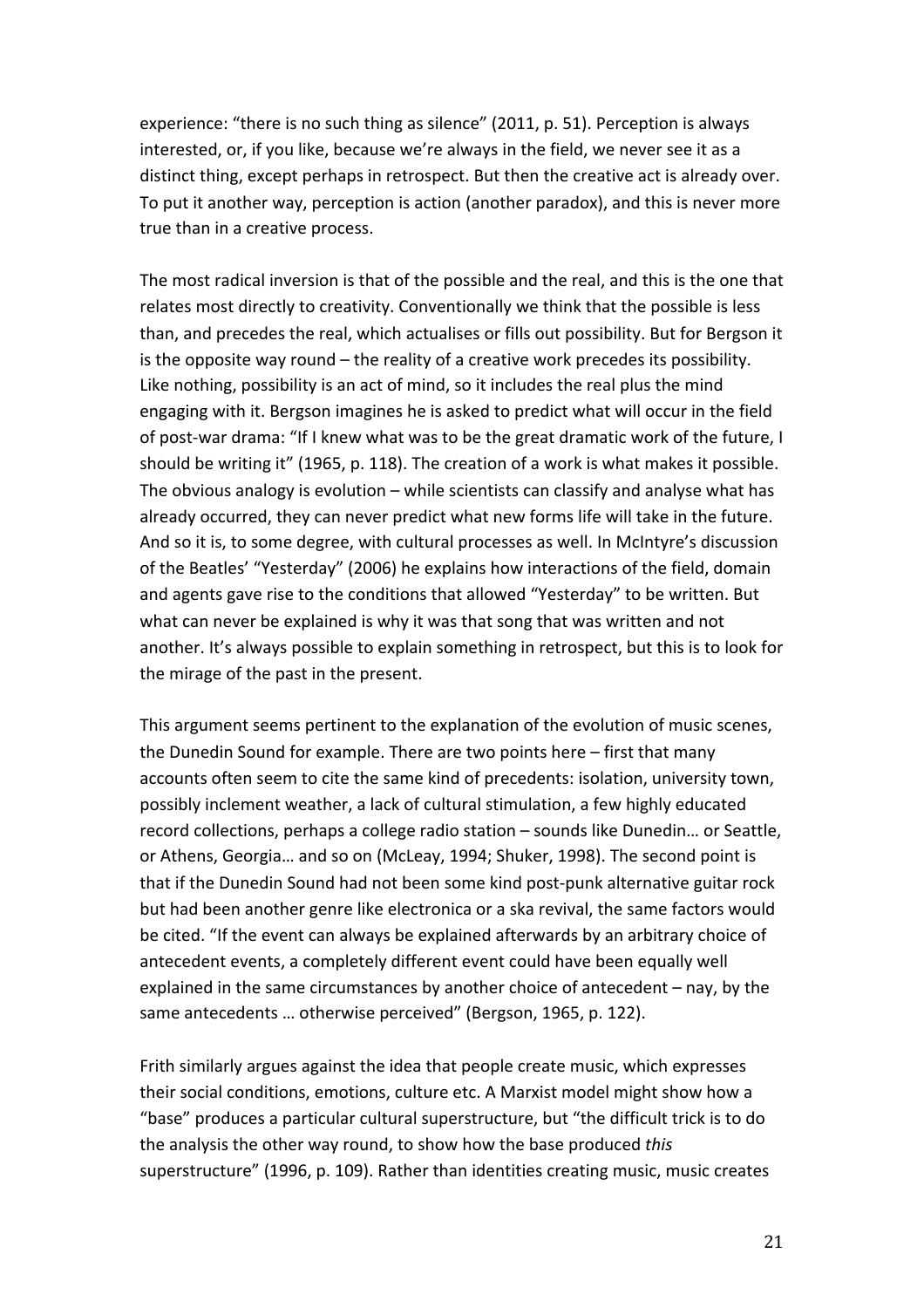identities. It's "not that social groups agree on values which are then expressed in cultural activities ... but that they only get to know themselves as a group *through* cultural activity, through aesthetic judgment. Music is a living of ideas" (1996, p. 111).

The idea that there is more in the possible than the real means that the analysis of the work as a series of choices always comes after creation. What appear as choices retrospectively are not primarily experienced as choices at the time. Would the same choices lead to the same work? No, because time has moved on  $-$  so the choices could not be the same because they would carry with them the weight of experience (eg of having previously made these choices). This is like trying to recreate a demo that you like because it has a distinctive quality. It never works  $-$  you have to remake it in a different way. Creativity is not a repeatable process, or rather it can be  $repeated - but it will be different.$ 

Part of the problem is that the term "possibility" contains at least two different meanings, which such accounts conflate and present as one. There is possibility in the sense of "nothing hindering its realisation"  $-$  it is possible, though unlikely, that I will resign my academic position and become an ice-cream vendor next week. This is also possibility in the sense of a rational choice, where I can see different courses of action and choose one. The idea of "absence of hindrance" has been allowed to merge imperceptibly into the idea of ideal pre-existence  $-$  as if the possible was an idea or choice in my mind that I can choose to bring into full existence (Bergson, 1965, p. 121). Or that possibilities were laid in front of me, as on a table, and I chose one. Toynbee comes close to this concept when he describes the radius of creativity as an arena of possibles – about which musical agents "made particular decisions at particular moments" (2000, p. 39).

Obviously the point Toynbee wants to make is that creative action is just like any other action  $-$  it consists of an agent, operating in a series of fields or domains, selecting possibilities, constrained and enabled by habitus. And it's certainly important to recognise that creative fields are not totally different to other spheres of human action, otherwise "some notion of the ineffable power of the artist will drift back in" (2000, p. 39). But I don't think that creative possibility is the same as "absence of hindrance" or "rational choice". "Potential is not ... an ability to add on to something that is" (Colebrook, 2002, p. 15). Rather it refers to a transformation. Questions of choice ultimately go back to the idea of free will, which is usually discussed in terms of the relation between agent and structure  $-$  each influence each other. Obviously the more can be known about the agent and structure the more likely we can predict what will happen, but ironically this sets us on the path of determinism – if we could know everything, it suggests, everything could be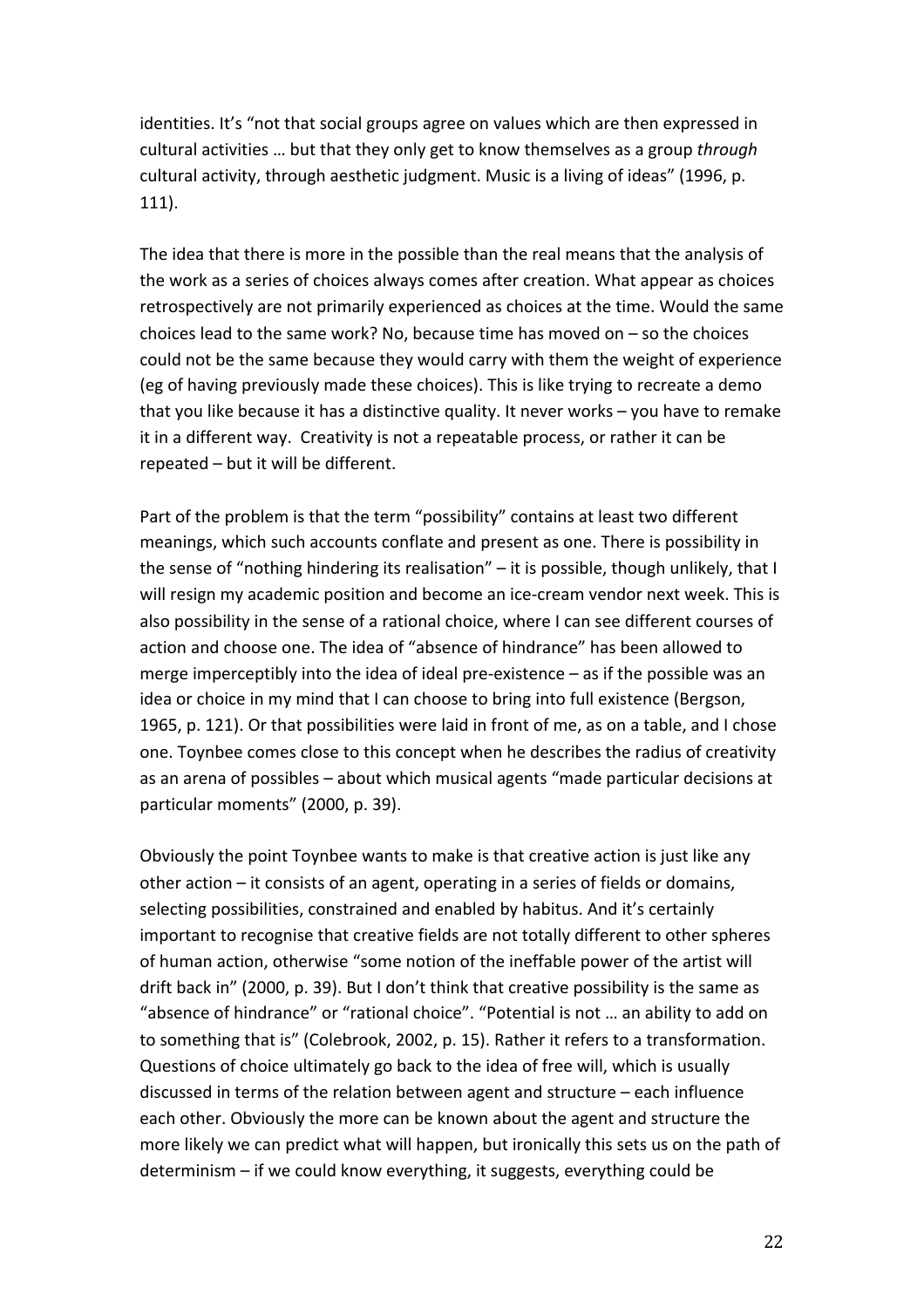predicted. But choice is not merely an oscillation between two possibilities. The possibilities do not actually exist - they are abstracted in mental space as fixed points, which the ego "chooses" between, but what is real according to Bergson is the evolution of the mental state, which changes constantly (after all if it did not change, how could one come to a decision?) (Bergson, 2001, pp. 175-176). Hence he sees not fixed points, but many tendencies of a "self which lives and develops by means of its very hesitations..." the continuous living activity of the self (2001, p. 176). Choice is a dynamic process.

Bergson and Deleuze see philosophy, art and science not as bodies of knowledge but as creative activities  $-$  as the creation of problems, that is the correct framing of questions, and the avoidance of false problems caused by mixing different modes of knowledge. They argue that questions, just like answers, can be true or false, and decry the standard academic model in which teachers ask questions and students answer. Rather they would apply the test of true and false to problems: "True freedom lies in a power... to constitute problems themselves" (Deleuze, 1991, p. 15). To refer to an inversion that is typical of Bergson's thinking – problems and solutions are like possibility and reality - there is more in the problem than there is in the solution. The correct posing of the problem *is* the creative act.

A standard question used at my institution is "what are the techniques, conventions and practices of genre X, and how can these be used to create new work?" This kind of question clearly refers to a systems model of creativity - it implies that new work is simply a recombination or revoicing of existing elements. According to Bergson, such a problem is based on a faulty premise  $-$  the creation of novelty is taken for granted. It reifies at least two errors - "mistaking the more for the less" - reducing the creative act to a series of pre-existent possibilities (the techniques, conventions, etc.) when Bergson argues that the possibilities are created by the creative act, not the other way round. Alternatively the question contains another kind of error  $$ what Bergson calls a badly analysed composite which arbitrarily groups together things that differ in kind. The idea of conventions and techniques is clearly spatial, that of novelty relates to duration. The new is reduced to a quantity  $-$  ie with the new work, there will be now more, where there was previously less. The new is like a brick, added to an existing pile, but there is very little in this situation that could be considered novel. Rather, creativity is a kind of movement or change that takes place in time.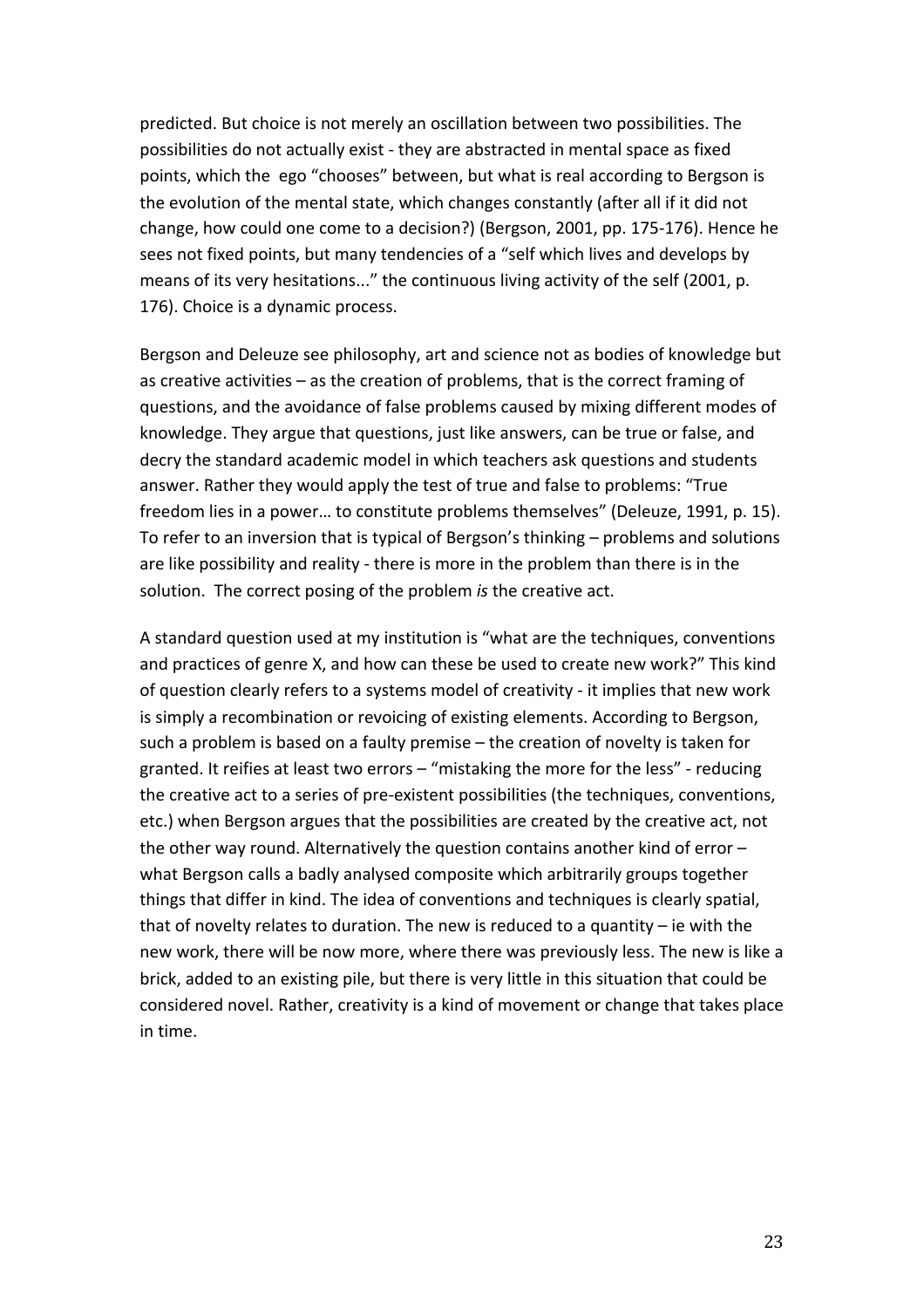#### References

Bergson, H. (1965). The creative mind. Totowa, N.J., Littlefield, Adams & Co.

Bergson, H. (1944). *Creative evolution*. New York: Modern Library.

Bergson, H. (1988). Matter and memory. New York: Zone Books.

- Bergson, H. (2001). *Time and free will, an essay on the immediate data of consciousness.* Mineola, N.Y.: Dover Publications.
- Bourdieu, P. (1996). *The rules of art: genesis and structure of the literary field.* Stanford, California: Stanford University Press.
- Cage, J. (2011). *Silence: lectures and writings*. Middletown, Conn.: Wesleyan University Press.
- Colebrook, C. (2002). Gilles Deleuze. London: Routledge.
- Colie, R. (1966). *Paradoxia epidemica:* the renaissance tradition of paradox. Princeton: Princeton University Press.
- Csikszentmihalyi, M. and I. (ed.) (1988). *Optimal Experience: Psychological studies of* flow in consciousness. Cambridge: Cambridge University Press.
- Deleuze, G. (1999). Bergson's conception of difference. In J. Malarkey (ed.), *The New Bergson* (pp. 42-66). Manchester: Manchester Univ. Press.
- Deleuze, G. (1991). *Bergsonism*. New York: Zone Books.
- Deleuze, G. (1986). *Cinema 1: The Movement-Image*. Minneapolis: Minnesota University Press.
- Frith, S. (1996). Music and Identity. In S. Hall and P. du Gay (Eds.), *Questions of Cultural Identity.* (pp. 108-127). London: Sage.
- Grosz, E. (2005). Bergson, Deleuze and the Becoming of Unbecoming. *Parallax*, 11  $(2)$ , 4-13.
- Matthews, E. Bergson's concept of a person. In J. Malarkey (ed.), The New Bergson (pp. 118-134). Manchester: Manchester Univ. Press.
- McIntyre, P. (2008). Creativity and cultural production: a study of contemporary Western popular songwriting. *Creativity Research Journal*, 20(1), 40-52.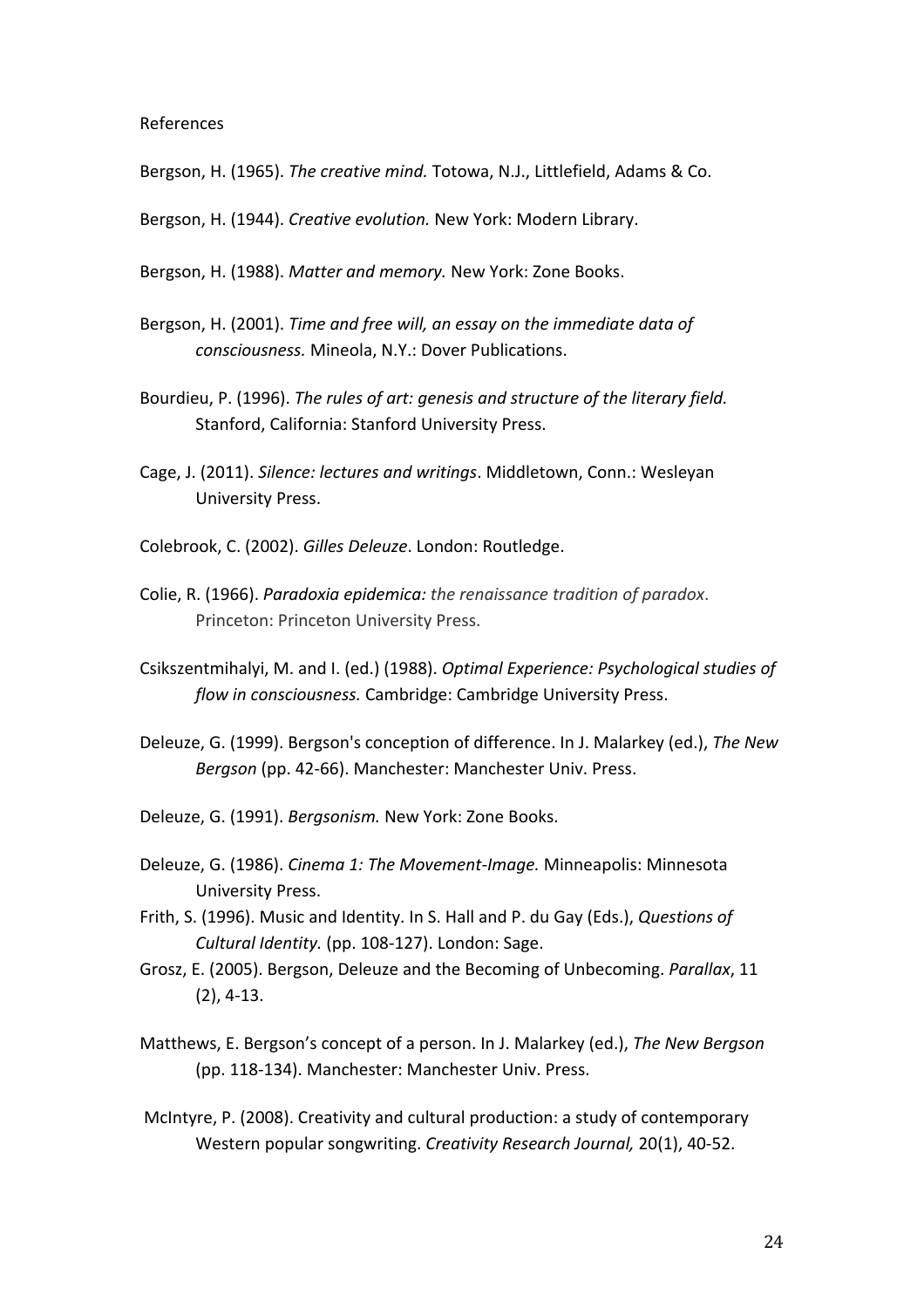- McIntyre, P. (2006). Paul McCartney and the creation of "Yesterday": the systems model in operation. *Popular Music*, 25(2), 201-219.
- McLeay, C. (1994). The "Dunedin Sound": New Zealand rock and cultural geography. *Perfect Beat,* 2(1), 38-50.
- Shuker, R. (1998). *Key concepts in popular music*. London; Routledge.
- Toynbee, J. (2000). *Making popular music: musicians, creativity and institutions.* Arnold: UK.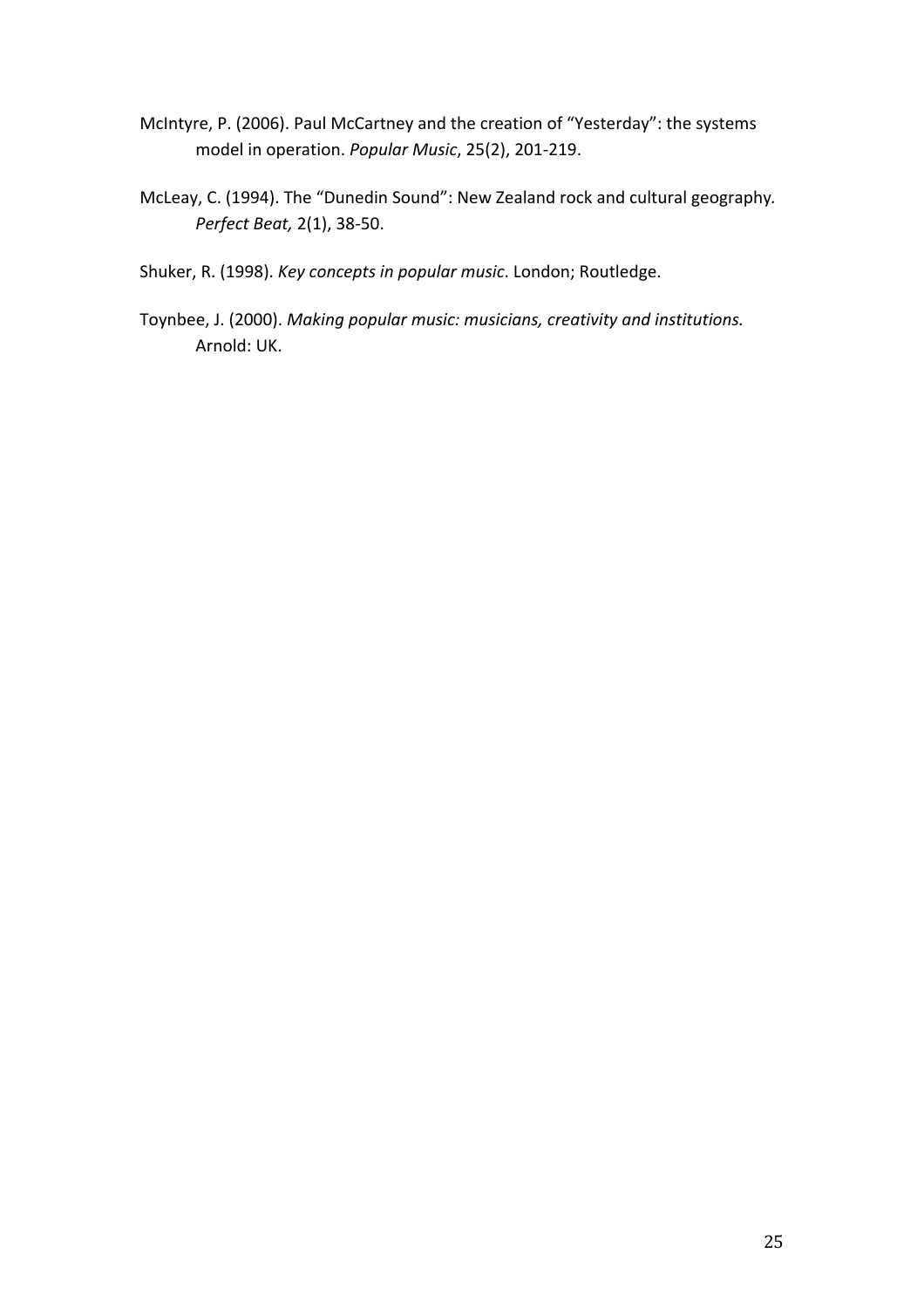

Philosophy of Education Society of Australasia

### **PESA CONFERENCE 2014**

# **Author names: GILBERT BURGH & SIMONE THORNTON University/institution/affiliation: The University of Queensland, Australia Title: Engagement as Dialogue: Camus, pragmatism and constructivist pedagogy**

## **Abstract:**

In this paper we will explore how Albert Camus has much to offer philosophers of education. Although a number of educationalists have attempted to explicate the educational implications of Camus' literary works (Curzon-Hobson, 2003; Denton, 1964; Gibbons, 2013; Götz, 1987; Heraud, 2013; Marshall, 2007, 2008; Oliver, 1965; Roberts, 2008, 2013; Roberts, Gibbons & Heraud, 2013; Weddington, 2007) these analyses have not attempted to extrapolate pedagogical guidelines to develop an educational framework for children's philosophical practice in the way Matthew Lipman did from John Dewey's philosophy of education, which informed his philosophy for children curriculum and pedagogy. To this end we offer comparisons and contrasts between Camus and the pragmatist educational discourse centred on communities of philosophical inquiry (or, more broadly, collaborative philosophical inquiry). In particular we focus on the phenomenology of inquiry, namely, that 'inquiry must begin with a problem, question, or doubt and must aim at a solution or resolution, both of which are genuinely felt-something in which the inquirer actually has a stak' (Gregory & Granger, 2012, p. 13). We conclude that what Camus calls lucidity has implications for the notion of reconstruction, prominent in Dewey's thoughts on education, and central to Lipman's focus on philosophy functioning educationally.

**Keywords:** Camus; community of inquiry; Dewey; Lipman; Peirce; pragmatism.

### **Introduction**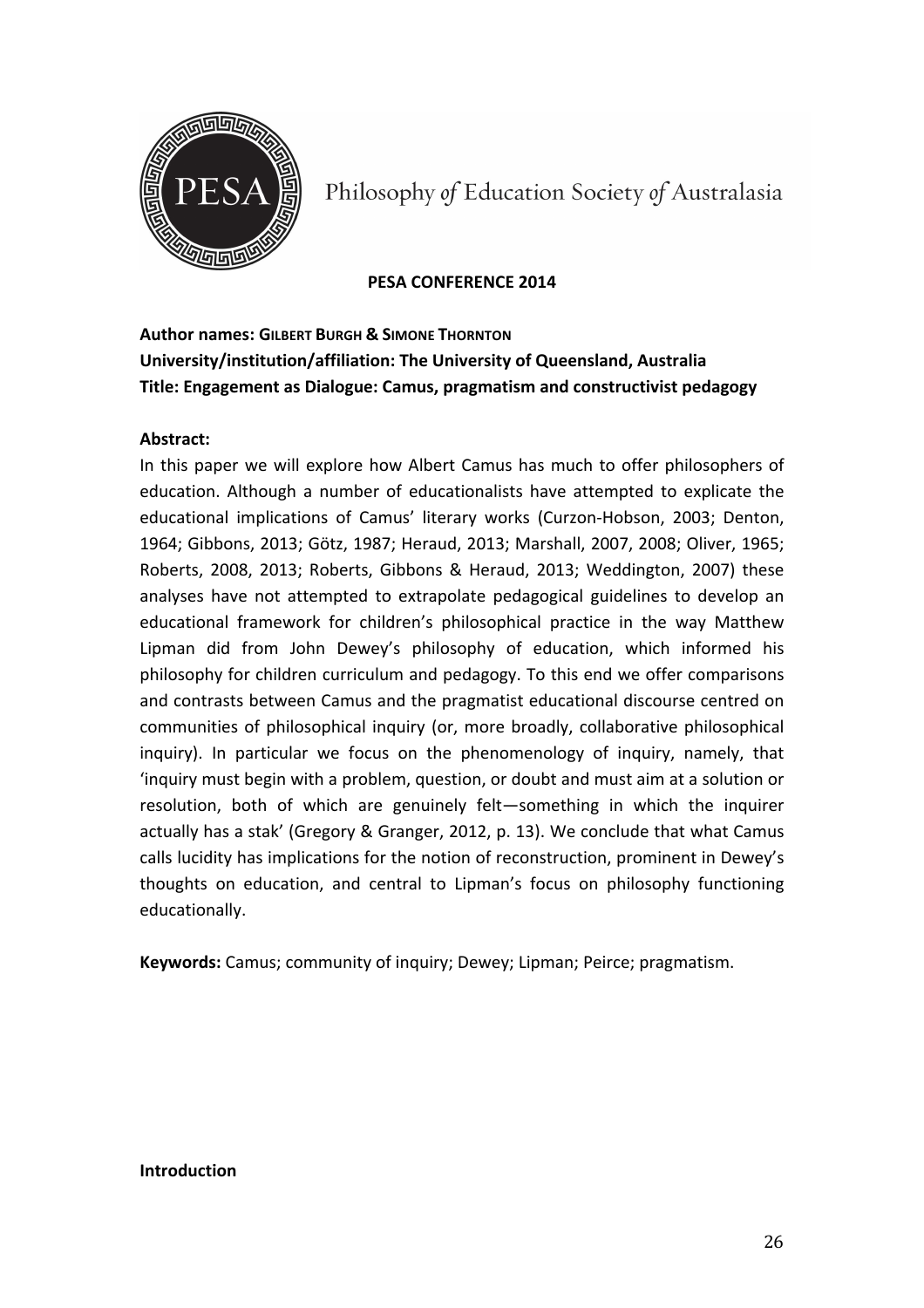Charles Sanders Peirce rejected the epistemology of Descartes, as did Albert Camus. For both, there is no Cartesian dualism between human essence and the world; they reject the notion of the mind as an inner space that directly apprehends ideas, which when clearly and distinctly perceived, constitutes knowledge. In different ways, both writers have much to offer philosophers of education, albeit neither attempted to extrapolate pedagogical guidelines towards the development of a framework for educational practice or for active learning in the classroom.

Pierce was the instigator of pragmatism. Although he later separated himself from other pragmatists, calling himself a pragmaticist, he is, nonetheless, instrumental not only in the history and development of pragmatism, but in understanding the core tenets of pragmatism. Underpinning these core tenets is the pragmatist maxim; 'a rule for clarifying the contents of hypotheses by tracing their "practical consequences"' (Hookway, 2013). Peirce did not speak directly on education. However, his influence on educational theory and practice echoes loudly in the historical development of community of inquiry educational discourse. For Peirce, the scientific method encapsulates his notion of inquiry as arriving at conclusions through synthetic reasoning. He believed that the human mind straddles between doubt and belief; doubt being a state of agitation that leads to uncertainty, and belief which prompts action. Between these two states sits inquiry. It is this notion of inquiry that has been 'adopted and developed by educational theorists of different orientations' (Pardales & Girod, 2006, p. 299). Its philosophical origins in education can be found in the groundbreaking and progressive thoughts of John Dewey. In the 1960s, Matthew Lipman, building on Dewey, extensively developed the community of inquiry as an approach to teaching that transforms the structure of the classroom in fundamental ways.

While Camus' writings do not explicitly address educational matters, he was an influential literary figure with wide ranging contributions, including novels, plays and short stories. These have had some impact on educationalists, and articles can be found on how his non-fictional and fictional works have bearing on educational matters (see Curzon-Hobson, 2003, 2013a, 2013b; Denton, 1964, 1967; Gibbons, 2013a, 2013b, 2013c, 2013d; Götz, 1987; Heraud, 2013; Marshall, 2007, 2008; Oliver, 1965; Roberts, 2008a, 2008b, 2013a, 2013b; Roberts, Gibbons & Heraud, 2013; Weddington, 2007). Typically, these articles either draw comparisons between aspects of Camus' characters and the classroom experiences of teachers and students, or focus on the notion of the absurd relationship, which, for Camus, is located in the divorce between the mind that desires and the world that disappoints, as having potential to inform questions on the nature and purpose of education. To date, attempts to glean philosophical implications from Camus's writings have had limited scope as they are largely predicated upon the idea that his literary works are illustrative of his philosophical concepts or that his philosophical essays can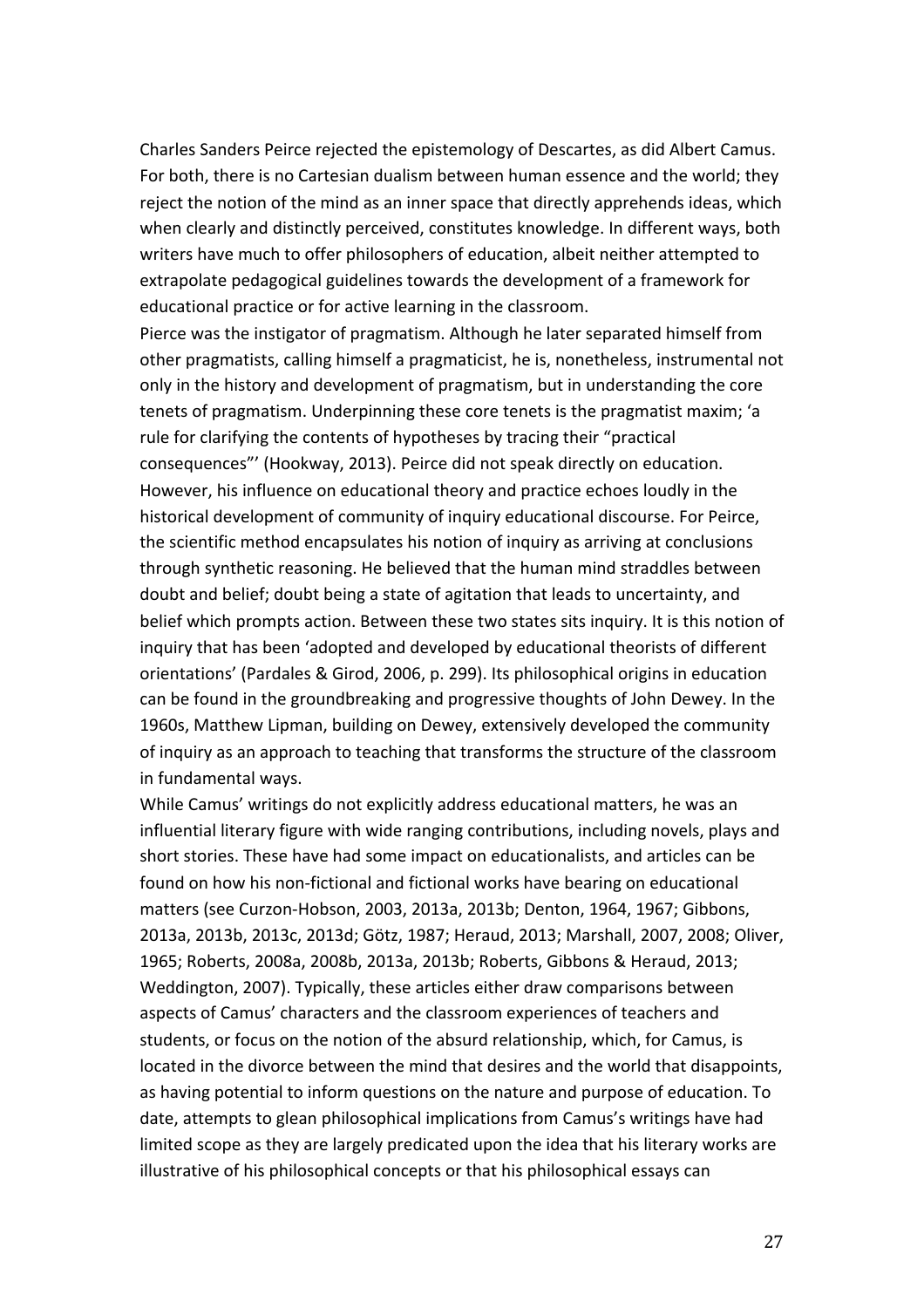somehow guide educational practice. Nevertheless, his philosophical insights on the human condition provide at least possible conclusions for education. Drawing on Camus' theory of reality and the nature of moral living within that reality, David E. Denton (1964) concludes that 'Education, in its institutional form, can justify its existence only to the extent that it implements programs for the development of lucid individuals' (p. 99). We agree with Denton's claim and add that this would require teachers who are both lucid and understand how to facilitate lucidity within the classroom.

From this brief introduction, two questions that have implications for educational theory and practice spring to mind: Are these two views of understanding the human capacity to create and articulate knowledge compatible? If so, do they tell us anything about the relationship between self, community and educational processes? We explore the possibility of an alignment between Camus' starting point for philosophy, the undeniable absurdist experience in which rebellion is rooted and subsequently presents an opportunity to examine itself in order to learn how to act and the pragmatist notion of genuine doubt as the prime mover for inquiry which is directed toward easing the disarray that is a consequence of 'recalcitrant reality' brought about by contradictory experiential episodes. These two perspectives present different responses to the rejection of the Cartesian solution, but they align insofar as the presence of experience expressed in a particular uneasy relationship between humans and their world constitutes the starting point for phenomenological inquiry.

We determine that including Camus in the ongoing scholarly discussion on community of inquiry as pedagogy offers insights into the relationship between the nature of phenomenological inquiry and the communal processes of constructing, reconstructing and validating beliefs as educational process, which can inform the notion of active learning in the classroom, prominent in Dewey's pedagogy of experiential learning, and central to Lipman's focus on philosophy functioning educationally. Camus' insights can illuminate aspects of pragmatism, notably Dewey's ideas on practice, insofar as Camus' response to the experience of the absurd raises questions of 'ethics that operates outside of any appeal to the authority of philosophy' (Lamb, 2012, p. 102). It further emphasises communicative ethics within the context of an embedded rebellion, i.e., rebellion as a lived philosophy responding to a situated narrative (Sleasman, 2011). We begin with a brief overview of Pragmatism's contributions to the development of a theory of truth and fallibilism, and the importance of these concepts to the educational process.

#### **Pragmatism: Community of Inquiry as a Learning Community**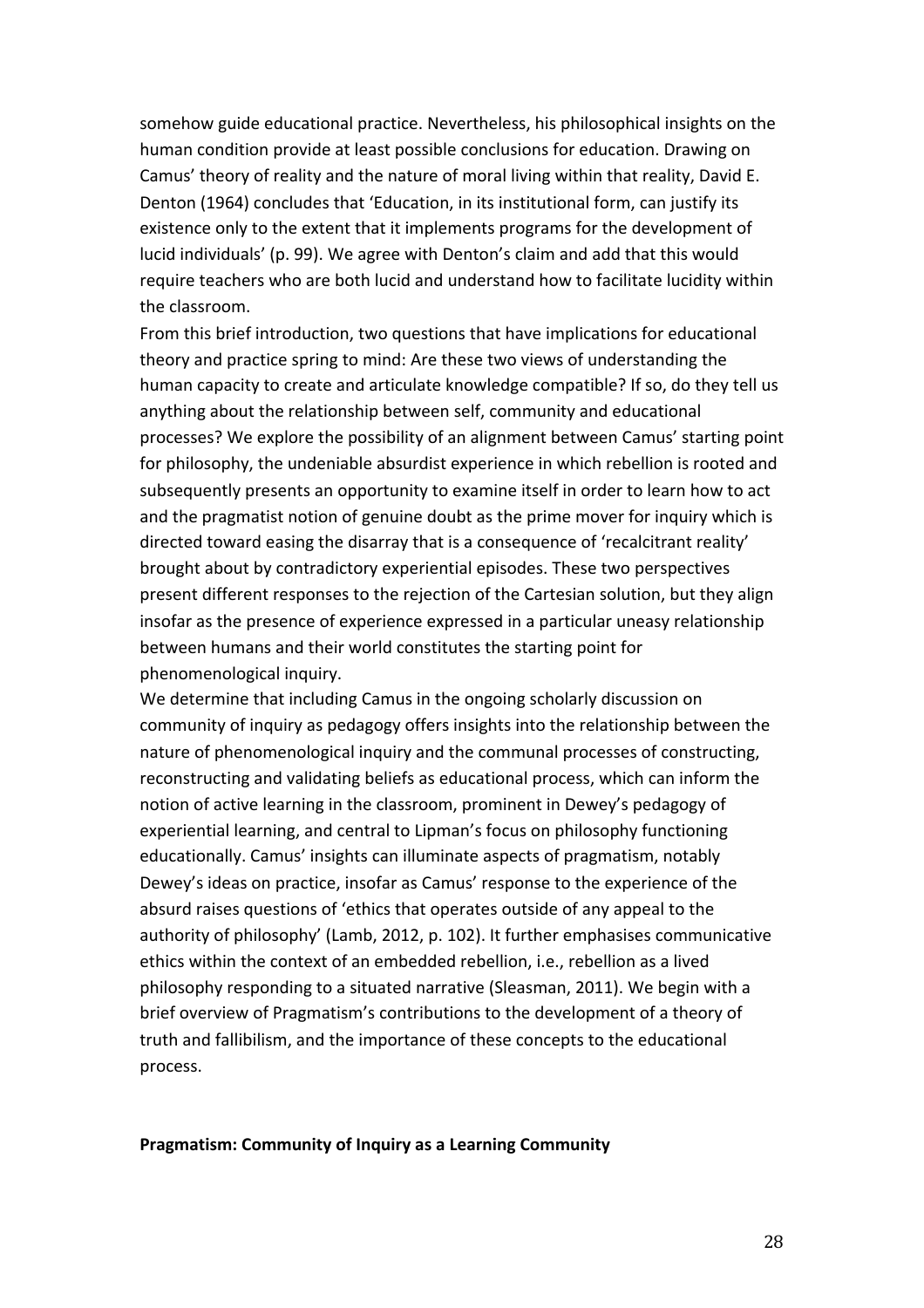Peirce's ideas were forged in the meeting of philosophy and science, and constituted a revolt against the absolutism of Cartesian Dualism which he saw as a reconstruct of the scholastic worldview of philosophy, namely, the appeal to the mind as an inner space capable of directly apprehending clear and distinct ideas through introspection. Peirce summed up his objections as follows:

- 1. It teaches that philosophy must begin with universal doubt; whereas scholasticism had never questioned fundamentals.
- 2. It teaches that the ultimate test of certainty is to be found in the individual consciousness; whereas scholasticism had rested on the testimony of sages and of the Catholic Church.
- 3. The multiform argumentation of the middle ages is replaced by a single thread of inference depending often upon inconspicuous premises.
- 4. Scholasticism had its mysteries of faith, but undertook to explain all created things. But there are many facts which Cartesianism not only does not explain but renders absolutely inexplicable, unless to say that 'God makes them so' is to be regarded as an explanation. (Peirce, 1868, p. 140)

Peirce (1868) concluded that 'without wishing to return to scholasticism, it seems to me that modern science and modern logic require us to stand upon a very different platform from this' (p. 140). He contended that complete doubt cannot be a starting point, but instead, that we must begin inquiry with all the prejudices, which are 'not to be dispelled by a maxim, for they are things which it does not occur to us *can* be questioned' (p. 140). Peirce did not believe that anyone could doubt everything simultaneously, as to act in the world requires beliefs about the world and the things we do. Any attempt at universal doubt would lead to self-deception. 'Let us not', he said, 'pretend to doubt in philosophy what we do not doubt in our hearts' (p. 141). Cartesian scepticism was a form of what Peirce referred to as 'paper-doubt' rather than a case of genuine doubt (Hildebrand, 1996; Johanson, 1972). Peirce's (1868) next criticism is that if absolute truth and certainty were to reside in individual consciousness, then we should have been convinced with reasoning, rather than require an individual test of certainty akin to that of the Cartesian maxim, which amounts to: 'Whatever I am convinced of, is true' (p. 141). Making individuals absolute judges of truth is tantamount to claiming that metaphysics has reached certainty beyond that of the physical sciences. To Peirce, for any theory of reality (i.e., metaphysics) to be reliable it requires the rigor of the scientific method, hence his stress on the importance of a community of inquirers as an active learning

community.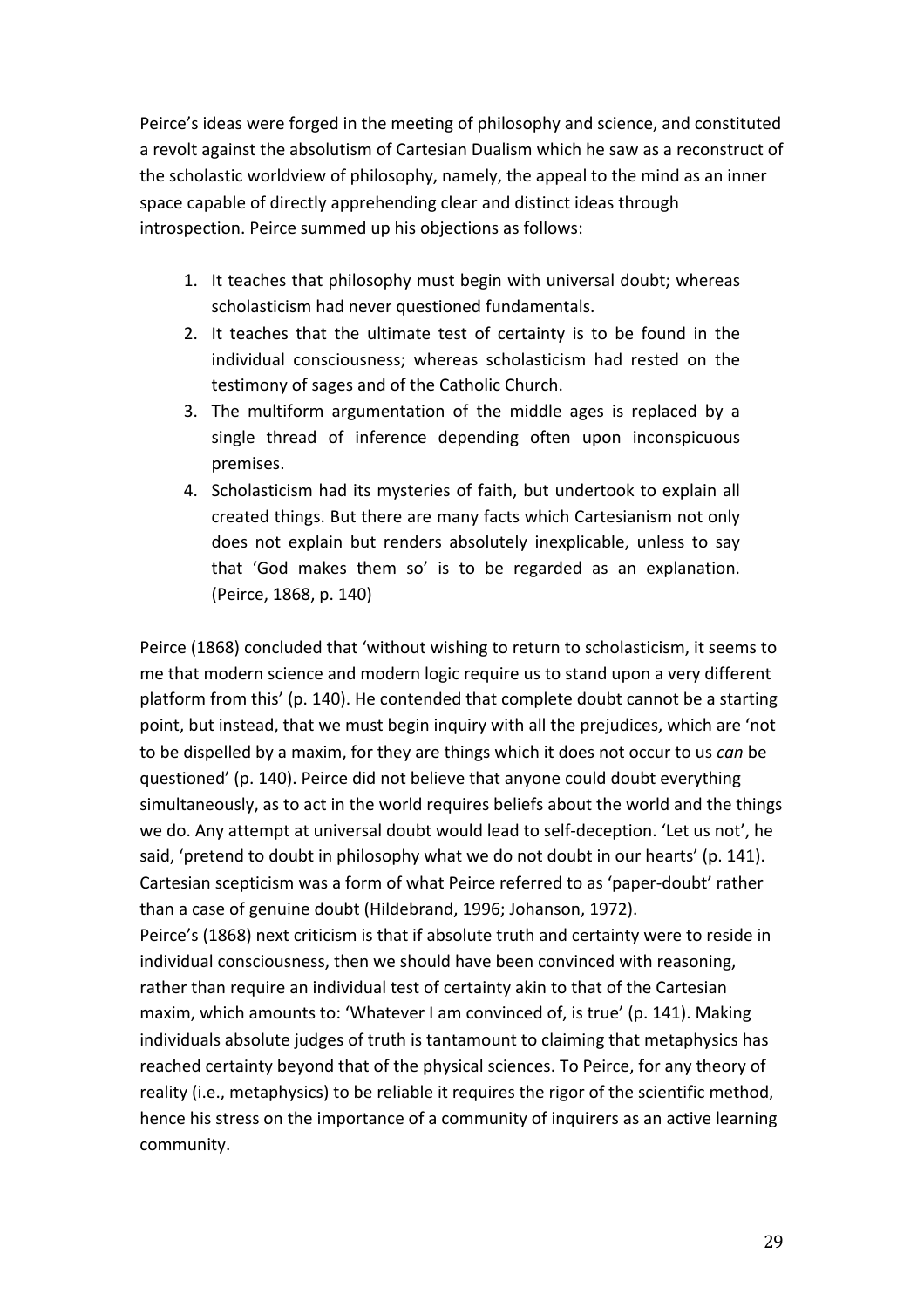In sciences in which men come to agreement, when a theory has been broached it is considered to be on probation until this agreement is reached. After it is reached, the question of certainty becomes an idle one, because there is no one left who doubts it. We individually cannot reasonably hope to attain the ultimate philosophy which we pursue; we can only seek it, therefore, for the *community* of philosophers. Hence, if disciplined and candid minds carefully examine a theory and refuse to accept it, this ought to create doubts in the mind of the author of the theory himself. (p.141)

The notion of people coming together to rigorously test ideas and hypotheses by employing an interpersonal method of arriving at results forms the basis of his notion of the community of inquiry. We can speak of knowledge, truth and reality only insofar as such concepts are grounded in the community of inquirers, and not in individual consciousness as a result of introspection (Murphy, 1990). However, Peirce did not reject a world independent of minds about which we are able to develop beliefs (Pardales & Girod, 2006). By independent reality he did not mean independent of thought *per se*, but that we come to know the world through ongoing engagement in the scientific method via a communal and pluralistic community of inquirers: 'The opinion which is fated to be ultimately agreed upon by all who investigate, is what we mean by the truth, and the object represented in this opinion is the real. That is the way I would explain reality' (Peirce, 1878, p. 300). There was no doubt in Peirce's mind that the embodiment of inquiry can be found in the scientific method, in which the community of inquirers proceeds only from tangible premises, arriving at conclusions only through synthetic reasoning. The phenomenology of inquiry is characterised by the interactions between members of the community of inquiry shifting between states of doubt, which is a state of disequilibrium or agitation leading to uncertainty, and belief, a state of equilibrium, leading to action, confidence and eventually to habit. Inquiry is the movement between doubt and belief. Reality, truth and knowledge, therefore, are identified through belief resulting from persistent, rigorous inquiry, defined by the inquiry being a rational, scientific process that, by virtue of its logic, delivers the same results in spite of the inquirer's interests and not by the fact that we hold a belief (Smith, 1983).

Peirce believed it a necessary process to subject our prejudices to standards that were outside of our own interests, and that our thinking must be continually subjected to a community whose standards demand that we engage in selfcorrection and revision of our ideas as we test them in the course of our daily living. The method of scientific investigation 'serves as an arbitrator of standards and the justification for the production of reliable knowledge' (Pardales & Girod, 2006, p. 302). It is Peirce's conception of the community of inquiry that has been adapted as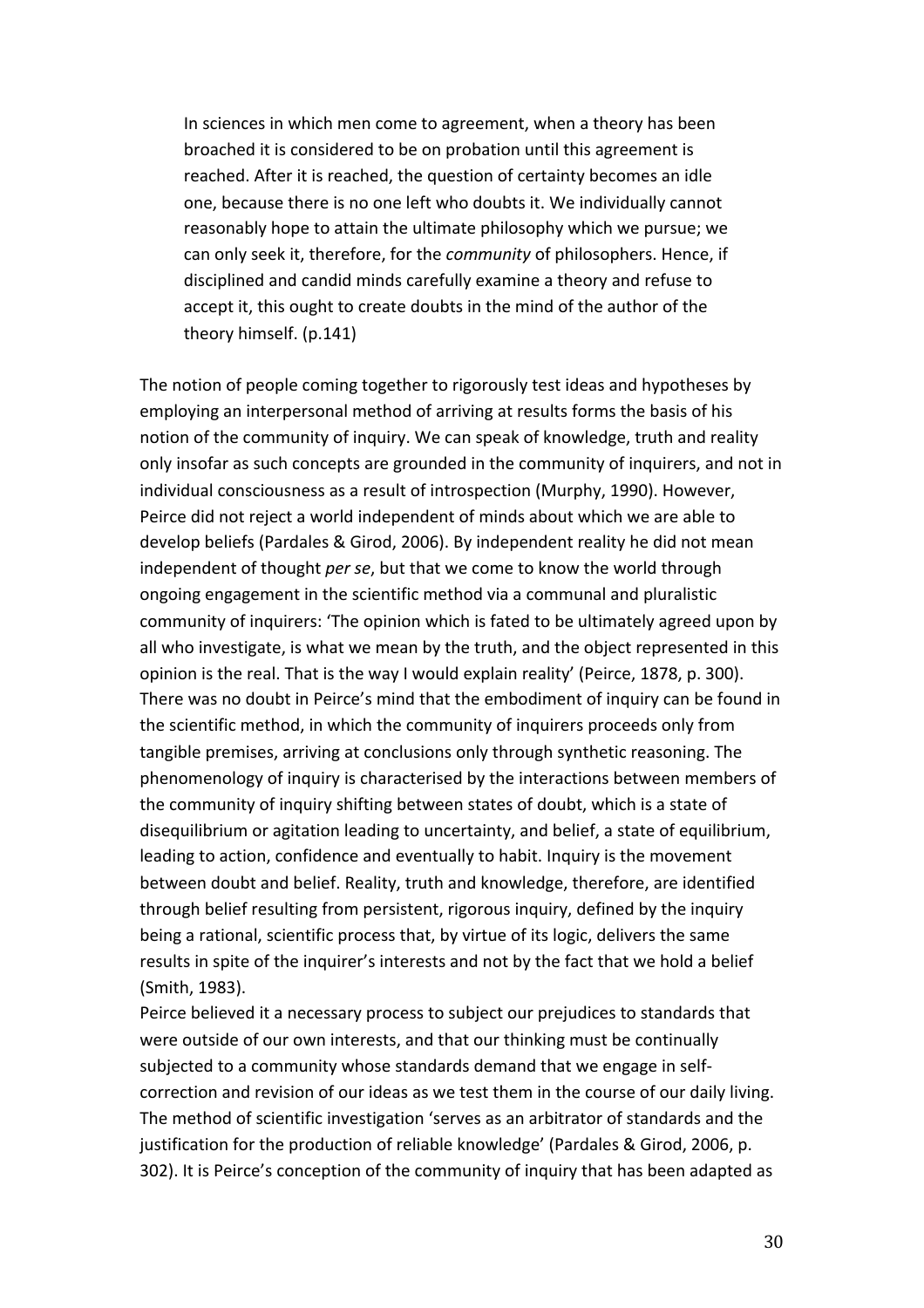a model for education by Dewey and that later received extensive development as classroom pedagogy by Lipman and features as a core element in his Philosophy for Children curriculum (Burgh, 2005; Lipman, Sharp & Oscanyan, 1980; Lipman 1991). Dewey wrote prolifically on the topic of education and related issues, such as childhood, curriculum, and the relationship of education to democracy. He was also concerned with the relationship between pedagogy and curriculum. For example, in *The Child and the Curriculum* he puzzled over whether children and their interests should drive education, or at least, whether it should be the fundamental concern of education, or, conversely, that the curriculum, i.e., bodies of knowledge, to be imparted to children should be the focus. Unlike traditional philosophers of education who saw the task of philosophy as examining contentious concepts and controversies, Dewey rejected the idea of philosophy as spectator that turns its gaze on education, instead, he wanted 'each discipline to overcome its tendency to alienate knowledge and theory from experience and reconstruct itself as an enterprise aimed at personal and collective well-being' (Gregory & Granger, 2012: 1). Dewey's characterisation of reconstruction of philosophy, or as he initially put it, reconstruction in philosophy, captures his contribution to the development of pragmatism.

If a theory makes no difference in educational endeavor, it must be artificial. The educational point of view enables one to envisage the philosophic problems where they arise and thrive, where acceptance or rejection makes a difference in practice. If we are willing to conceive education as the process of forming fundamental dispositions, intellectual and emotional, toward nature and fellow-men, philosophy may even be defined *as the general theory of education.* (Dewey, 1966, p. 328)

Dewey's pragmatism emphasises reconstruction in philosophy, namely, philosophy as problem-solving, philosophy for everyday living and *philosophy as education* (Burgh, 2010; Saito, 2006). Dewey insisted on the need for philosophy to make a difference in practice, i.e., to bring about changes in our dispositions and actions. In this way it was seen as beneficial to the development of mutual learning and the ongoing creation of democratic communities in which individual enhancement was developed through communion with one another (Dewey, 1988). Peirce, unlike Dewey, was hopeful that the conglomeration of constructed knowledge over time would lead to a final understanding of truth. Dewey rejected any hope of unification, in favour of a process of ongoing evolution and reconstruction of knowledge. For Dewey, reconstruction and the dissemination of the knowledge of how to reconstruct knowledge is imperative for the survival and flourishing of our species. He purported that 'if there is any knowledge which is of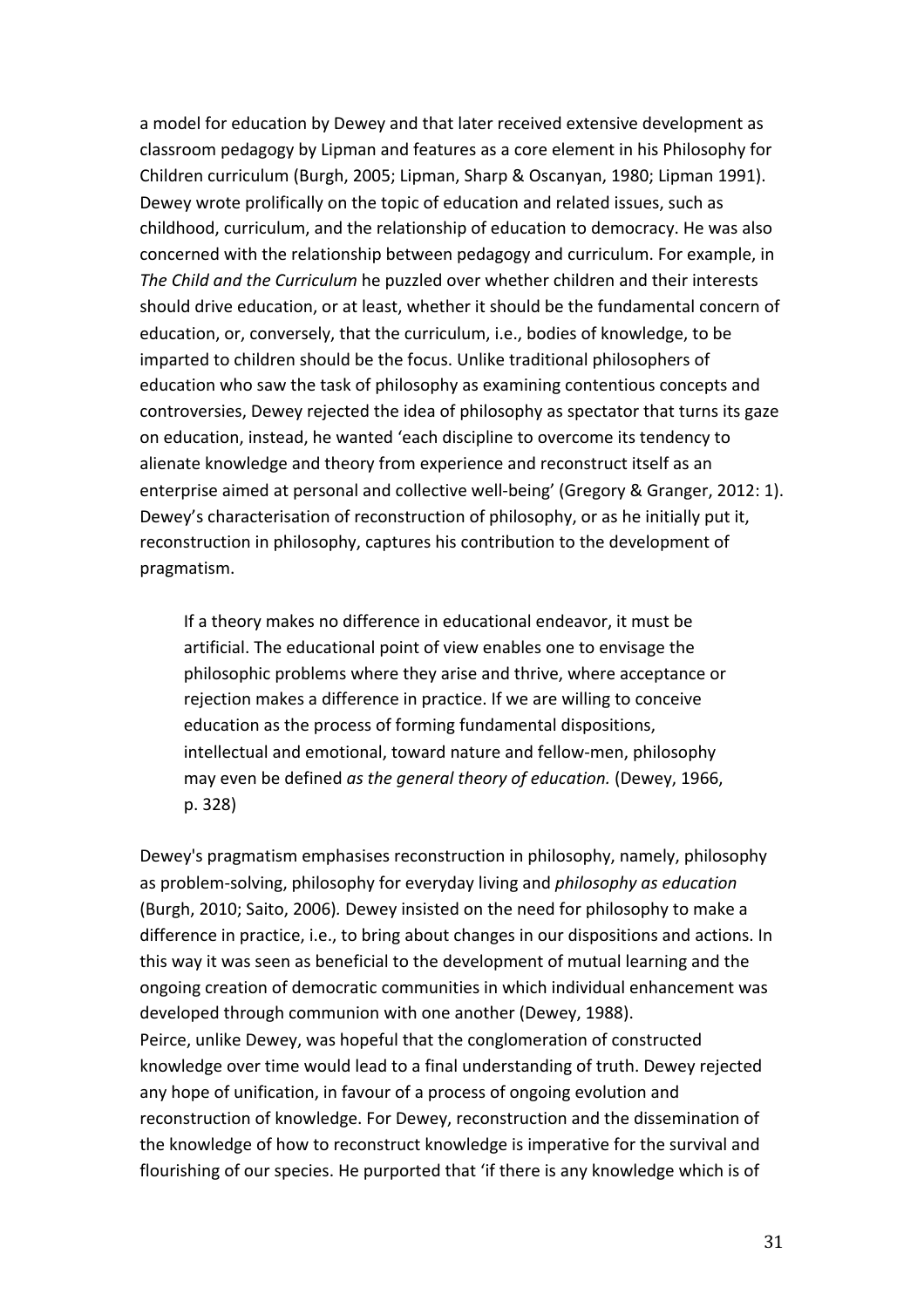most worth it is knowledge of the ways by which anything is entitled to be called knowledge instead of being mere opinion or guess-work or dogma' (Dewey, 1910, p. 125). This knowledge has the highest value to Dewey, because it is this knowledge that promotes flourishing. $1$ 

Dewey's pragmatism, which he called instrumentalism, is an even more radical reconstruction of the nature of experience. Like Peirce, Dewey understood that experience contains inference, and that knowledge is always mediated—the outcome of a critical process of inquiry. However, whereas Peirce's philosophy was informed by logical and speculative interests, Dewey's thoughts were shaped by a social and biological approach to problem solving. He made paramount the concept of 'transformation and construed experience in terms of its role in resolving problematic situations or in transforming the indeterminate, unsatisfactory situation into a determinate and non-problematic one' (Smith, 1985, p. 549). Dewey wrote extensively on education, but did not attend to the topic of children as philosophers, nor did he prescribe philosophy as a subject for schools. In Lipman's hands, these received extended treatment. Clearly a continuation of Dewey's philosophy (Lipman, 2004; Nussbaum, 2010), Lipman's work goes beyond Dewey; albeit in ways Lipman would have considered to be Deweyan (Gregory & Granger, 2012). In practice, the classroom is transformed into a community of inquiry through the sharing of stimulus material that relates to the students' experiences. The materials are intended to provoke philosophical questioning, which forms the basis for the construction of a discussion agenda. This agenda is then pursued by students together through dialogical inquiry, intellectually guided by the teacher-facilitator who assists the process of exploring questions from different perspectives, building on ideas, evaluating arguments, and constructing and testing hypotheses. Student engagement in rigorous, self-correcting communal dialogue creates new associations in response to new problems that occur in a lived situation. This process exemplifies the educative experience of which Dewey spoke.

The community of inquiry, by virtue of being the common space where interpersonal meanings are coconstructed and negotiated, and a matrix in which what has been internalized by individuals gets externalized in new communication, also produces individual dispositions and reflective habits that are internalizations of procedures that originate in the community. As such, the experience of communal philosophical inquiry, when it functions optimally, is an exemplar of what Dewey called "educative experience." (Stoyanova Kennedy, 2012, p. 84)

Vital to the educative experience is finding activities that connect a range of past experience with problematic situations in order to challenge students' habits by arousing 'in the learner an active quest for information and for production of new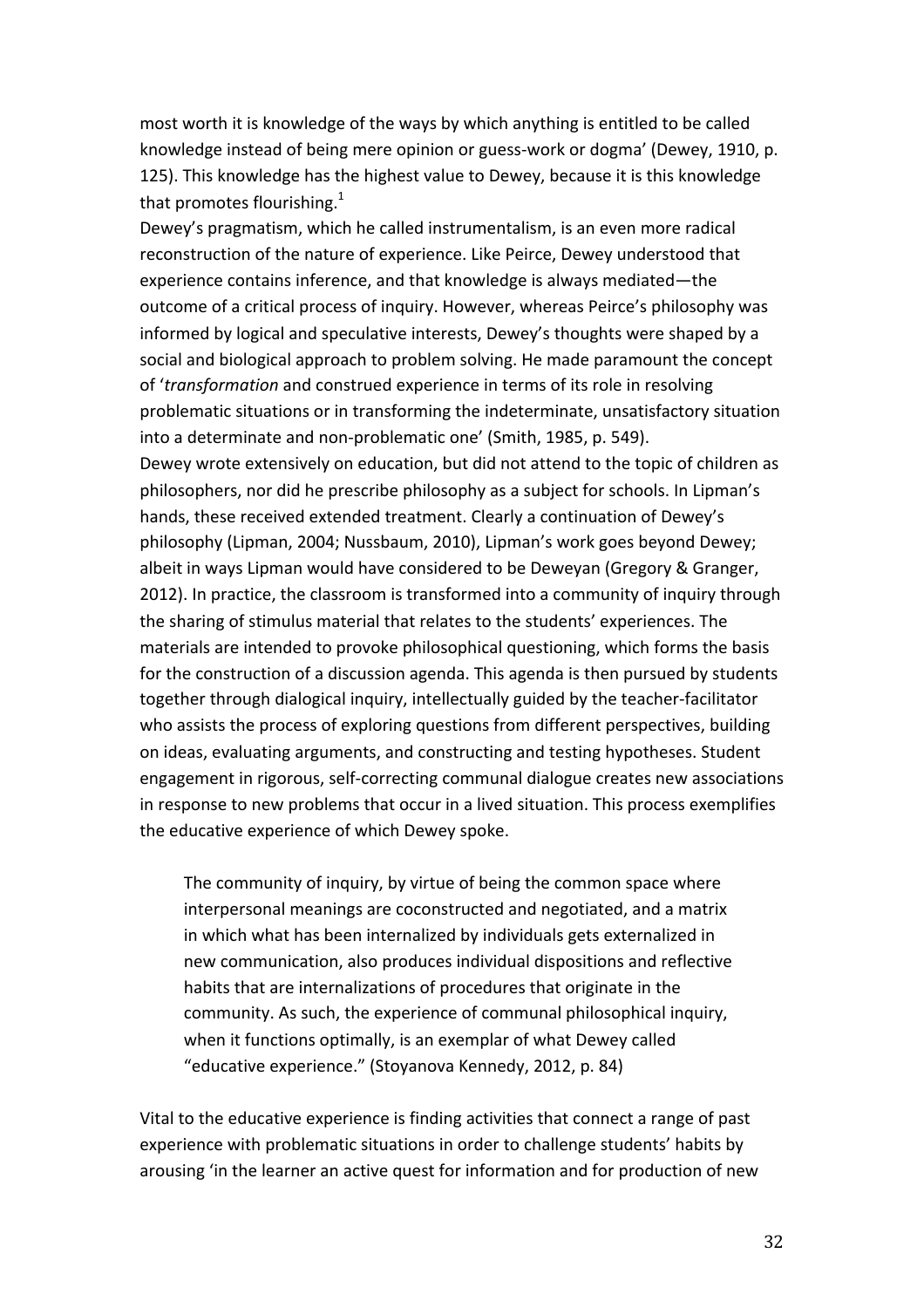ideas' (Dewey, 1967, p. 79). Lipman's educational innovation of philosophical novels for children reconstructs the history of philosophy into childhood experience, making it accessible to students of various ages. The novels typically describe the characters encountering, grappling and coping with perplexity in order to engage students in imaginative wondering, and provoke philosophical inquiry, including metaphorical and hypothetical thinking, and the creation of fictional scenarios (Bleazby, 2012). These novels are illustrative of Dewey's call to bring together the psychological and the logical, and the child and the curriculum. They succeed by, the illumination of philosophical problems in children's own experience; provoking perplexity and arousing their logical dispositions through an active dialogical relationship that is both informative and transformative of the students' thinking (De Marzio, 2011; Kennedy, 2012). Owing to the structure of the novels, the agenda 'is guided by the students' interests, not by the logical organization of the subject matter' (Stoyanova Kennedy, 2012, p. 84). Further, Lipman, again following Dewey, advocated engaging students with the philosophical dimensions of each subject area—or discipline—thereby intellectually and socially involving them in situational encounters. Philosophical inquiry into contestable concepts common to all disciplines, Lipman argued, increases understanding of the relationships between ideas and therefore, has relevance to the daily life of children by helping them to better understand the disciplinary dimensions of their own experiences, and the interdisciplinary situatedness in which their experiences take place. This includes aesthetic and ethical inquiry into cultural values and their relationship to the disciplines, as well as epistemological inquiry to facilitate the reconstruction of beliefs and habits.

Our aim in this section was not to intellectually dissect the extent to which Lipman's educational philosophy could be said to be authentically Deweyan or a reconstruction of Dewey's educational theories in practice. Much of Lipman is original; including the introduction of philosophy as subject matter for school aged students through age specific, purpose-written philosophical novels and immersion in the guided, structured, dialogical speech, hallmark of the community of inquiry (Kennedy, 2012). For Dewey and Lipman, philosophy is a method of intelligence applied to human problems. However, Dewey thought of philosophy as the general theory of education, and therefore, applicable to large-scale ethical, political and cultural issues, whereas Lipman saw in Dewey's writings implicit pedagogical guidelines not yet invented that lent themselves to philosophy functioning educationally (Lipman, 2004), and therefore, addressing issues in personal experience that 'fall within the scope of ordinary life-experience' (Dewey, 1967, p.73) for children. But Peirce's ideas remain the bedrock for their pragmatic educational projects, specifically the twin tenets of anti-Cartesian epistemology and fallibilism as a regulative ideal for the educational process. Also, featuring heavily is the emphasis on experience, and hence the phenomenology of inquiry, i.e., that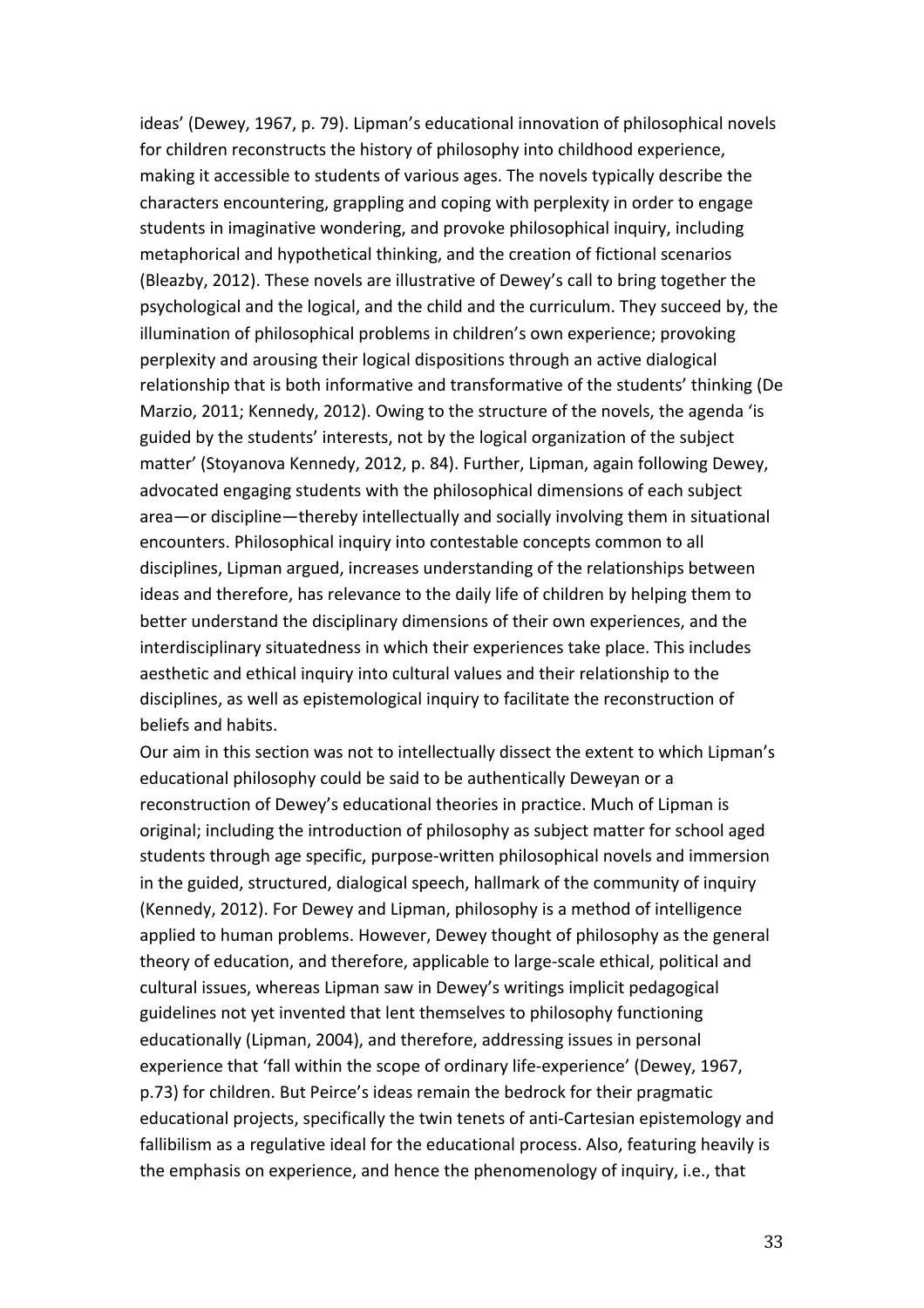'inquiry must begin with a problem, question, or doubt and must aim at a solution or resolution, both of which are genuinely felt—something in which the inquirer actually has a stake' (Gregory & Granger, 2012, p. 13). The emphasis on genuinely felt experience, including genuine doubt as a prime mover for wonder and the beginning of inquiry aimed at reconstruction of beliefs and habits will be the topic for further investigation later in the article. Before doing so, we need to invite Camus to join the discussion.

### **Educating Sisyphus**

In common with Peirce, Camus rejected the Cartesian reliance on introspection as a moment of certitude and basis for rebuilding knowledge. However, their point of departure went in different directions. Peirce appealed to a rigorous interpersonal method for arriving at reliable knowledge. Camus focused on 'a contradictory experience involving the sense of a crumbling, disintegrating reality eroding his ontological security' (Sagi, 2002, p. 1), contrasted with his desire to know with certainty; an inner contest he referred to as the absurd. The absurd lies between the human subjective experience of being in the world and the objective distancing from the world. It is the phenomenological realisation that the epistemic possibility of clarity or understanding of the world always remains out of reach; that there is no absolute knowledge or certitude.

While Camus' and Descartes' responses to the problem of existence contrast each other, they share a methodological similarity. The difference between the two comes at the conclusion of their processes. Whereas Descartes ends in the sole certainty of the *cogito*, Camus sees no reason to accept such reasoning. To Camus (1991), the absurd is 'a point of departure, the equivalent, in existence, to Descartes's methodical doubt' (p. 8). It is the only certitude to which Camus will consent, yet—and herein ends the similarity—it is not singular. Rather, it 'is essentially a divorce. It lies in neither of the elements compared; it is born of their confrontation' (p. 33). In the case of consciousness, the absurd is the divorce between the desire to know the world, to find comfort, rest and reason in it and the indifference to our desires we find in the world when we look with lucid clarity upon existence. 

Absurdism, like methodical doubt, has wiped the slate clean. It leaves us in a blind alley. But, like methodical doubt, it can, by returning upon itself, open up a new field of investigation, and in the process of reasoning then pursues the same course. I proclaim that I believe in nothing and that everything is absurd, but I cannot doubt the validity of my proclamation and I must at least believe in my protest.  $(p. 8)$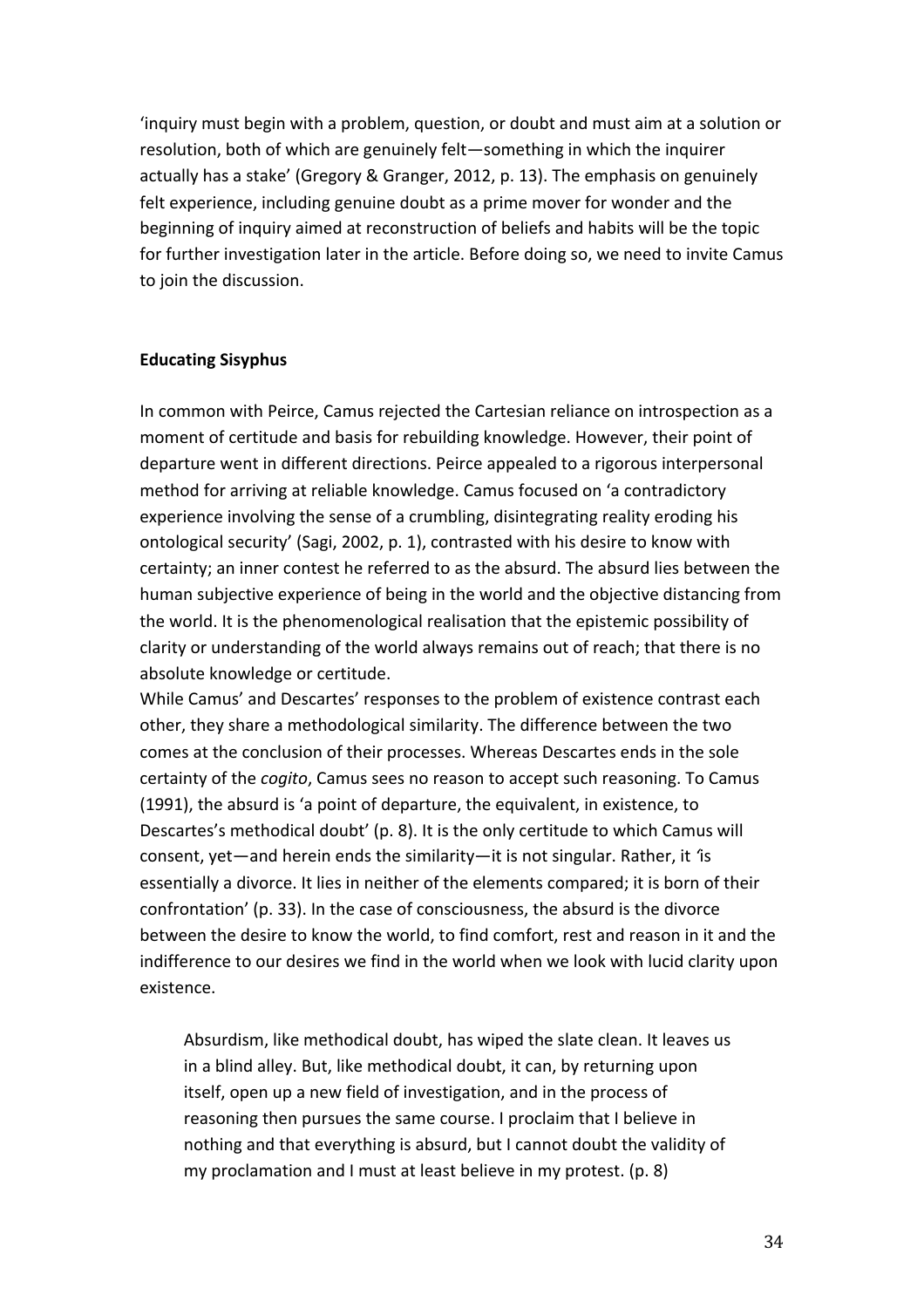Camus (1977) captures absurdity in an image of Sisyphus, who after struggling to push his boulder up the mountain, only to watch as it rolls back down, descends after it to begin 'the struggle for the heights' anew, in an endless cycle of repetition. The example of Sisyphus is illustrative of human struggle to find meaning or to understand life's purpose, a struggle that is inevitably meet with the disappointment of universal silence. If we accept Camus' absurdist thesis, the inevitable question is: What is the role of rational analysis, argument, or, indeed, communities of inquiry within it? We will address this question in more detail in the next section, but for the moment, it is sufficient to say that Camus makes his task that of trying to understand the limits of rationality. Pierce, also acknowledging the limits of rationality, turned to the community of inquiry as a regulative ideal to facilitate the tension between two contradictory experiences, those being genuine doubt and belief. We argue that Camus' absurdist thesis, also an acknowledgement of the tension between two contradictory experiences, leads to solidarity within the context of embedded rebellion. These two positions, albeit from different philosophical traditions, converge with respect to the phenomenology of inquiry and thereby prove informative to the educational process.

It should be noted that in spite of Camus' public rejection of association, due to his approach to the human condition, the literary world and general public have often associated him with the philosophical tradition of Existentialism. Elmer H. Duncan (1979), for example, counted Camus with the existentialists because 'the existentialists are pessimistic about the possibility of solving the problems that plague human kind' (p. 27). While this could be said to be true of Camus' writing writ large, an idea well illustrated in his book The Myth of Sisyphus, Camus also, very much, furthers the possibility of conscious creation as a means of embracing struggle. As Ignacy S. Fiut (2009) points out, Camus maintained that with the recognition of existential angst comes the obligation to 'search for a way of thinking about man, which would differ from the traditional one, and would be an optimistic way out of this uncomfortable and pessimistic existential situation in the future' (p. 342).

Through Camus' (1977) eyes, Existentialists were guilty of denying the absurd in their attempts to appeal to something beyond the limits of the human condition. He acknowledged that humans are unable to free themselves from 'this desire for unity, this longing to solve, this need for clarity and cohesion' (p. 51), but he urged us not succumb to these impulses and to instead accept absurdity. Therefore, in contrast with Existentialism, 'The absurd is lucid reason noting its limits' (p. 49). Lucid is the mind actively engaged in conscious creation, such as the artist at work, or the actor on stage. They understand the constructed nature of their engagement in the act of creation, and in so doing, simultaneously increase their proficiency to create meaning in their lives and multiply their possibilities for doing so.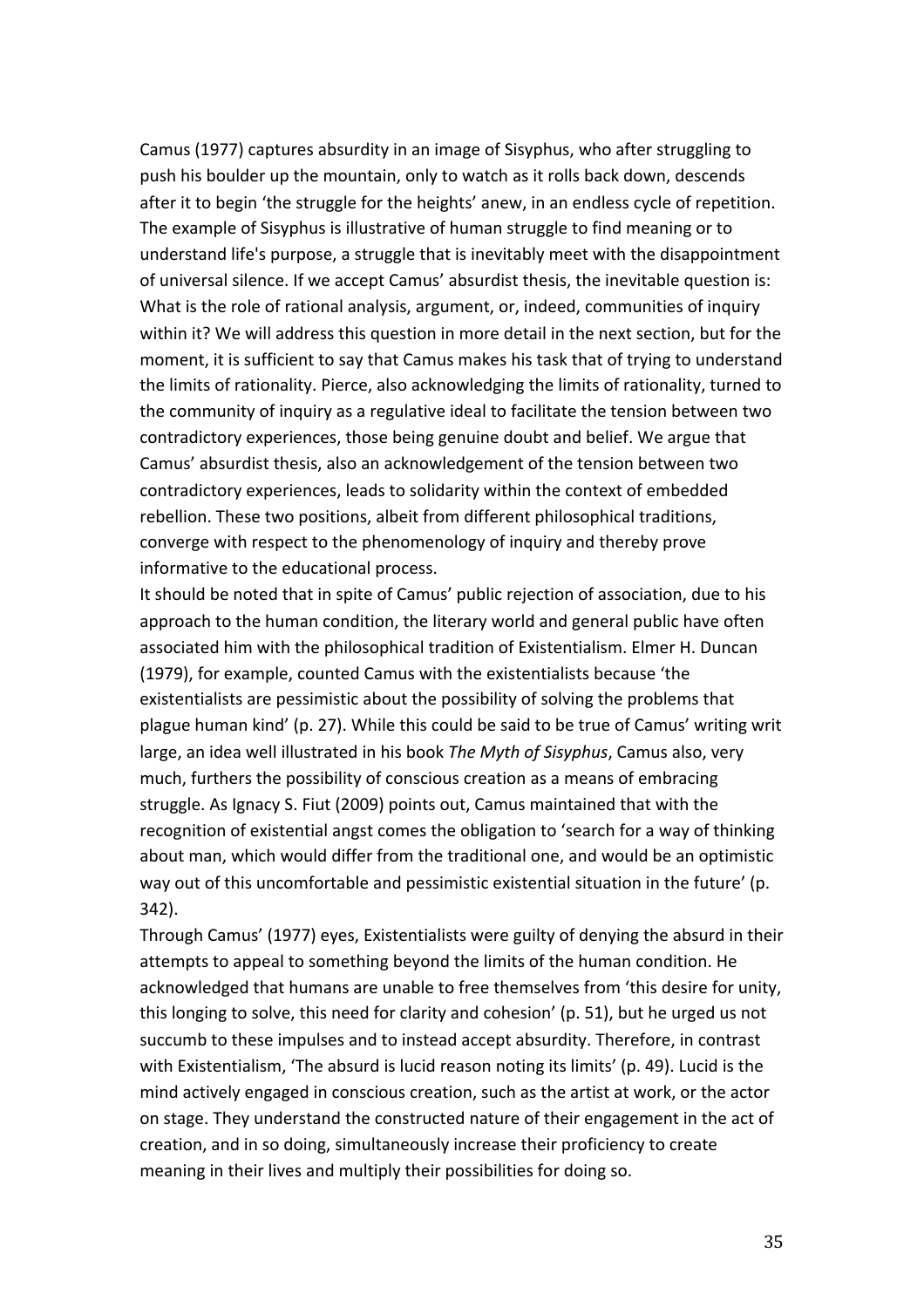Nevertheless, when Camus said 'There is but one truly serious philosophical problem, and that is suicide' (p. 11), he posed one of the twentieth century's bestknown Existentialist problems, namely, 'Judging whether life is or is not worth living' (p. 11). Suicide for Camus was the ultimate negation of a person's ability to create. Because of this, he determined to follow the logic that leads from awareness of the absurd to the act of taking one's own life. What he finds is that it is, in fact, recognition of the absurd that drives creation, and negation of it that leads to despair. 

Living, naturally, is never easy. You continue making the gestures commanded by existence for many reasons, the first of which is habit. Dying voluntarily implies that you have recognized, even instinctively, the ridiculous character of that habit, the absence of profound reason for living, the insane character of that daily agitation and the uselessness of suffering. (p. 13)

In his novel, *The Rebel*, the 'uselessness of suffering' is embodied in a passage Camus (1991) quotes from Dostoevsky's novel The Brothers Karamazov: 'If the suffering of children serves to complete the sum of suffering necessary for the acquisition of truth, I affirm from now onward that truth is not worth such a price' (p. 51). This amounts to a very personal rejection of absolute morality. The rule of law can hold no claim on the individual mind of one who does not accept its authority. Hence, we start to feel the depth of importance, the multifaceted concept of revolt held for Camus. A similar notion of truth echoes through *The Myth of Sisyphus*: 'This heart within me I can feel, and I judge that it exists. This world I can touch, and I likewise judge that it exists. There ends all my knowledge, and the rest is construction' (Camus, 1977, p. 24). Truth, to Camus, is constructed.

For Camus, the problem of how we are to cope with the absurd is an existential concern. To reach the lucidity that is recognition of the absurd, absurdity must first be *felt*, must first be *experienced*. In this sense, lucidity constitutes the phenomenological aspect of Camus' philosophy of Absurdism. Absurdity is an elusive feeling; it is the worm in the heart that can strike at any moment, 'on a street-corner or in a restaurant's revolving door' (pp. 18-19). It is the void that is felt when connections with the world and others are severed. In response, it becomes either the catalyst for one to seek the absolute to overcome fear of nothingness, or the beginning of lucidity when fear is faced and the absurd is recognised. Once absurdity is felt 'the primitive hostility of the world rises up to face us across millennia' (p. 20). Absurdity strips from the world 'the images and designs that we had attributed to it beforehand', it 'evades us because it becomes itself again' (p. 20). The world is not alone in its absurdity, 'men, too, secrete the inhuman; (pp. 20–21). Absurdity then is the feeling and experiencing of the inhuman, or existence as it is as much as it can be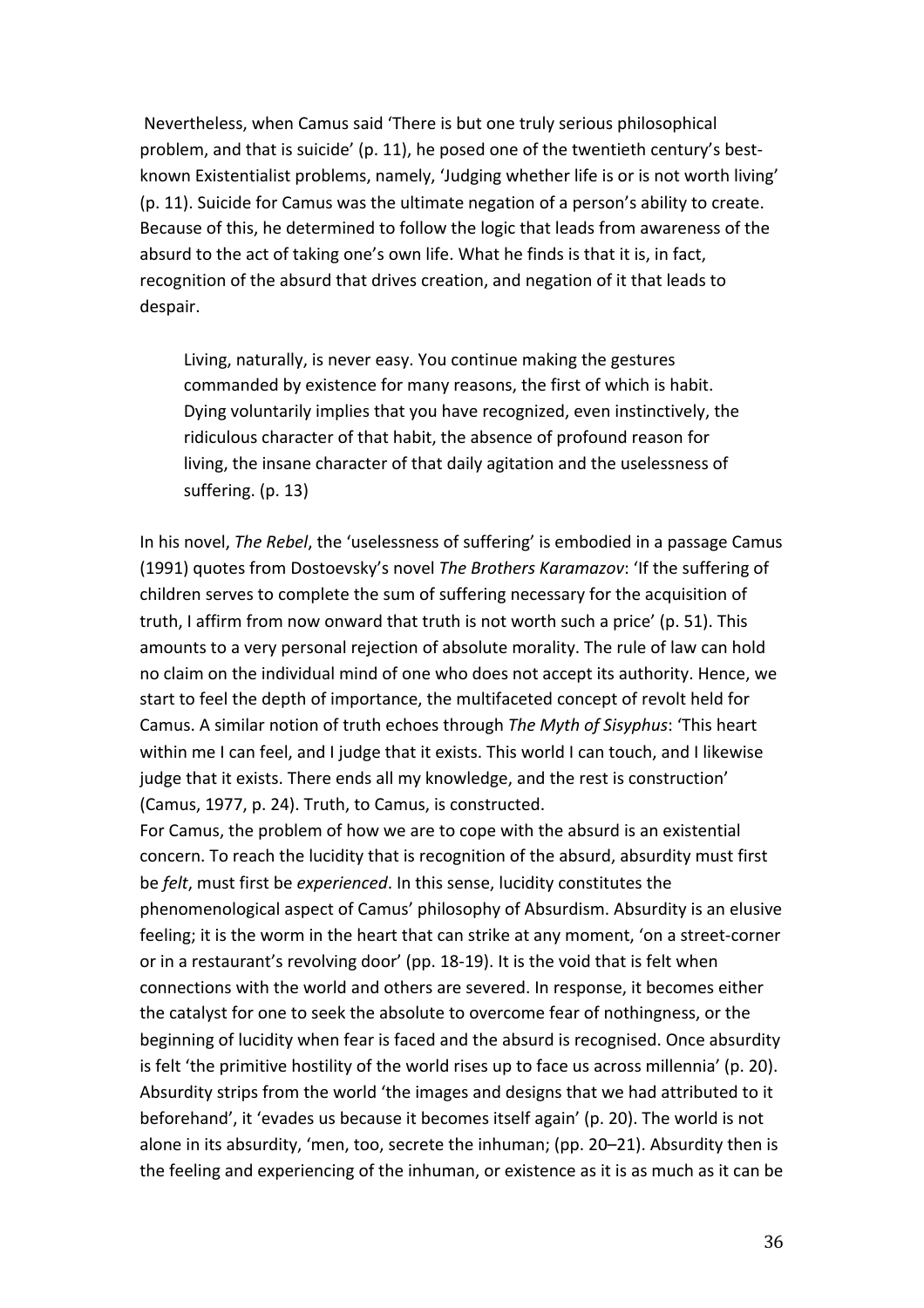experienced without being reduced by the intellect. As Matthew Lamb (2012) puts it, Camus is 'only concerned with analysing the feelings associated with the absurd; he is not concerned with synthesising these analyses and elevating them to the status of knowledge' (p. 104).

These feelings are born of experience; they are primary, the phenomenological aspect of doubting. Taken in a positive light, lack of certainty is a passport to creation, an opportunity to embrace flux and shape our human nature and the nature of others in a critical and considered manner. In a negative light, lack of meaning can lead to despair, desperation and destruction. The balance lies in choice. As Camus argued, the recognition of all rules as constructed does not lead to the necessity of their negation. Rules should be viewed as adaptive to survival, not fixed and final. In this way, Camus argued against murder and suicide for it is in opposition to uncertainty and is most definitely a definitive end, a negation of the absurd. Hence, without recourse to certainty or authoritarianism Camus was able to place a limit on human actions by virtue of the logic of the absurd.

For Camus, whether there is a transcendental meaning or an ultimate reality is forever beyond the reach of human knowledge. However, he did not doubt the existence of the world that lay beneath his fingertips. We cannot witness existence divorced from our human perspective, but this does not lead to the conclusion that the world is unreal, a mere representation, neither does it give us absolute certainty in our conclusions.<sup>2</sup> For Camus the truth lies somewhere in-between. The world is ever-changing, uncertain and beautiful. It is not simply a puzzle to be solved but an experience to be lived, to be appreciated.

If we take into consideration Camus' rejection of certainty and absolute truth, his acceptance of human fallibility in providing answers about the world, and his emphasis on experience, he and the pragmatists share the same concerns. We, therefore, hope to enumerate on these commonalities and address our previously unanswered question of the role of analysis and argument, specifically within the community of inquiry, accepting Camus' thesis of life's essential absurdity. Our argument will take place in the context of the pragmatist emphasis on genuinely 'felt' experience, including genuine doubt as a prime mover for wonder and the beginning of inquiry aimed at reconstruction of beliefs and habits offering insights into the educative process.

#### **The Phenomenology of Inquiry**

In this section, we will argue that Camus' notion of the absurd can inform discussion on the relationship between the phenomenology of inquiry and the communal processes of reconstructing knowledge. In particular, it focuses attention on the need 'for the development of lucid individuals' (Denton, 1964, p. 99), and, therefore,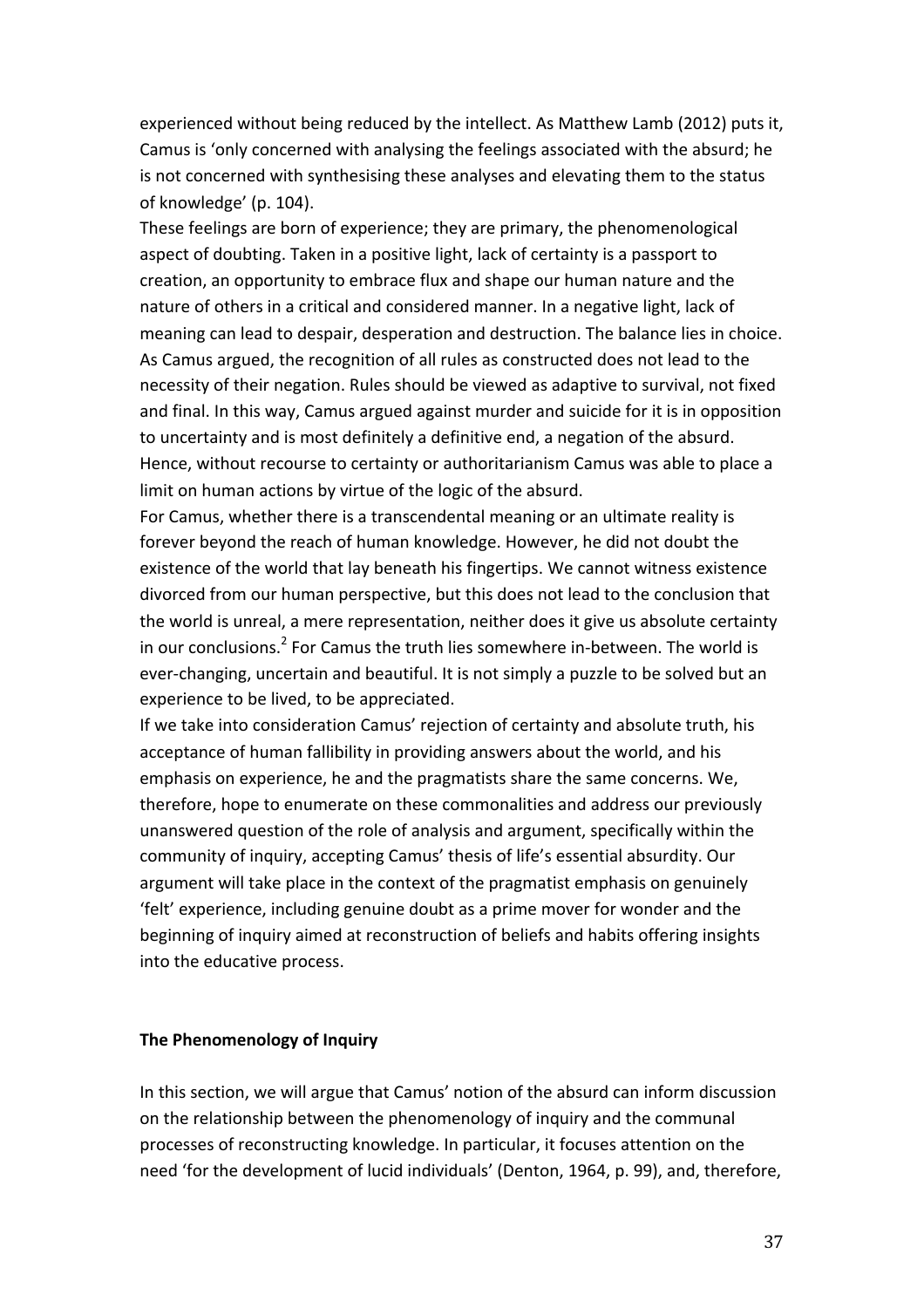on what we call lucid education. Lucid education can provide a means to understanding the processes of habituation that lead to inoculation; education as resistance against familiarity to certitude. The relationship between lucidity and inoculation has implications for classroom practice and teacher-facilitation. For Camus, lucidity is more than the confession of Socratic ignorance, and more than just the denial of Cartesian scepticism in favour of fallibilism. It is more than awareness of a world without answers, although it is that also. Nor is it merely intellectual doubt. Rather, it is the palpable consciousness of the existential situation of inhabiting an absurd world. It is the relationship between human longing for meaning and rejection of absolute explanations of reality; the ability to grasp that our relationship to our situatedness is devoid of certainty. This phenomenological insight can play a vital role in self-interrogation in the community of inquiry. It is a deep sense of awareness directed at engagement in such exploration; a state of being between question and answer. It demands that we neither deny nor escape the experience, but accept 'the desperate encounter between human inquiry and the silence of the universe' (Denton, 1964, p. 100). This demand not only offers a phenomenological description of absurdity, but indicates a necessary response as refocusing of attention on every action as an opportunity for a new understanding of life; to construct meaning in a given moment.

The full force of importance comes from understanding the ramifications that our ignorance of the absurd causes. As mentioned in the previous section, through rejection of salvation, Dostoevsky's character, Ivan, emphasises the importance of judgment in relation to our everyday actions and connections to the lives of others. His rejection is based on the individual realisation that if those of whom he judged as innocent are condemned based on truth, then that truth to him is a lie. Camus (1991) elucidates on this logic in saying 'that if truth does exist, it can only be unacceptable. Why? Because it is unjust. The struggle between truth and justice is begun here for the first time; and it will never end' (p. 51). The struggle begins when we accept dogma of any kind, for in doing so we accept justification for the suffering of others. Through an understanding of nature as inherently fixed and fated comes the acceptance of things the way they are, rather than as constructed and influenced by our beliefs, values and actions and therefore open to our judgment, our rebellion and within the realm of our responsibility. Camus uses the metaphor of vaccination to highlight the importance of critical reflection on the individual choices we make out of habit and with little thought to their consequences to others.

[W]e are vaccinated against horror. All those faces disfigured by bullets and heels, all those crushed bodies, those murdered innocents, at first filled us with the revulsion and disgust we needed in order to know what we were fighting for. Now the daily struggle has colored everything, and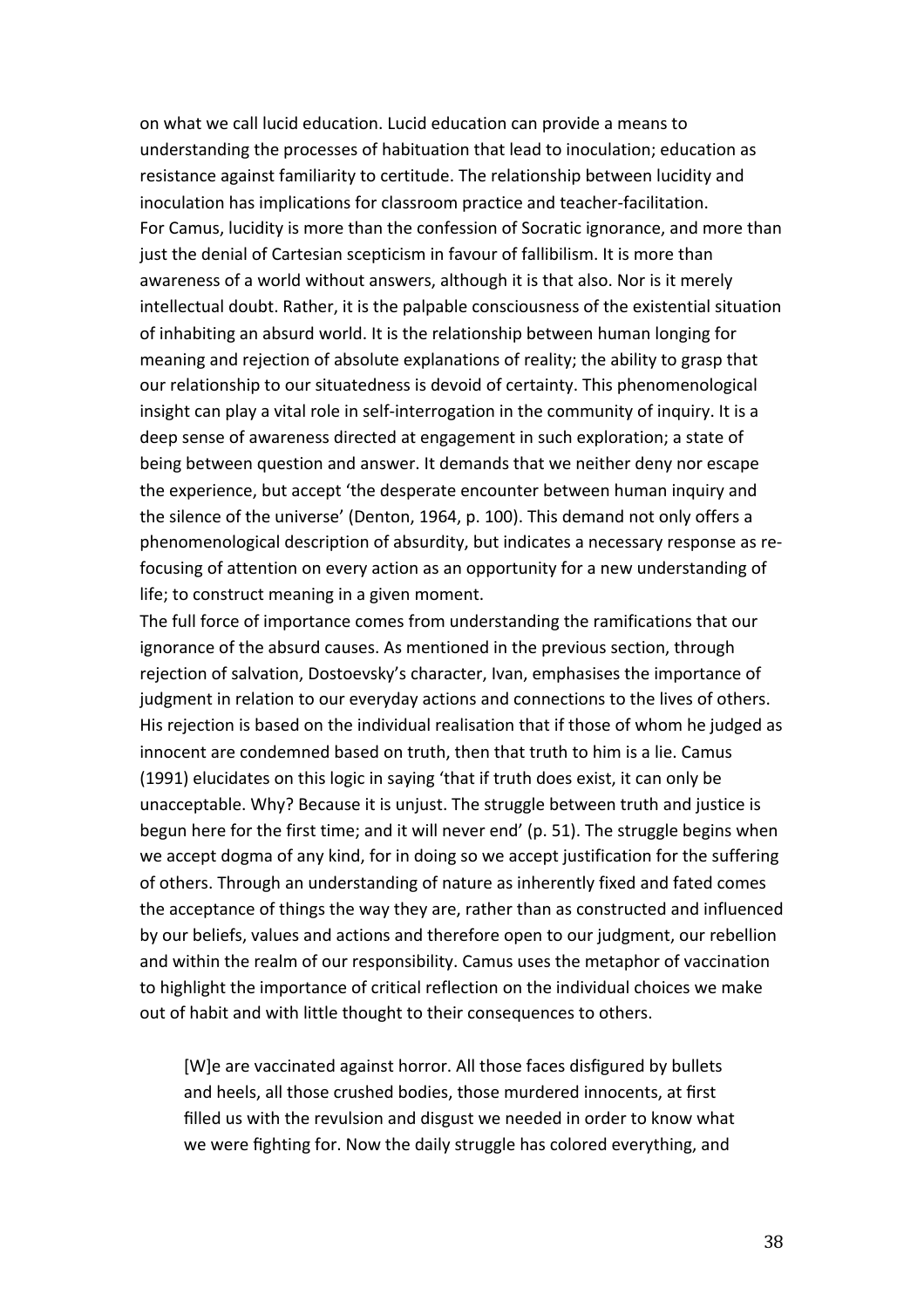although we never forget the reasons for it, we may at times lose sight of them. (Camus, 2006a, p. 5)

We extend Camus' metaphor of vaccination to that of inoculation in order to broaden its range of applicability beyond the kinds of atrocities he describes as horrors. We do this to reflect that we may also become inoculated to injustices that occur in our everyday lives, due to a lack of insight into our own beliefs and actions. For once problems become familiar, we lose sight of them, i.e., we habituate or adapt to them, rather than continuing to question and strive to create solutions. The relationship between lucidity and inoculation can be likened to Plato's description of Socrates as gadfly, i.e., a relationship of an uncomfortable goad to Athenian politics, which he compared to a slow and dim-witted horse.

How does this view reconcile with the pragmatist notion of genuine doubt? To Peirce, genuine doubt is 'an irreducible and unmistakable species of experience' (Hildebrand, 1996, p. 37). Its presence is felt as a state of unease or irritation brought about by the dissatisfaction of contradictory experiential episodes that throw into disarray habitual beliefs which result in habitual actions being disrupted. However, the experiential presence of genuine doubt is inclined toward the eradication of the state of disequilibrium (accompanying irritation) to settle into equilibrium (a state of habitual belief) brought about by inquiry (the means by which belief is settled).

The irritation of doubt is the only immediate motive for the struggle to attain belief. It is certainly best for us that our beliefs should be such as may truly guide our actions so as to satisfy our desires; and this reflection will make us reject any belief which does not seem to have been so formed as to insure this result. But it will only do so by creating a doubt in the place of that belief. With the doubt, therefore, the struggle begins, and with the cessation of doubt it ends. Hence, the sole object of inquiry is the settlement of opinion. (Peirce, 1877, p. 6)

Genuine doubt is an irritating quality with an innate capacity to motivate us to substitute doubt with the satisfaction of belief. Genuine doubt, however, should not be mistaken for what Peirce called 'paper-doubt', or the pretence of doubt, which lacks the 'heavy and noble metal' of genuine doubt. Paper-doubt is merely selfdeception, typically illustrated in the cogito. For doubt to be genuine it must actually interfere with my firmly fixed belief-habit and accompanying habitual action, causing me to hesitate and put my beliefs to the test in the form of inquiry. Genuine doubt, therefore, acts as a gadfly, a persistent irritant that challenges established beliefs, values, and reality. The relationship between doubt and belief—of which inquiry is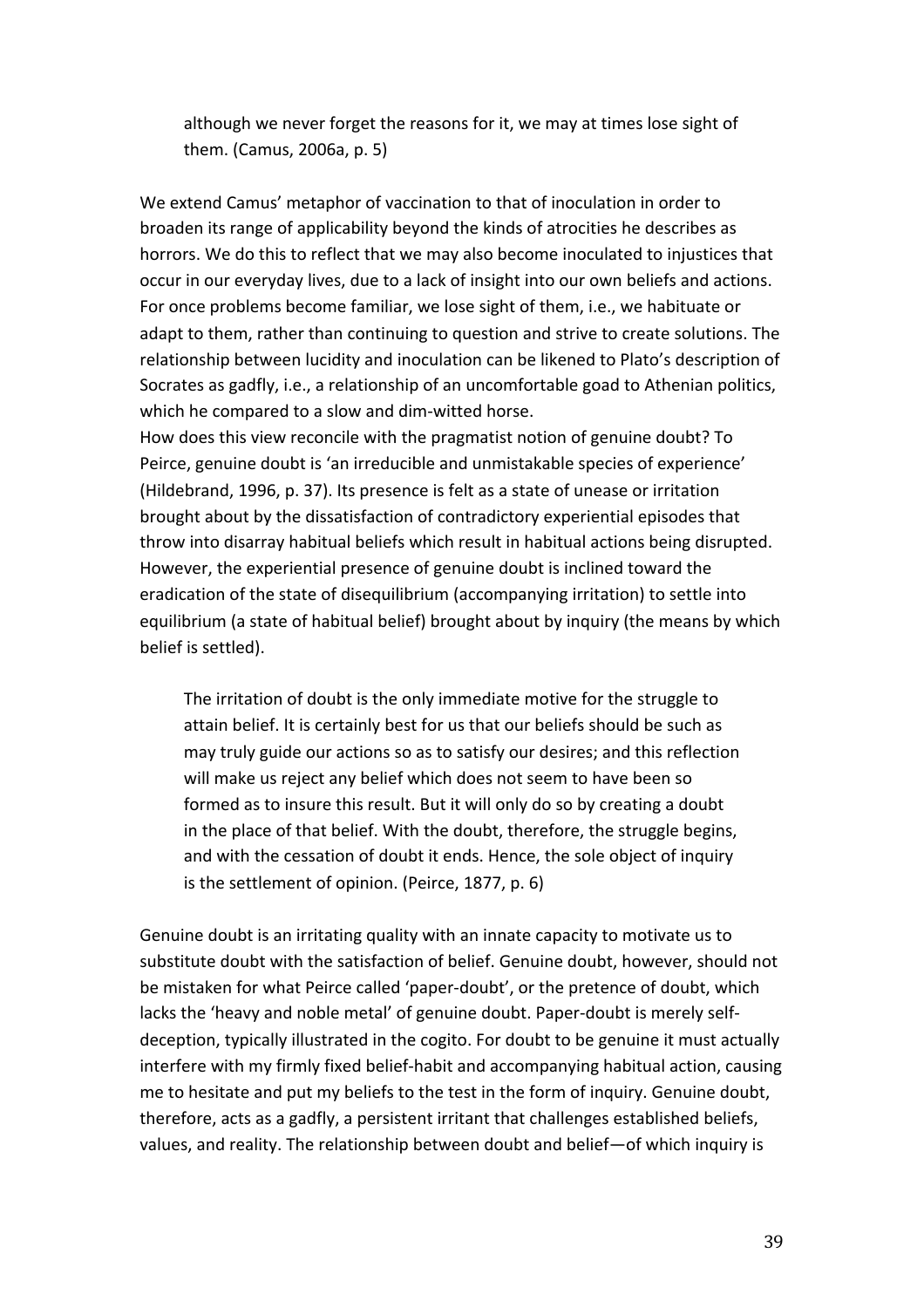the movement between the two—is not unlike the relationship between lucidity and inoculation—the encounter between human inquiry and the silence of the universe. It could be argued that there is a stark difference between Camus' response and the pragmatist's response to the Cartesian maxim. Whereas Camus' response relied heavily on the *individual* to address the everyday problems of the historical moment in which he or she lived, Peirce spoke of *communal dialogue* as an interpersonal method for developing beliefs about the world. Seemingly, this gap in their thinking could make them incompatible in terms of a mutual educational process. However, what might seem like Camus' over-reliance on the self as solipsistic hero is subverted by his views on communicative ethics, namely, rebellion as a lived philosophy responding to a situated narrative. Being situated in a particular narrative structure 'allows one to respond to these absurd circumstances from the position of embedded rebellion' (Sleasman, 2011, n.p.), within which individuals actively engage others who hold different world views. To understand the relationship between Camus' view and how it fits into the context of the embedded rebellion we need to revisit Camus on the notion of revolt.

Camus (1977) states that his method 'acknowledges the feeling that all true knowledge is impossible' (p. 12), which champions the ongoing process of revolt. It is revolt against the certainty of others' judgments of existence that has the capacity to tie us together in appreciation of difference.

Therefore the first progressive step for a mind overwhelmed by the strangeness of things is to realize that this feeling of strangeness is shared with all men and that human reality, in its entirety, suffers from the distance which separates it from the rest of the universe. The malady experienced by a single man becomes a mass plague. In our daily trials rebellion plays the same role as does the "cogito" in the realm of thought: it is the first piece of evidence. But this evidence lures the individual from his solitude. It founds its first value on the whole human race. I rebel—therefore we exist. (p. 28)

The concept of the absurd is the negation of the Cartesian first principle of existence (i.e., the only indubitable knowledge is that "I" am a thinking thing, as to doubt my own existence is in and of itself proof that I exist). The reflection on this negation leads to the discovery of first certitude; that of rebellion or revolt 'from which the progress toward positive direction becomes possible' (Sagi, 2002, p. 108), i.e., towards the solidarity of suffering and the community of humanity the recognition of the universal nature of suffering can create. In other words, the concept of the absurd subverts Descartes' solipsism, 'placing "we" before "I" and culminating in the concept of solidarity' (p. 1). While Camus casts 'doubt on the ability of individuals to be released from the shackles of the self to turn to others to turn to others', he does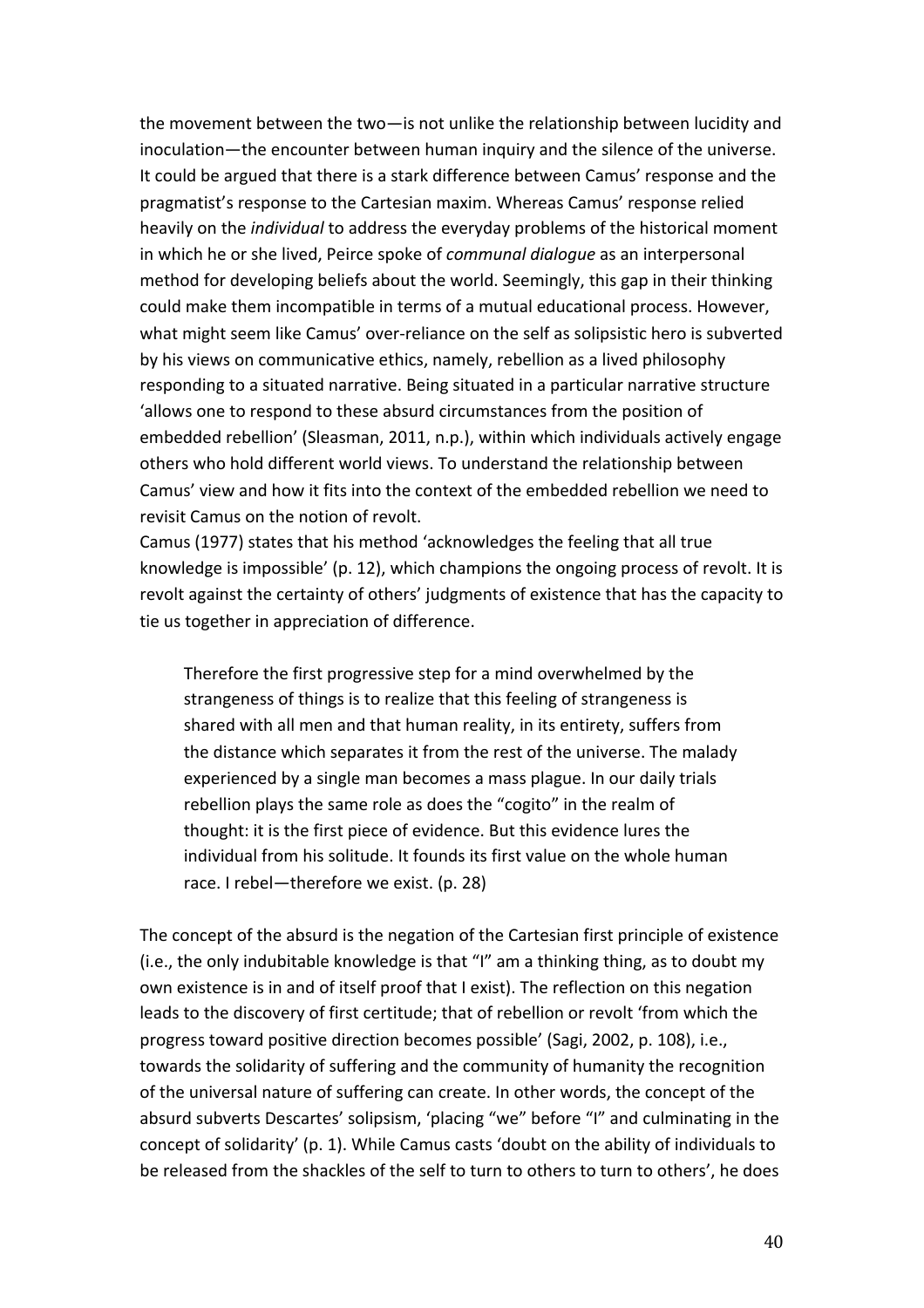not 'retract from a general perception of individual existence as constituted through the relation to the other' (p.2). To understand better Camus' notion of the individual being 'lured' by the evidence from solitude to the first value of 'I rebel, therefore we exist', we turn in greater detail to Brent C. Sleasman's concept of *embedded rebellion*.

Sleasman draws on Gadamer's approach to hermeneutics to link the situatedness Camus speaks of in relation to a community of lucid individuals. The question that arises from Camus, as we noted earlier, is how to understand lucidity beyond the individual's experience and connect it to inquiry. According to Sleasman (2011), '[t]he vantage point of a person's situatedness is not a totally objective standpoint from which to judge the surrounding world. One can act and engage the world only from a particular position with a limited view of events' (n.p.). The first recognition, found in both Camus' and Peirce's writing, is that regardless of the certainty of one's own experiences, that certainty still comes from a unique position, situated in a given context, wherein an individual experiences and interprets their experiences from that particular perspective. This has implications for engagement in dialogue, namely, that our attempts to interpret the world from a given perspective requires the effort of 'bracketing all positing of being and investigating the subjective modes of givenness' (Gadamer, 2004, p. 256).

Sleasman refers to this situatedness, in which 'experience has implicit horizons of before and after, and finally fuses with the continuum of the experiences present in the before and after to form a unified flow of experience' (Gadamer, 2004, p. 257), as 'existential rebellion'. He notes that while Camus did not use the term, 'the concept is consistent with his understanding of rebellion in the face of absurdity' (Sleasman, 2011, n.p.). However, existential rebellion occurs only when one takes action, when at that given moment an opportunity is taken to interpret life and construct new meaning or understanding. If we, as individuals, accept Camus' phenomenological description of absurdity, we eliminate the need to seek the production of a meta-narrative. Instead, each lucid individual can rely only on themselves to address the problems they confront, but they also understand that existential rebellion can only be understood within historical contemporary moments. The lucid individual, therefore, recognises that their own existential rebellion is directly connected to a given contemporary moment; a moment of embedded rebellion. Embedded rebellion occurs in episodic experience; an engagement in absurd historical moments. It is in this way that the following quote by Sagi (2002) should be understood: 'The uniqueness of Camus's philosophy is that it touches everyone. Its significance lies in its ability to awaken us, compelling us to reconsider the question of meaning in concrete human life, which we tend to neglect by transmuting it into others' (p. 2). This situatedness negates the need for 'transmuting into other' in favour of recognition of 'we'. In this sense, Camus, like Peirce, recognised that the individual is situated within a particular narrative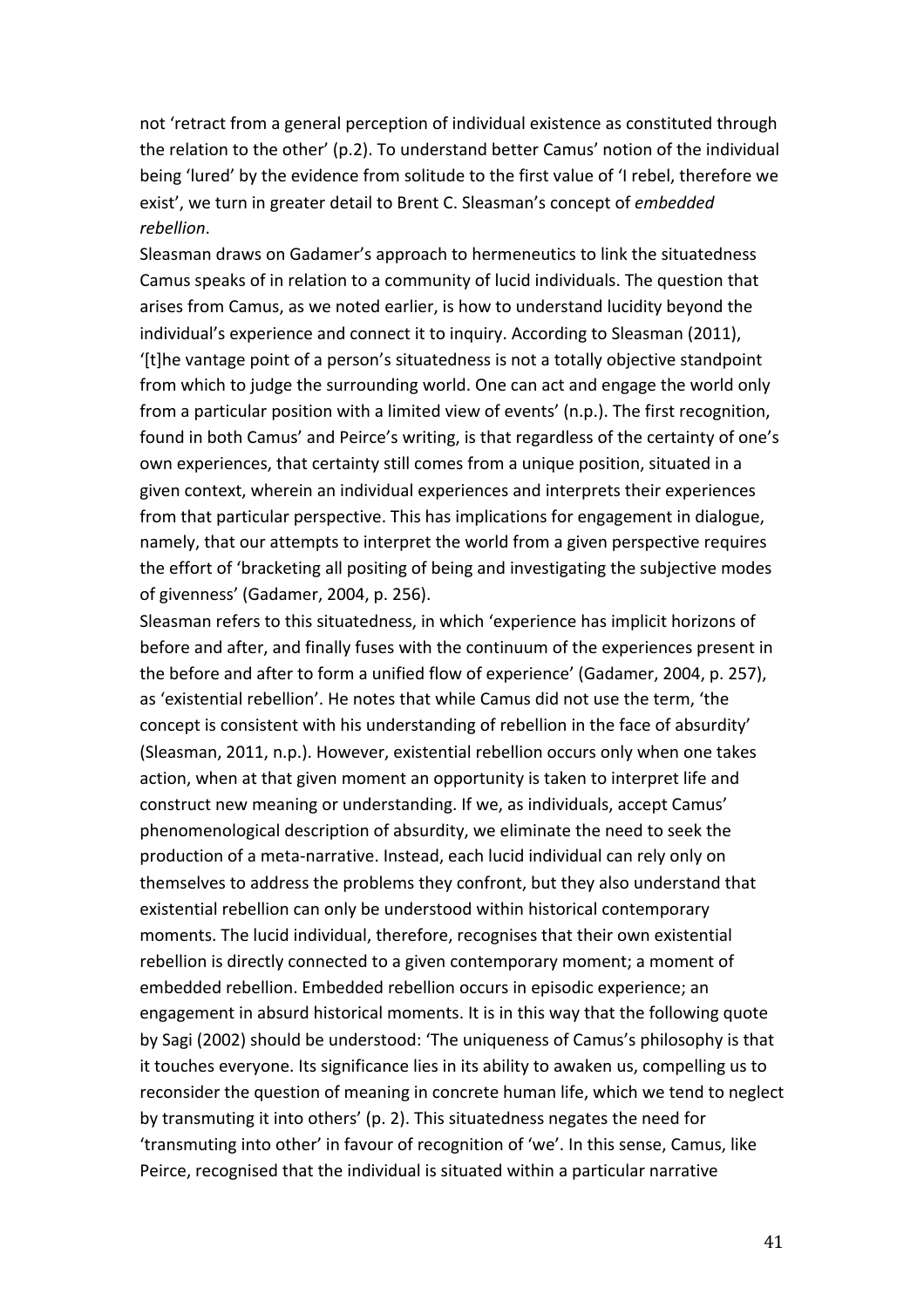structure without recourse to a meta-narrative, and that doubt about certainty necessitates the 'we' in the struggle from meaning.

There is still another question that cannot be avoided. If lucidity and genuine doubt are necessary conditions for inquiry, how can teachers engage students in the educational process, especially those who are not always philosophically open or eager to engage in inquiry, that is, inoculated against questioning their own understanding of the world? This question highlights what Wendy Turgeon (1998) calls the problem of the reluctant philosopher, wherein various obstacles psychological, behavioural and environmental—prevent students from participating in philosophical inquiry. There is a tendency for the literature to be generally optimistic that philosophical inquiry itself can provoke the reluctant philosopher into dialogue. However, this does not take into account the problem we have outlined here, namely, that the students are part of the greater community which, itself, could be inoculated against critical inquiry. Therefore, educators need to do more than provide students 'with the tools to challenge their attitudes, values, beliefs or conceptions, and to encourage them to ask questions' (Burgh & Yorshansky, 2011, p. 444).

We argue that understanding of the notion of genuine doubt in Pierce's writings together with Camus' notion of inoculation can equip the teacher-facilitator to act as Socratic Gadfly. Genuine doubt bears resemblance to the experience of absurdity within Camus' work; indeed absurdity can be thought of as the phenomenological awareness of genuine doubt. As it is conceivable that anyone may experience genuine doubt or absurdity under apt conditions, in the absence of such conditions, it is the task of teachers-facilitators to take notice of potential moments of genuine doubt, such as instances of hesitancy, uncertainty, or disagreement, in order to provoke the experience of lucidity. As these moments propagate within the classroom, it creates the potential for disequilibrium and subsequently embedded rebellion leading to a lucid community. If genuine doubt and the absurd come from within situatedness, we cannot expect children to make the transition from individual existential rebellion to embedded rebellion without guidance. The goal is not to immediately push them into critical thinking, but to extend their experience of the imaginative (Bleazby, 2012). To sustain critical awareness, the imaginative must be fostered, for it is the imaginative that acts as catalyst for critical thinking. It is the role of the teacher-facilitator to sustain these moments of awareness; the lucid person is the one who sustains lucidity.

Lipman's novels attempt to reflect childhood experience by drawing attention to moments that can create genuine doubt. In this way, they are a form of potential disruption to the students' belief-habits. Because the narratives do not always speak for themselves, the teacher must act as lucid guide to elaborate on moments of potential lucidity in order to transform the classroom into a community of inquiry. To borrow from Gadamar, it is about the expanding of horizons through the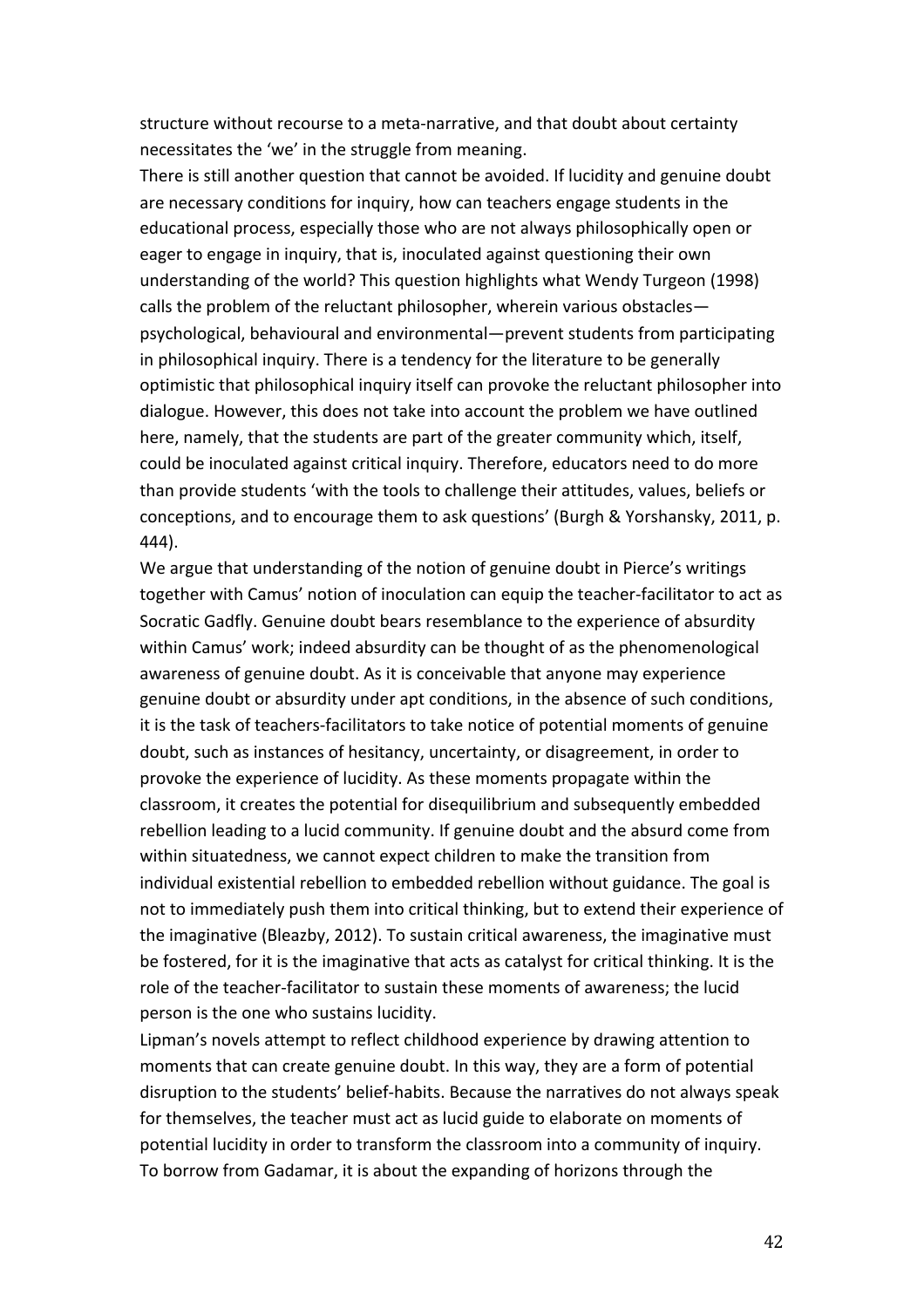imaginative world. For Dewey this is engagement in intelligent imagination, an 'imaginative process of creating possible means of reconstructing experience (Bleazby, 2012, p. 99). It is also akin to Camus' writings on absurd creation. For Camus (1977), 'Creation is the great mime' (p. 87) which frees us to lucidly play under the knowledge of an absurd sky. Like two children gazing at the night sky and connecting the stars, turning them into images that create narratives, together they recognise, create and recreate their shared imaginative reality. These historical narratives stay with us as we grow into adults, and, therefore, need to be questioned and explored to avoid a society inoculated against wonder.

### **Conclusion**

Curzon-Hobson (2003) argues that Camus' writings echo 'central tenants of philosophers of education such as Dewey, Buber and Freire' (p. 380). We have concentrated on Dewey and the pragmatist tradition starting from Peirce, and leading to Lipman's development of Dewey's guidelines for educational philosophy in the classroom. To this end we have shown where Camus and the pragmatists align in their thinking, insofar as they can inform the educative process of the community of inquiry. This alignment comes from the recognition of the experience of disorientation, which for Peirce is genuine doubt and for Camus is lucidity in the face of the absurd, leading to the need to act on that experience, which for both dictates a particular logic. For Peirce it means engagement in the community of inquiry, in order to test our experiences of the world in relation to those of others, to see if there are practical consequences in which we can live, and, therefore, reconstruct the paradoxical or contradictory positions in order to create a habitat in which new beliefs and habits can form. Camus aligns with Peirce's position, but his language and description differs. For Camus, the logic of the absurd dictates that once it is recognised we are faced with a choice of whether or not to inoculate ourselves from the logic. If we choose against inoculation, by virtue of our knowledge of the logic of the absurd we become lucid. This in turn increases the probabilities of the creation of other lucid people and the prospect of creation of a community free from dogmatic certainty and open to constructive and creative dialogue. What we have concluded is that the role of the teacher is to develop lucid individuals in a classroom that is transformed into a community of inquiry embedded in contemporary historical moments. In other words, what is significant about our project is that we focus on Camus' philosophy as having educational guidelines for teachers to facilitate the education of lucid individuals. These guidelines are aimed at teachers in order to aid in their understanding of how to facilitate the types of inquiry that pragmatic education proposes. The teacher as lucid individual becomes the catalyst for bringing about Peirce's genuine doubt, leading to the creation of a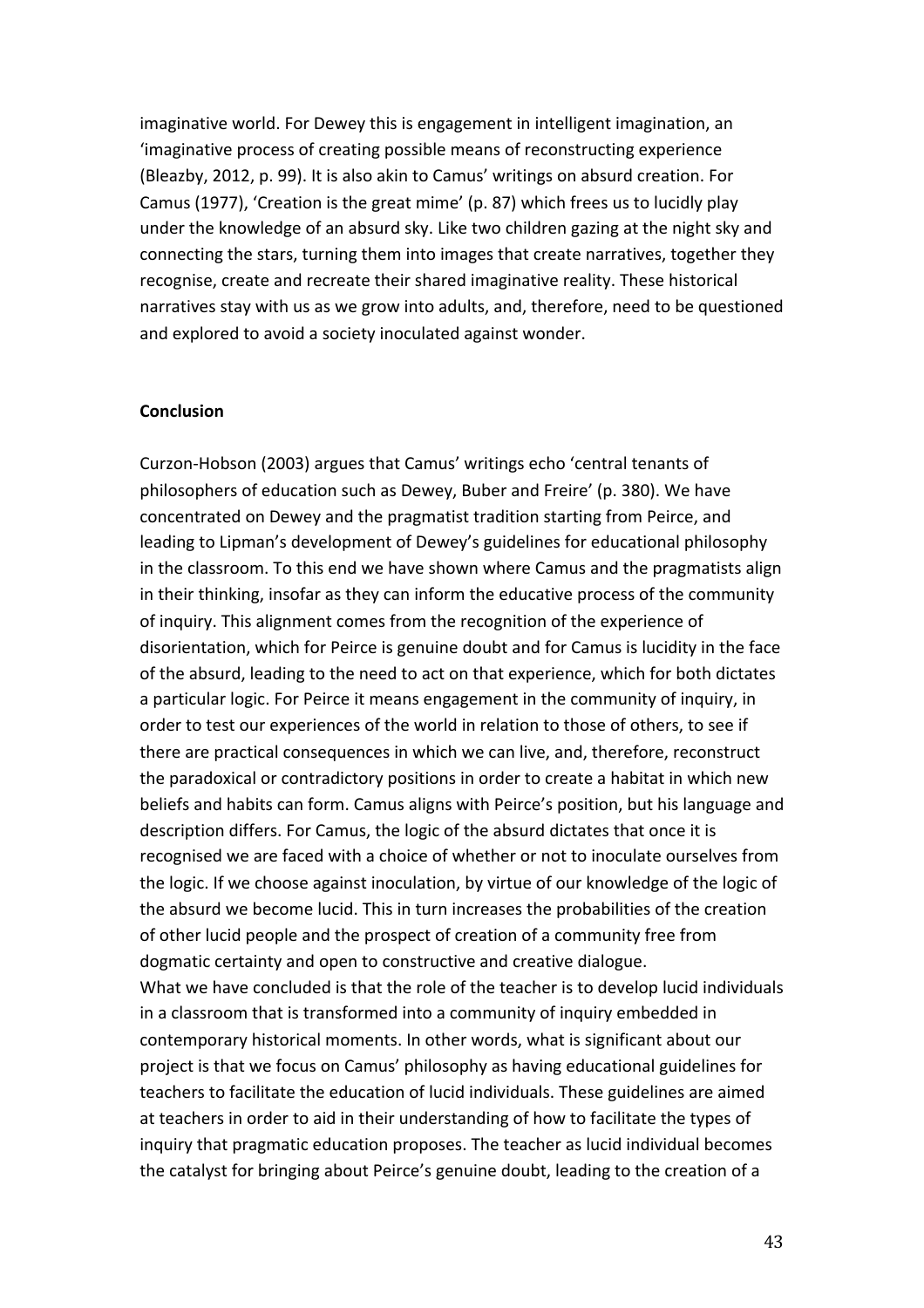community of inquiry founded on fallibilism. In this sense, we are advocating that through lucid teaching in conjunction with the community of inquiry as a regulative classroom ideal Camus can inform us on how to goad curiosity or a sense of wonder in children in order to engage them in philosophical inquiry. Our extended analysis is a response to Denton's claim, with which we agree, that the central purpose of education is to develop lucid individuals.

The one major objective of education will no longer be to produce primarily a rational man or social animal: it will no longer be, as the Educational Policies Commission would have it, to discover the values inherent in rationality; rather, if we take our cue from Camus, education will have a new primary objective: to produce the moral individual  $$ moral because, in the face of the absurd, he lucidly lives the philosophy of limits. (Denton, 1967, p. 127)

For Camus, the moral is characterised by the absurd, which is the 'catalyst for fundamental doubt and, in turn, lucid reflection' (Curzon-Hobson, 2013a, p. 463). It is also characterised by a philosophy of limitations, which we have argued is situated in embedded rebellion. This has connections with Peirce's ideas of genuine doubt and fallibilism. In practice, the teacher needs to be lucid, insofar as lucidity assists the teacher in finding those moments of hesitation to explore within a community. These moments, when facilitated, can create and sustain a tension that pushes students past their comfort zone and compels them to test their belief-habits and accompanying actions. For Camus, these moments constitute lucidity and awareness of the absurd, and for Dewey they are enhanced through experimentation leading to reconstruction of the individual embedded in a community of inquirers. We are not putting words into Camus' mouth, nor are we saying he would have thought himself a pragmatist or agreed with their views. Rather, the narrative we have told is one of engaging Camus with the pragmatist discourse of community of inquiry and showing that lucidity has an important, and we would argue, necessary role to play in this educational process. One could say therefore that a teacher's role is to facilitate an embedded inquiry of the absurd.

#### **Notes**

1. The absurd holds the same appeal for Camus. Writing for the resistance newspaper *Combat* during the second world war, he attest that 'It is not emotion which can cut through the web of a logic which has gone to irrational lengths, but only reason which can meet logic on its own ground ... the problem is not how to carry men away; it is essential, on the contrary, that they not be carried away but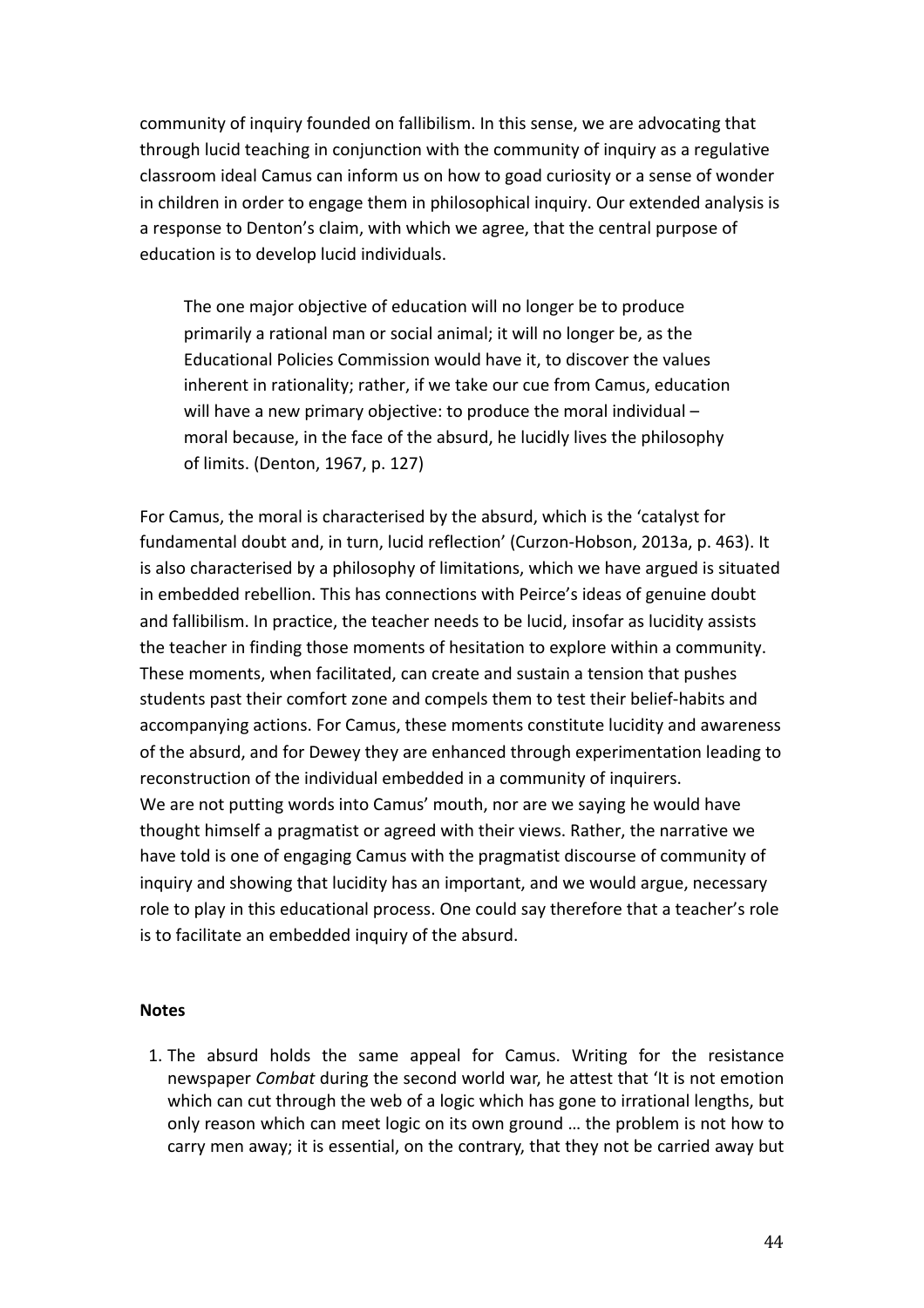rather that they be made to understand clearly what they are doing' (Camus, 2006b, p. 274).

2. 'Between the certainty I have of my existence and the content I try to give to that assurance, the gap will never be filled. For ever I shall be a stranger to myself. In psychology as in logic, there are truths but no truth ... And here are trees and I know their gnarled surface, water and I feel its taste. These scents of grass and stars at night, certain evenings when the heart relaxes—how shall I negate this world whose power and strength I feel?' (Camus, 1977, pp. 24–25).

# **References**

- Bleazby, J., (2012). Dewey's Notion of Imagination in Philosophy for Children, *Education and Culture,* 28(2), 95–111.
- Burgh, G., (2005). From Socrates to Lipman: Making Philosophy Relevant, in D. Shepherd (ed.), *Creative Engagements: Thinking with Children, Vol.31* (Oxford, UK: Inter-Disciplinary Press), 25-31.
- Burgh, G., (2009). Reconstruction in philosophy education: The community of inquiry as a basis for knowledge and learning, in Proceedings of the Philosophy of Education Society of Australasia 2008 Conference. The Ownership and *Dissemination of Knowledge*, PESA Conference, Queensland University of Technology, 4-7 December 2008.
- Burgh, G., (2010). Citizenship as a Learning Process: Democratic education without foundationalism, in D.R.J. Macer & S. Saad-Zoy (eds), *Asian-Arab Philosophical Dialogues on Globalization, Democracy and Human Rights* (Bangkok: UNESCO, Regional Unit for Social and Human Sciences in Asia and the Pacific), 59–69.
- Burgh, G., & Yorshansky, M., (2011). Communities of Inquiry: Politics, power and group dynamics, *Educational Philosophy and Theory*, 43, 436–452.
- Camus, A., (1977). *The Myth of Sisyphus* (London: Penguin Books).
- Camus, A., (1991). *The Rebel* (New York, NY: Vintage International).

Camus, A., (2006a). For Three Hours they Shot Frenchmen, *Camus at Combat: Writings* 1944–1947, Underground No. 57 (May, 1944) (Princeton, NJ: Princeton University Press), 5-6.

- Camus, A., (2006b). Neither Victims nor Executioners, *Camus at Combat: Writings* 1944–1947, Toward Dialogue (Nov 30, 1946) (Princeton, NJ: Princeton University Press), 274-276.
- Curzon-Hobson, A., (2003). Between Exile and the Kingdom: Albert Camus and empowering classroom relationships, *Educational Philosophy and Theory,* 35, 367–380.
- Curzon-Hobson, A., (2013a). Confronting the Absurd: An educational reading of Camus' The Stranger, *Educational Philosophy and Theory*, 45, 873–887.
- Curzon-Hobson, A., (2013b). Extending the Contribution of Albert Camus to Educational Thought: An analysis of The Rebel, *Educational Philosophy and Theory,* 1–13.
- De Marzio, D.M., (2011). What Happens in Philosophical Texts: Matthew Lipman's Theory and Practice of the Philosophical Text as Model, *Childhood & Philosophy, 7(13), retrieved 24/08/2014.*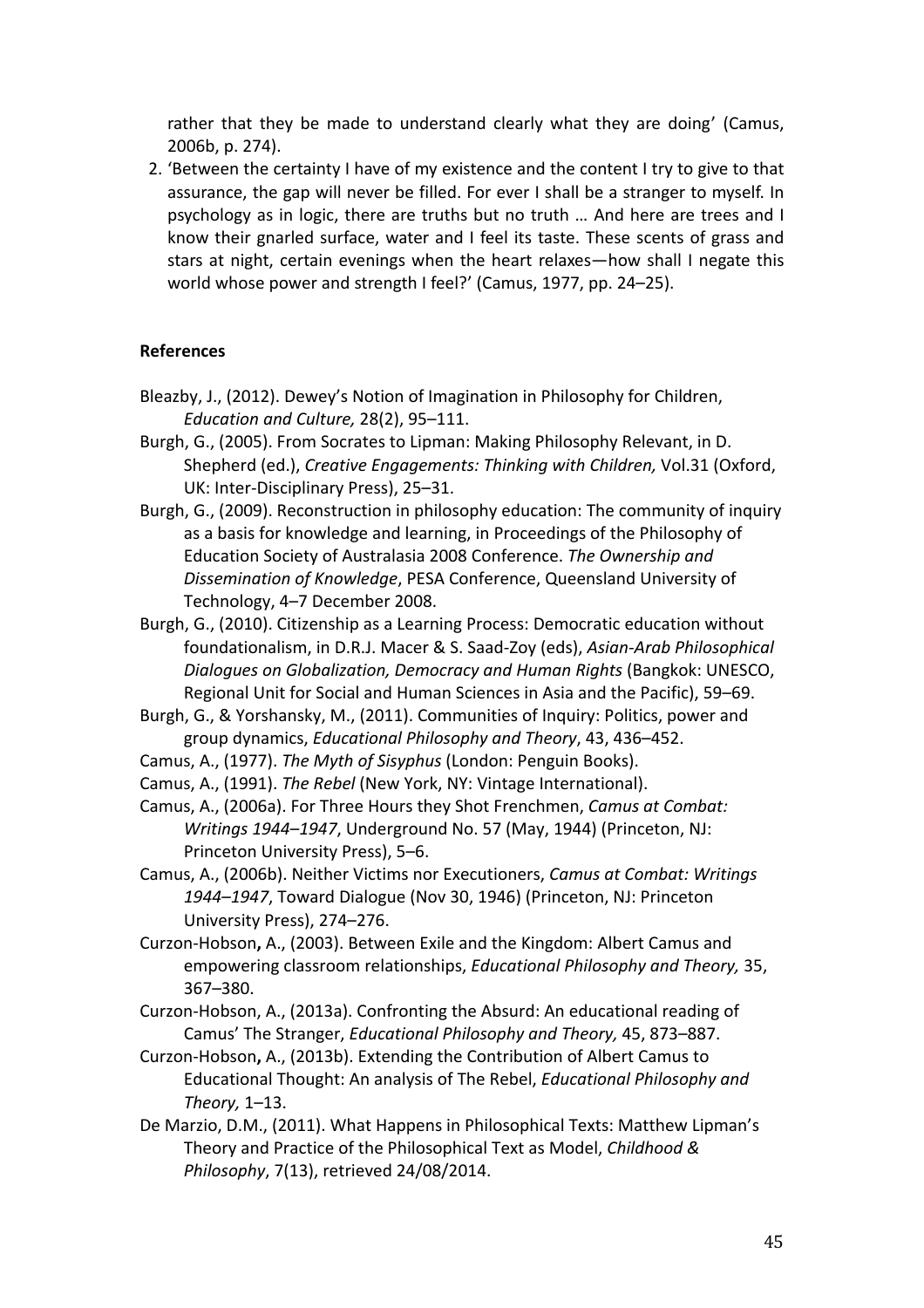http://www.periodicos.proped.pro.br/index.php/childhood/article/view/855

Denton, D.E., (1964). Albert Camus: Philosopher of Moral Concern, *Educational Theory,* 14, 99–127.

Denton, D.E., (1967). *Camus: A Critical Analysis* (Boston, MA: Prime Publishers).

Denton, D.E., (1968). Existentialism in American Educational Philosophy, International Review of Education/Internationale Zeitschrift für *Erziehungswissenschaft Revue Internationale de l'Education*, 14, 97–102.

Dewey, J., (1902). *The Child and the Curriculum* (Chicago, London: The University of Chicago Press).

Dewey, J., (1910). Science as Subject-Matter and as Method, *Science*, 31(787), 121– 127.

Dewey, J., (1957 [1948]). *Reconstruction in Philosophy*, enlarged edition with new introduction (Boston, MA: Beacon Press).

Dewey, J., (1966 [1916]) *Democracy and Education: An Introduction to the Philosophy of Education* (New York, NY: The Free Press).

Dewey, J., (1967 [1938]). *Experience in Education* (New York, NY: Collier Books).

Dewey, J., (1972). Ethical Principles Underlying Education, in J. A. Boydston (ed.), The *Early Works of John Dewey, Vol.* 5 (Carbondale, IL: Southern Illinois University Press).

Dewey, J., (1988). Creative Democracy: The Task Before Us, in J. A. Boydston (ed.), The Later Works of John Dewey, Vol. 14 (Carbondale, IL: Southern Illinois University Press).

Duncan, E.H., (1979). American Pragmatism and French Existentialism: Some Comparisons and Contrasts, *Journal of Thought*, 14, 22–28.

Fiut, I.S., (2009). Albert Camus: Phenomenology and Postmodern Thought, *Analecta Hersserliana: The Yearbook of Phenomenological Research*, Vol. CIV, A-T. Tymieniecka (ed.), Phenomenology and Existentialism in the Twentieth Century: Book II - Fruition, Cross-Pollination, Dissemination.

Gadamer, H.G., (2004). *Truth and Method*, second, revised edition (London, NY: Continuum).

Gibbons, A., (2013a). Like a Stone: A happy death and the search for knowledge, *Educational Philosophy and Theory*, 45, 1092–1103.

Gibbons, A., (2013b). Beyond Education: Meursault and being ordinary, *Educational Philosophy and Theory*, 45, 1104–1115.

Gibbons, A., (2013c). The Teaching of Tragedy: Narrative and education, *Educational Philosophy and Theory*, 45, 1150–1161.

Gibbons, A., (2013d). Tragedy and Teaching: The education of narrative, *Educational Philosophy and Theory*, 45, 1162–1174.

Götz, I.L., (1987). Camus and the Art of Teaching, *Educational Theory*, 37, 265–276.

- Gregory, M., & Granger, D., (2012). Introduction: John Dewey on Philosophy and Childhood, *Education and Culture*, 28(2), 1–25.
- Heraud, R., (2013). The Stranger: Adventures at zero point, *Educational Philosophy and Theory*, 45, 1116–1132.

Hildebrand, D.L., (1996). Genuine Doubt and the Community in Peirce's Theory of Inquiry, *Southwest Philosophy Review*, 12, 33–43.

Hookway, C., (2013). Pragmatism, in E.N. Zalta (ed.), *The Stanford Encyclopedia of* Philosophy, retrieved 24/07/2014.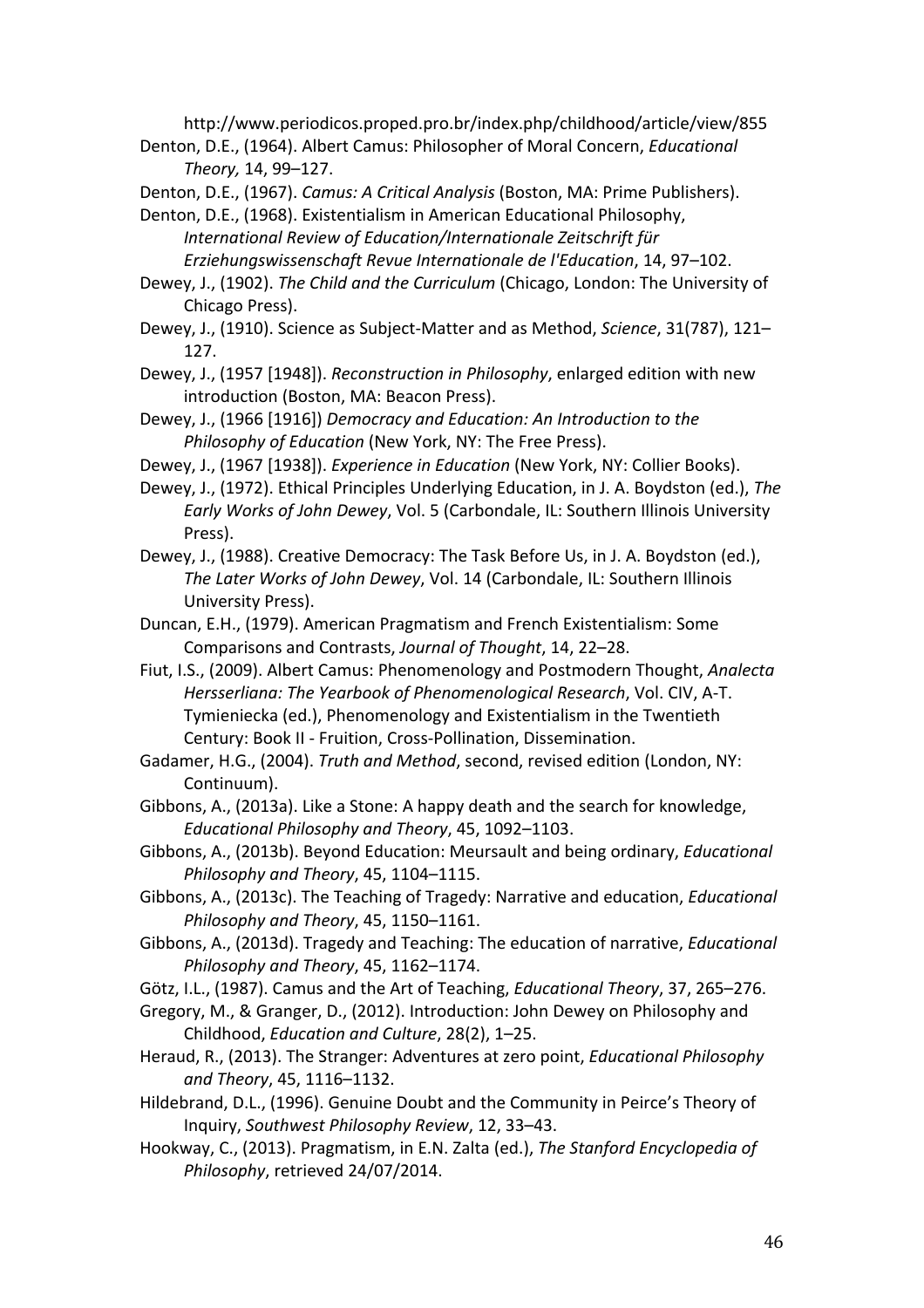http://plato.stanford.edu/archives/win2013/entries/pragmatism/.

- Kennedy, D., (2012). Lipman, Dewey, and the Community of Philosophical Inquiry, *Education and Culture*, 28(2), 36–53.
- Johanson, A.E., (1972). Paper Doubt, Feigned Hesitancy, and Inquiry, *Transactions of the Charles S. Peirce Society*, 8, 214–230
- Lamb, M., (2012). Re-examining Sartre's Reading of the Myth of Sisyphus, *Philosophy Today*, 56, 100–111
- Lipman, M., (1988). *Philosophy Goes to School* (Philadelphia, PA: Temple University Press).
- Lipman, M., (1991). *Thinking in Education* (New York, NY: Cambridge University Press).
- Lipman, M., (2003). *Thinking in Education*, second edition (New York, NY: Cambridge University Press).
- Lipman, M., (2004). Philosophy for Children's Debt to Dewey, *Critical & Creative Thinking*, 12, 1–8.
- Lipman, M., (2008). A Life Teaching Thinking (Monclair, N.J.: IAPC, Montclair University).
- Lipman, M., Sharp, A., & Oscanyan, F., (1980). *Philosophy in the Classroom*, second edition (Philadelphia, PA: Temple University Press).
- Marshall, J.D., (2007). Philosophy, Polemics, Education, *Studies in Philosophy and Education*, 26, 97–109.
- Marshall, J., (2008). Philosophy as Literature, *Educational Philosophy and Theory*, 40, 383–393.
- Murphy, J.P., (1990) *Pragmatism from Peirce to Davidson* (Boulder, CO: Westview Press).
- Nussbaum, M., (2010). *Not for Profit: Why Democracy Needs the Humanities* (Princeton,. NJ: Princeton University Press).
- Oliver, T., (1973). Camus, Man, and Education, *Educational Theory*, 23, 224–229.
- Pardales, M.J., & Girod, M., (2006) Community of Inquiry: Its past and present future, *Educational Philosophy and Theory*, 38, 299–309.
- Peirce, C.S., (1868). Some Consequences of Four Incapacities, The Journal of *Speculative Philosophy*, 2(3), 140–157.
- Peirce, C.S., (1877). The Fixation of Belief, *Popular Science Monthly*, 12, 1-15.
- Peirce, C.S., (1878). How to Make Our Ideas Clear, *Popular Science Monthly*, 12, 286– 302.
- Roberts, P., (2008a). Teaching, learning and ethical dilemmas: lessons from Albert Camus, *Cambridge Journal of Education*, 38, 529–542.
- Roberts, P., (2008b). Bridging Literary and Philosophical Genres: Judgement, reflection and education in Camus' The Fall, *Educational Philosophy and Theory*, 40, 873–887.
- Roberts, P., (2013a). Education and the Face of the Other: Levinas, Camus and (mis)understanding, *Educational Philosophy and Theory*, 45, 1133–1149.
- Roberts, P., (2013b). Acceptance, Resistance and Educational Transformation: A Taoist reading of The First Man, *Educational Philosophy and Theory*, 45, 1175– 1189.
- Roberts, P., Gibbons, A., & Heraud, R., (2013c). Introduction: Camus and education, *Educational Philosophy and Theory*, 45, 1085–1091.